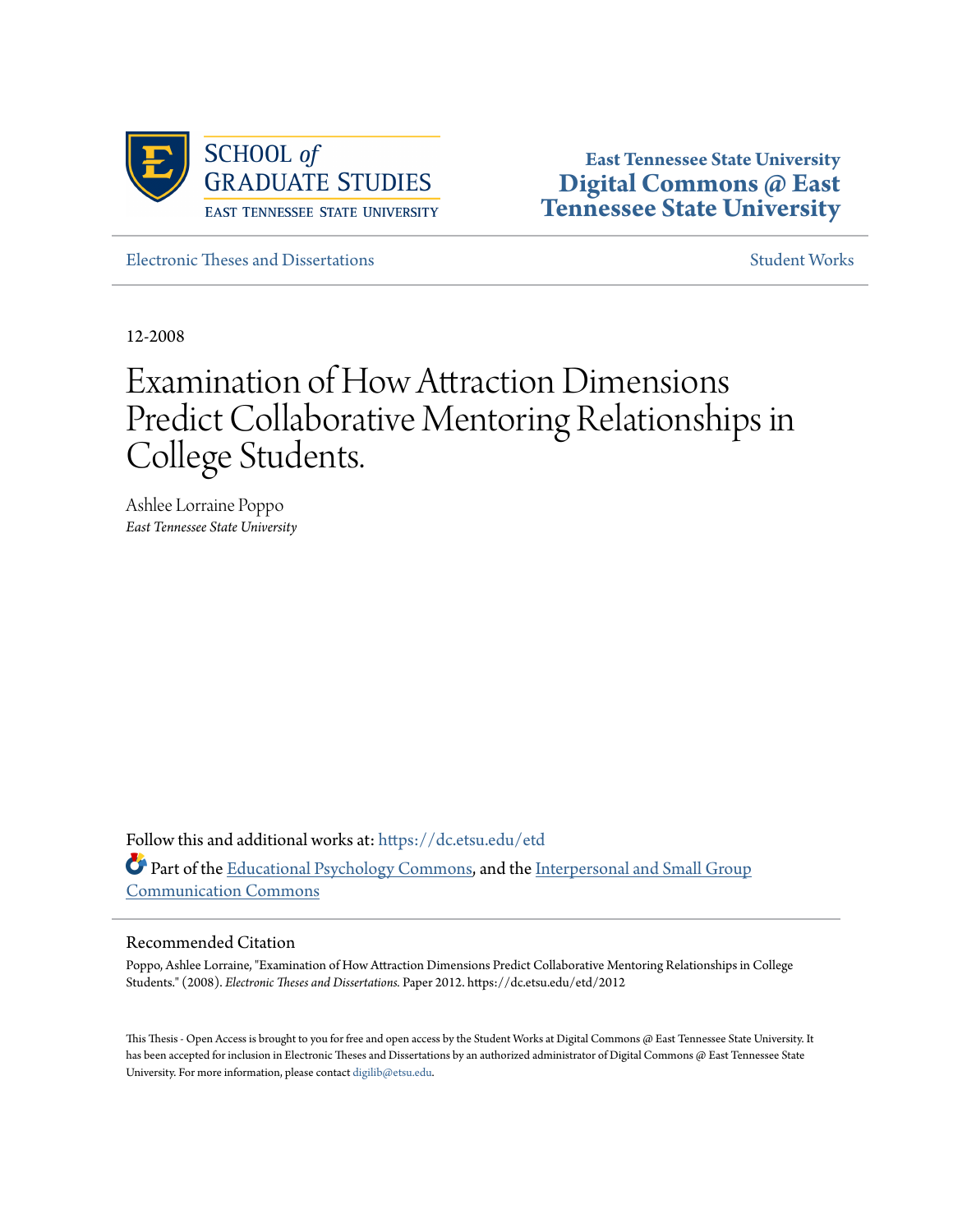Examination of How Attraction Dimensions Predict Collaborative Mentoring

Relationships in College Students

A thesis

 $\overline{\phantom{a}}$  , where  $\overline{\phantom{a}}$ 

presented to

the faculty of the Department of Communication

East Tennessee State University

In partial fulfillment

of the requirements for the degree

Master of Arts in Professional Communication

 $\overline{\phantom{a}}$  , where  $\overline{\phantom{a}}$  , where  $\overline{\phantom{a}}$  , where  $\overline{\phantom{a}}$ 

by

Ashlee L. Poppo

December 2008

Dr. Carrie Oliveira, Chair

 $\mathcal{L}_\text{max}$  , where  $\mathcal{L}_\text{max}$  , we have the set of  $\mathcal{L}_\text{max}$ 

Dr. Kelly Dorgan

Dr. Karin Bartoszuk

Keywords: Collaborative Mentoring, Mentoring, Peer Mentoring, Attraction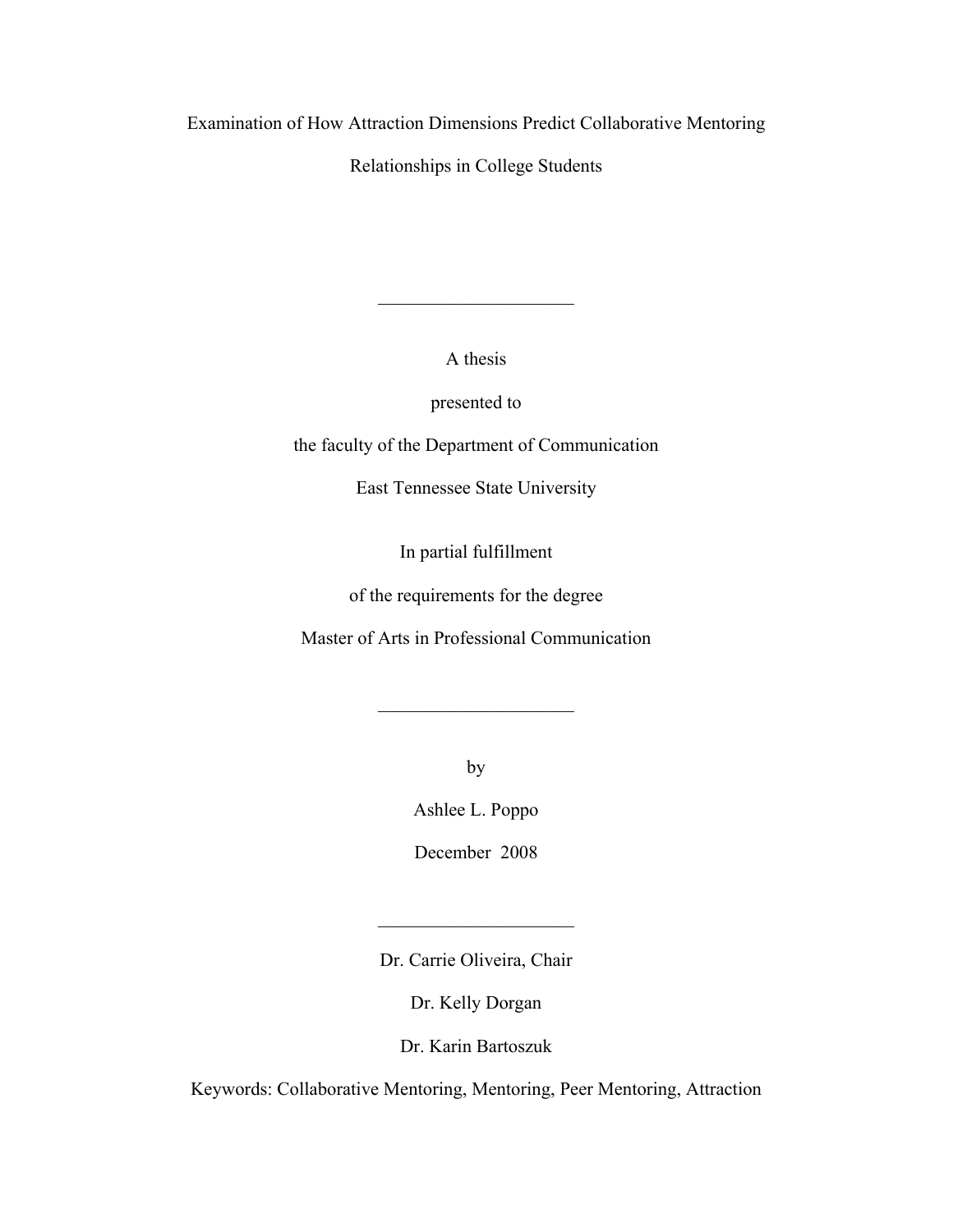# ABSTRACT

# Examination of How Attraction Dimensions Predict Collaborative Mentoring Relationships in College Students

by

# Ashlee L. Poppo

Research has identified that one limitation of traditional mentoring occurs when there is a mismatch between the mentor and the protégé in work styles and personalities. Further, most of the literature on mentoring has not examined the informal mentoring that occurs between college students. Recent research has identified this type of peer mentoring as collaborative mentoring. The purpose of this study was to examine the role of interpersonal attraction in the development and success of collaborative mentoring relationships and to further examine which attraction dimension was the best predictor of the success of the relationship. Multiple regression analysis showed task attraction was the best predictor of the overall success of a collaborative mentoring relationship. This work is significant because it shows a person's perceived level of competence directly influences the success of a collaborative mentoring relationship more than likeability or physical appearance.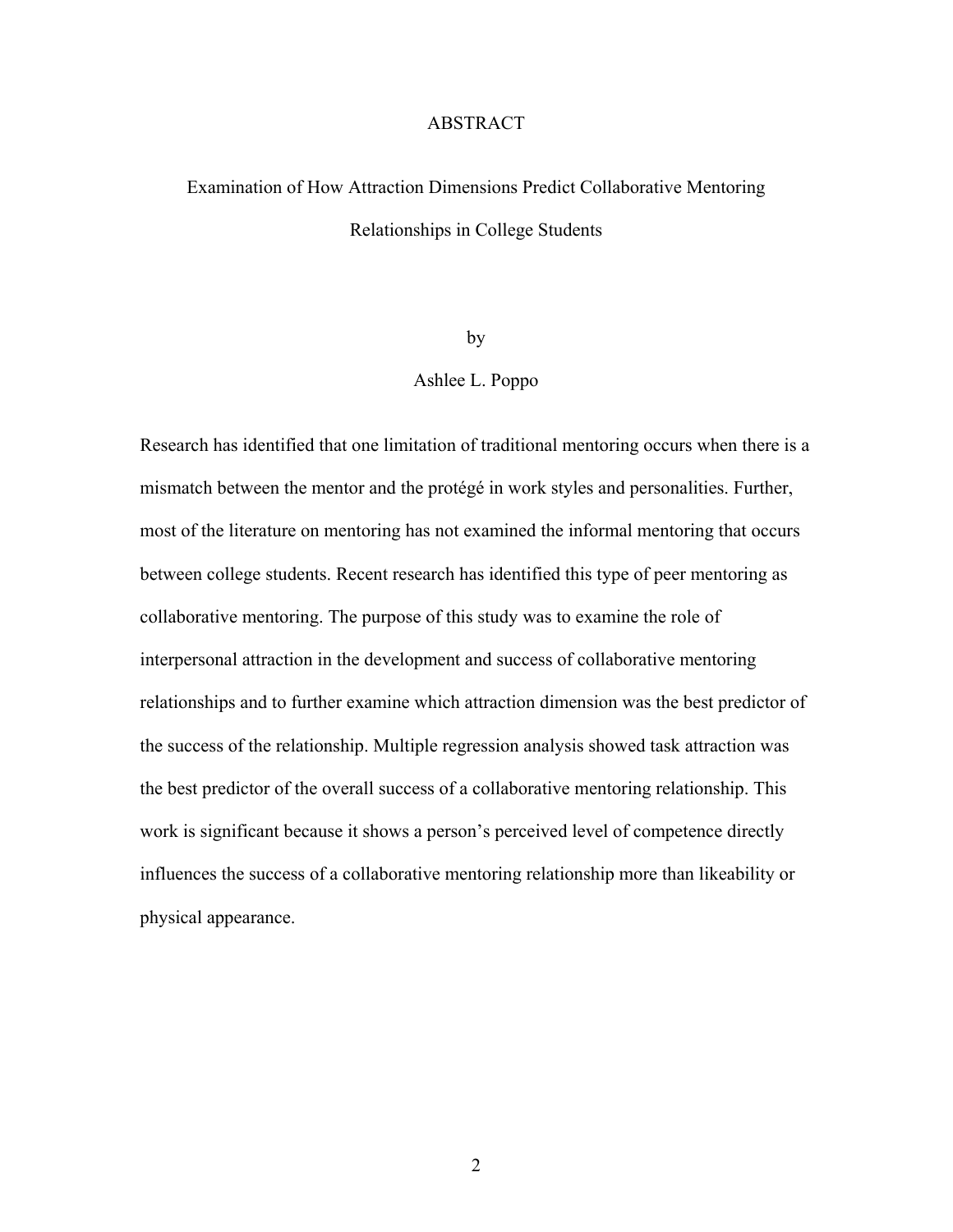# **CONTENTS**

|         | Page           |
|---------|----------------|
|         | $\overline{2}$ |
| Chapter |                |
|         | 5              |
|         | 7              |
|         | 8              |
|         | 10             |
|         | 10             |
|         | 11             |
|         | 13             |
|         | 15             |
|         | 16             |
|         | 17             |
|         | 19             |
|         | 20             |
|         | 22             |
|         | 23             |
|         | 24             |
|         | 25             |
|         | 26             |
|         | 28             |
|         | 31             |
|         | 32             |
|         | 35             |
|         | 35             |
|         |                |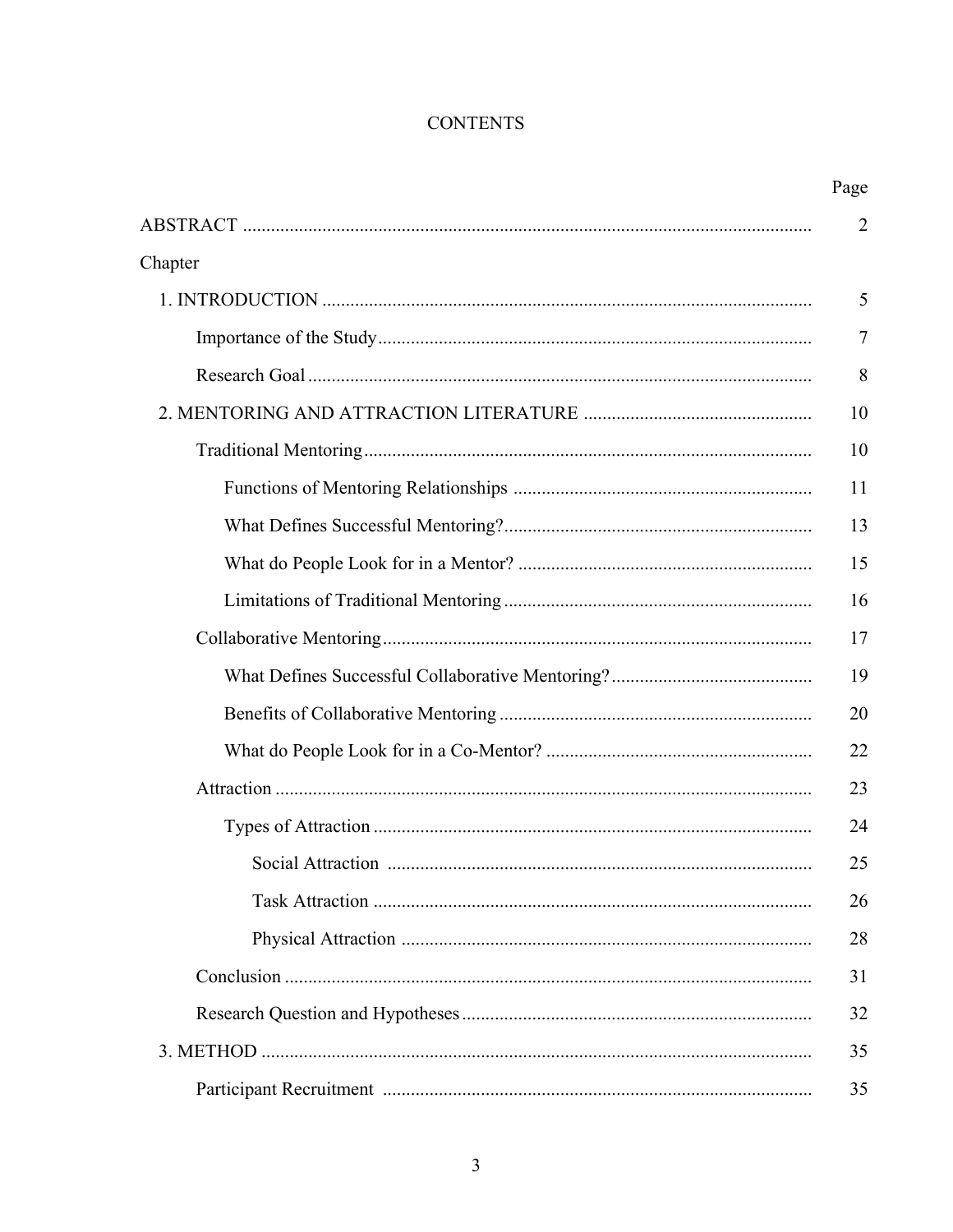|                                                                         | 35 |
|-------------------------------------------------------------------------|----|
|                                                                         | 35 |
|                                                                         | 36 |
|                                                                         | 37 |
|                                                                         | 39 |
|                                                                         | 39 |
| Tests of Linear Associations Between Mentoring Functions and Attraction | 39 |
|                                                                         | 42 |
|                                                                         | 44 |
|                                                                         | 44 |
|                                                                         | 47 |
|                                                                         | 48 |
|                                                                         | 49 |
|                                                                         | 51 |
|                                                                         | 61 |
|                                                                         | 63 |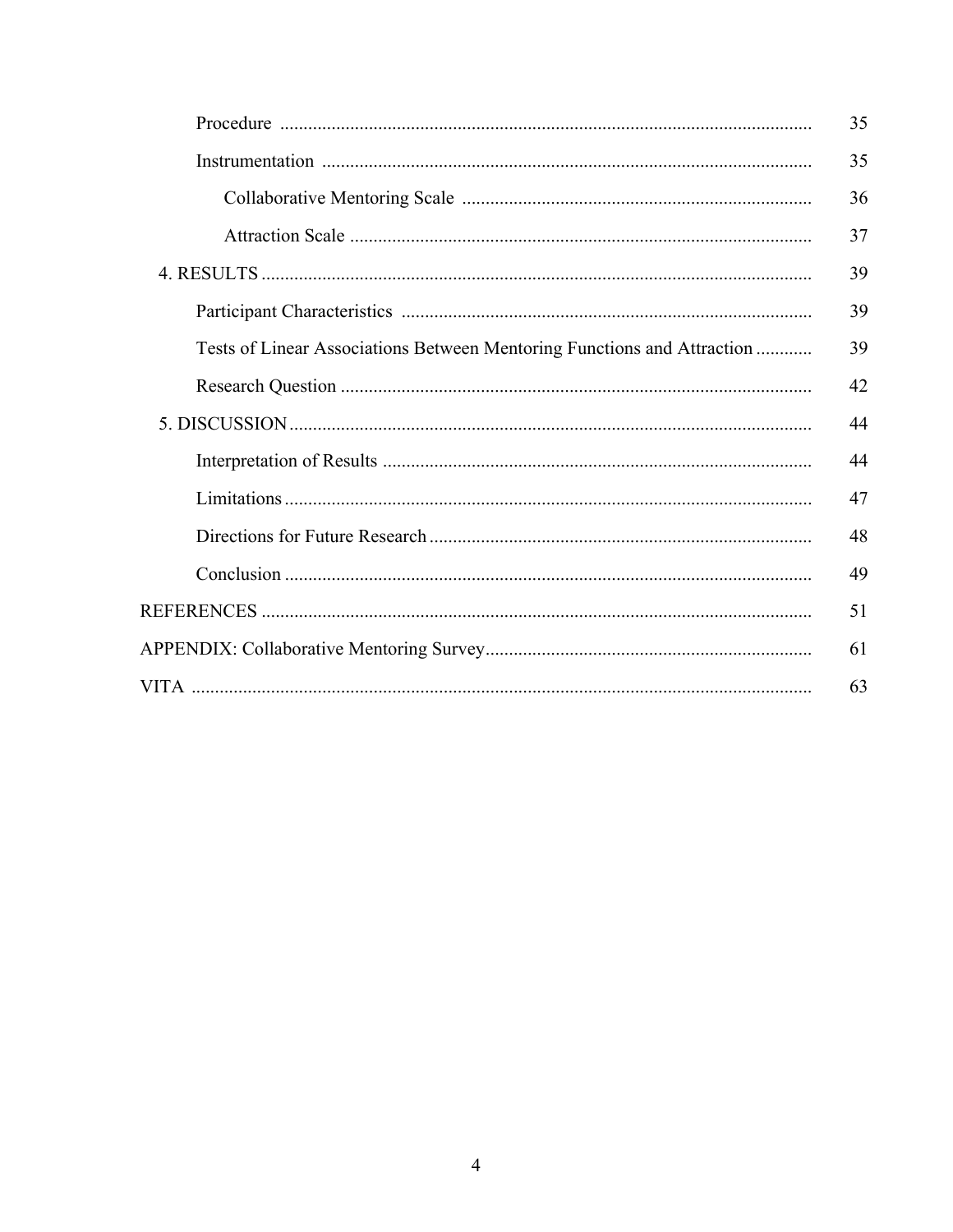#### CHAPTER 1

# **INTRODUCTION**

Students receive personal and professional guidance from many different sources while in college. Both undergraduates and graduates seek out help and advice from other students and they act as mentors for each other. Recent research has identified this type of peer mentoring as collaborative mentoring (Jipson & Paley, 2000; Mullen, 2000; Rymer, 2002).

The mentoring of students in prior research examined two forms of mentoring: traditional mentoring and peer mentoring. Traditional mentoring is mentoring between a superior and a subordinate, whereas peer mentoring is mentoring between two peers. Peer mentoring may develop either formally or informally.

A formal peer mentoring relationship is a relationship where partners are assigned to one another (Ragins & Cotton, 1998). Further, formal peer mentoring does not focus on the friendship aspect between the two participants and friendship appears to be a preferred and important aspect of successful mentoring. Informal peer mentoring relationships are mentoring relationships not formed by a third party but develop naturally from two people being interpersonally attracted to one another. Although informal mentoring relationships develop more naturally than formal mentoring relationships, there continues to be a distinction between mentor and protégé. The emphasis on status differences between the mentor and protégé inhibits friendship from developing in an informal mentoring relationship. In addition, the majority of research on mentoring in general places emphasis on differences in power, status, and age between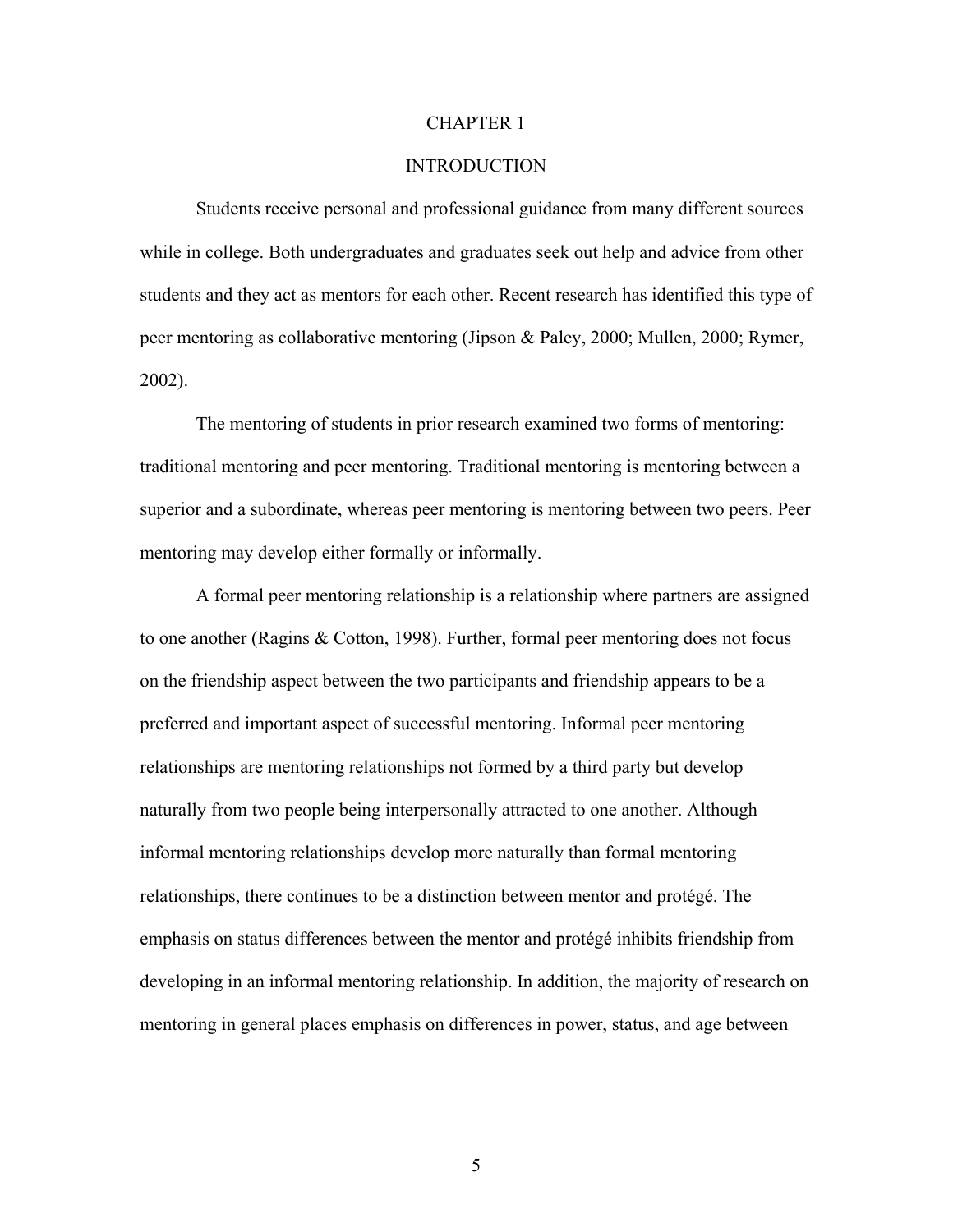the mentor and the protégé (Blackwell, 1989; Buelle, 2004; Fagenson, 1989; Kogler-Hill, Bahniuk, Dobos, & Rouner, 1989; Moore & Amey, 1988).

Collaborative mentoring, a form of peer mentoring, differs greatly from what has been examined as typifying mentoring relationships in previous mentoring literature. The fundamental difference between collaborative mentoring and other forms of mentoring is that the line between mentor and protégé become blurred in collaborative mentoring because the roles change during this relationship. Research on collaborative mentoring relationships does not focus on one person, the mentor, helping the protégé. Because two people may have different experiences and skill sets, the helping is mutual. Another major difference between collaborative mentoring and traditional mentoring is that usually the mentor is of a higher position or status, often a teacher or a professor and the mentor is usually older than the protégé. Collaborative mentoring allows the two people involved in the relationship to be equals in status and age. Also, participants can have more than one collaborative mentor at a time. Therefore, a collaborative mentoring relationship is a helping relationship between two people who have developed a friendship informally due to interpersonal attraction where both partners are able to contribute to one another's personal and professional development.

Rymer (2002) defines collaborative mentoring as a mutual mentorship of a pair of close, collegial friends committed to helping each other's development. Friendship is an important component of collaborative mentoring relationships because it may be friendship that brings the two partners together initially or a friendship develops shortly thereafter. However, while friendship is integral to a collaborative mentoring relationship, it is the task at hand or a number of obstacles together that form the basis of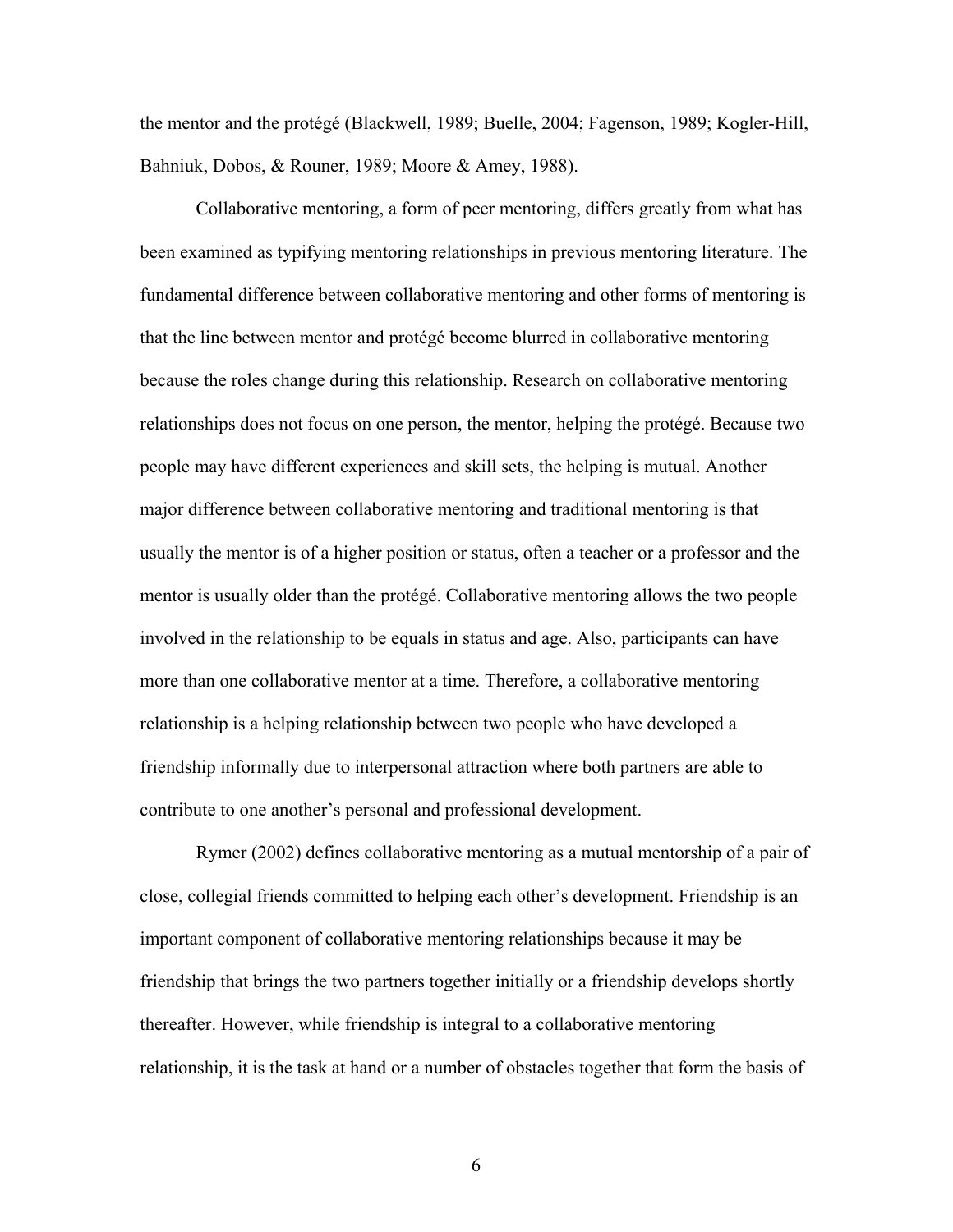a collaborative mentoring relationship. Applying this type of mentoring to college students describes a student who seeks out advice from another particular student because they may develop a liking for one another, provide important counseling and advice to each other along the way, and develop a friendship. Collaborative mentoring friendships are distinct from other kinds of friendships because of the coaching and professional development that happens in conjunction with friendships in collaborative mentoring relationships but not in other friendships. The major difference between a collaborative mentoring partnership and a friendship is that a collaborative mentoring partnership is a helping relationship with someone in the same area of interest or field. The same area of interest may be at a job or college career.

# *Importance of the Study*

Researching collaborative mentoring in college students could reveal benefits for students during their college careers such as help with information seeking and counseling. More research on collaborative mentoring is needed because research in this area is very limited and it only focuses on collaborative mentoring between teachers helping each other (Jipson & Paley, 2000; Mullen, 2000; Rymer, 2002). Therefore, it has not been examined between college students and has not looked at how these relationships form through interpersonal attraction. Accounts describing teachers' collaborative mentoring relationships could easily describe relationships between two or more college students. It is important to realize that students receive beneficial help and guidance from people other than teachers and advisors. This peer help and guidance may provide benefits that improve success as a college student. What mentoring literature has shown is that students have needs while they are in college such as emotional support and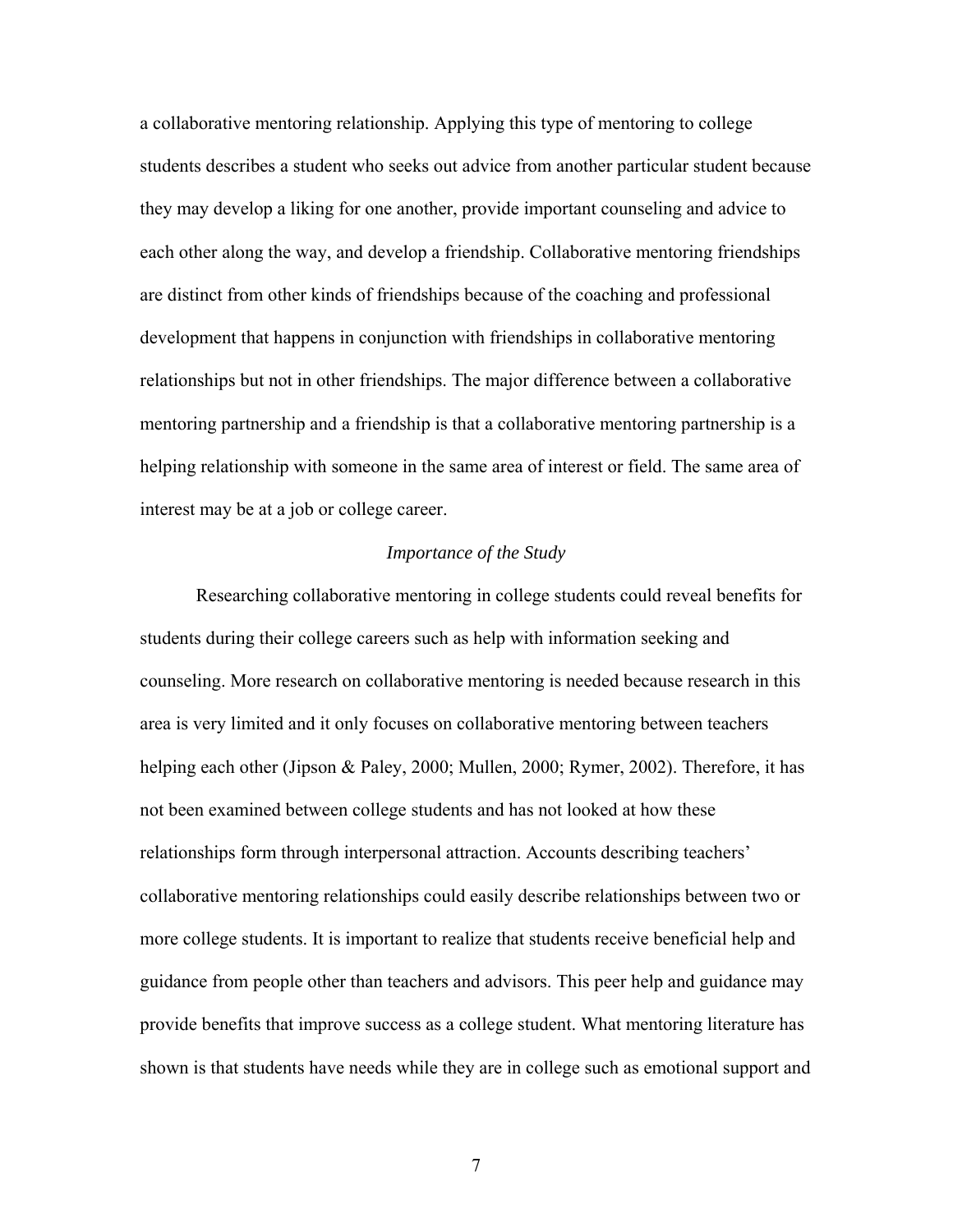informational needs. This research examines the fulfillment of those needs by peers whom college students have chosen on their own and what led them to make that particular peer selection.

Mentoring research indicates there are functions and tasks mentors should fulfill in the relationship in order for both the protégé and mentor to find it successful (Anderson & Shannon, 1988; Golian & Galbraith, 1996). The fulfillment of mentoring functions and tasks for the protégé is largely due to choosing the right mentor (Eby, McManus, Simon, & Russell, 2000; Kajs, 2002; Parkay, 2001). Collaborative mentoring allows both members of the relationship to have a choice as to who they want to work with because the relationship develops naturally from normal social interaction. Berscheid (1985) explains attraction is a motivational state that causes someone to think, feel, and act in a positive manner towards someone else. McCroskey and McCain (1974) divide attraction into the dimensions of social, physical, and task attraction. Research is needed to examine collaborative mentoring that focuses on attraction because it is initial and lasting attraction that keeps the two participants interacting in their interpersonal relationship. Therefore, when examining the success of a mentoring relationship it is important for research to examine the attraction the partners share that may have lead to choosing the right person for them and thus increasing the possibility of having important mentoring functions fulfilled.

# *Research Goal*

The goal of this study is to understand the role of interpersonal attraction in the development and success of collaborative mentoring relationships. To determine whether or not the collaborative mentoring relationship was a success depends on the completion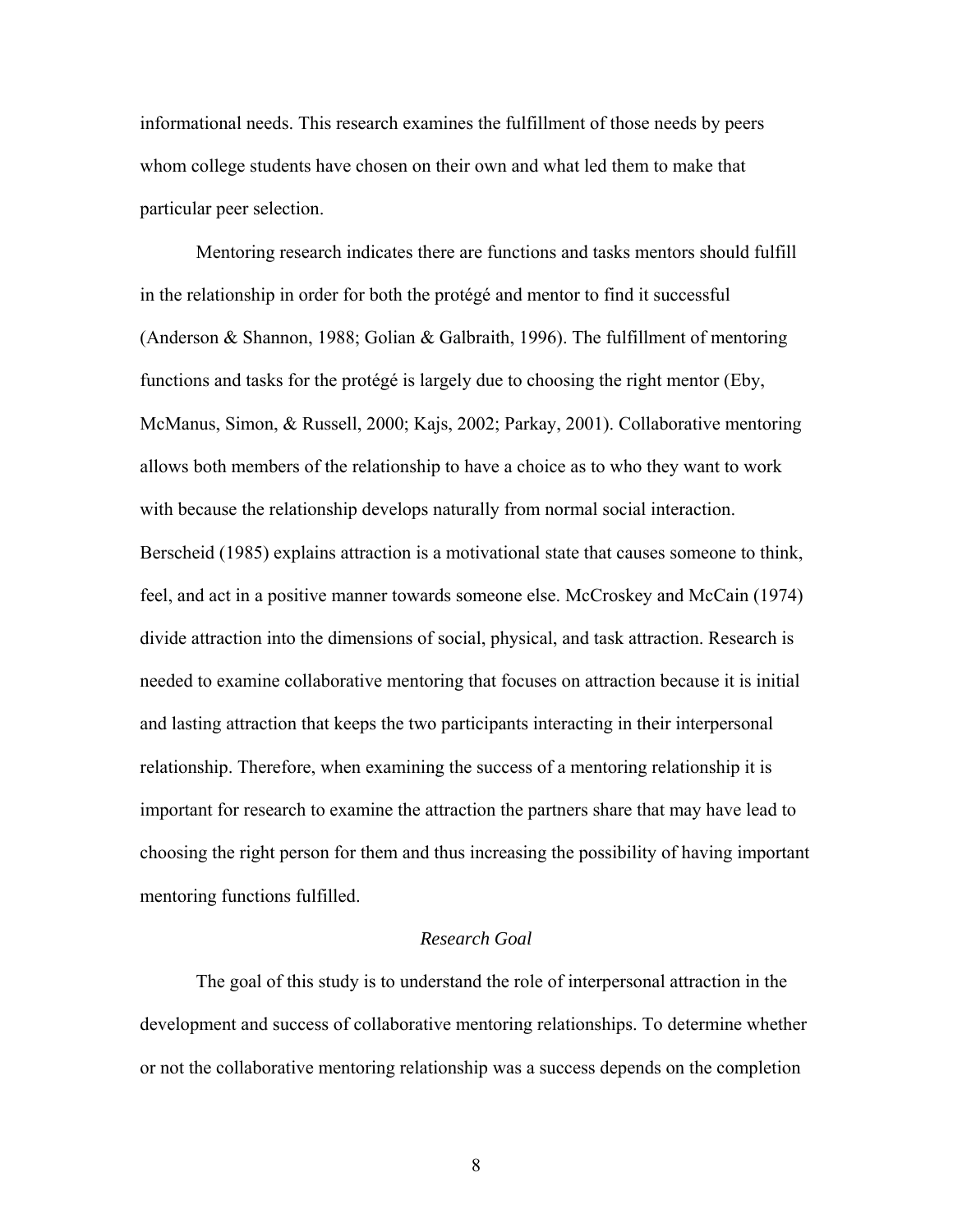of both psychosocial and career-related mentoring functions in the relationship. Using Noe's (1988) mentoring functions and McCroskey and McCain's (1974) measure of social, physical, and task attraction, this research examines which attraction dimension is the best predictor of the success of a collaborative mentoring relationship amongst college students.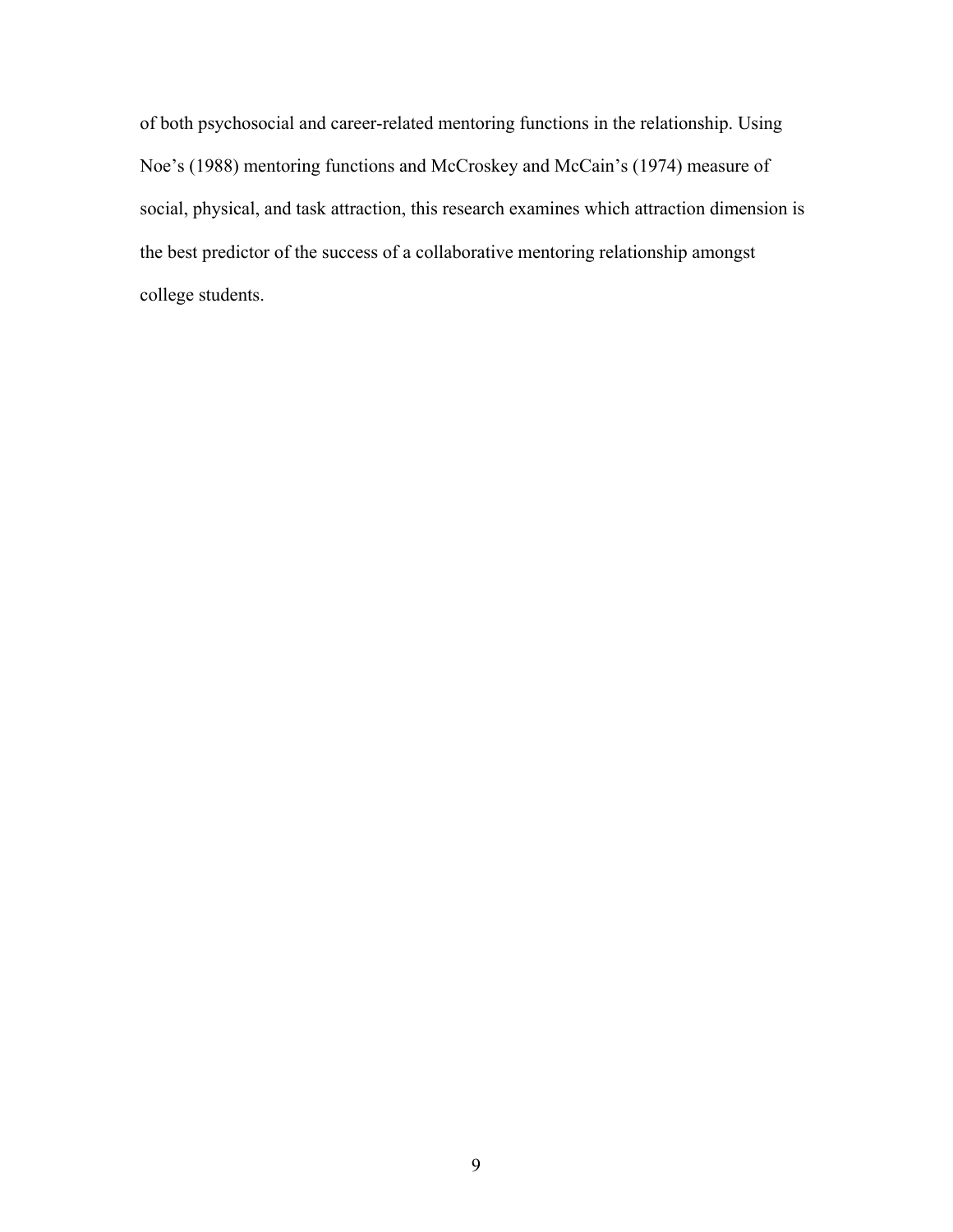#### CHAPTER 2

# MENTORING AND ATTRACTION LITERATURE

# *Traditional Mentoring*

There are many different definitions of mentoring and what mentoring entails with regards to the function of mentors and the role of mentoring relationships (Blackwell, 1989; Buelle, 2004; Fagenson, 1989; Kogler-Hill et al., 1989; Moore & Amey, 1988). While there is no one widely accepted definition of mentoring, many of the definitions exhibit strong agreement about the components that characterize mentoring (Jacobi, 1991). First, mentoring relationships are helping relationships typically focused on the accomplishment of longer, broader goals like promotions or graduation. Second, mentoring encompasses some or all of three broad components, emotional and psychological support, direct assistance with career and professional development, and role modeling. Third, mentoring relationships are reciprocal relationships where the mentor as well as the protégé receive benefits from the relationship. Fourth, mentoring relationships are personal and require direct communication between the mentor and the protégé. Last, mentors show greater experience, influence, and achievement within a specific organization or environment compared to their protégé.

Mentoring can take many different forms including mentoring between students, teaching as mentoring, or taking part in a professional situation (Sundli, 2007). While mentoring can take on many different forms, one influential factor as to what form a mentoring relationship takes depends on whether it developed formally or informally. Ragins and Cotton (1998) explain that formal mentoring relationships usually occur through an assignment or matching process initiated by a third party. One example of a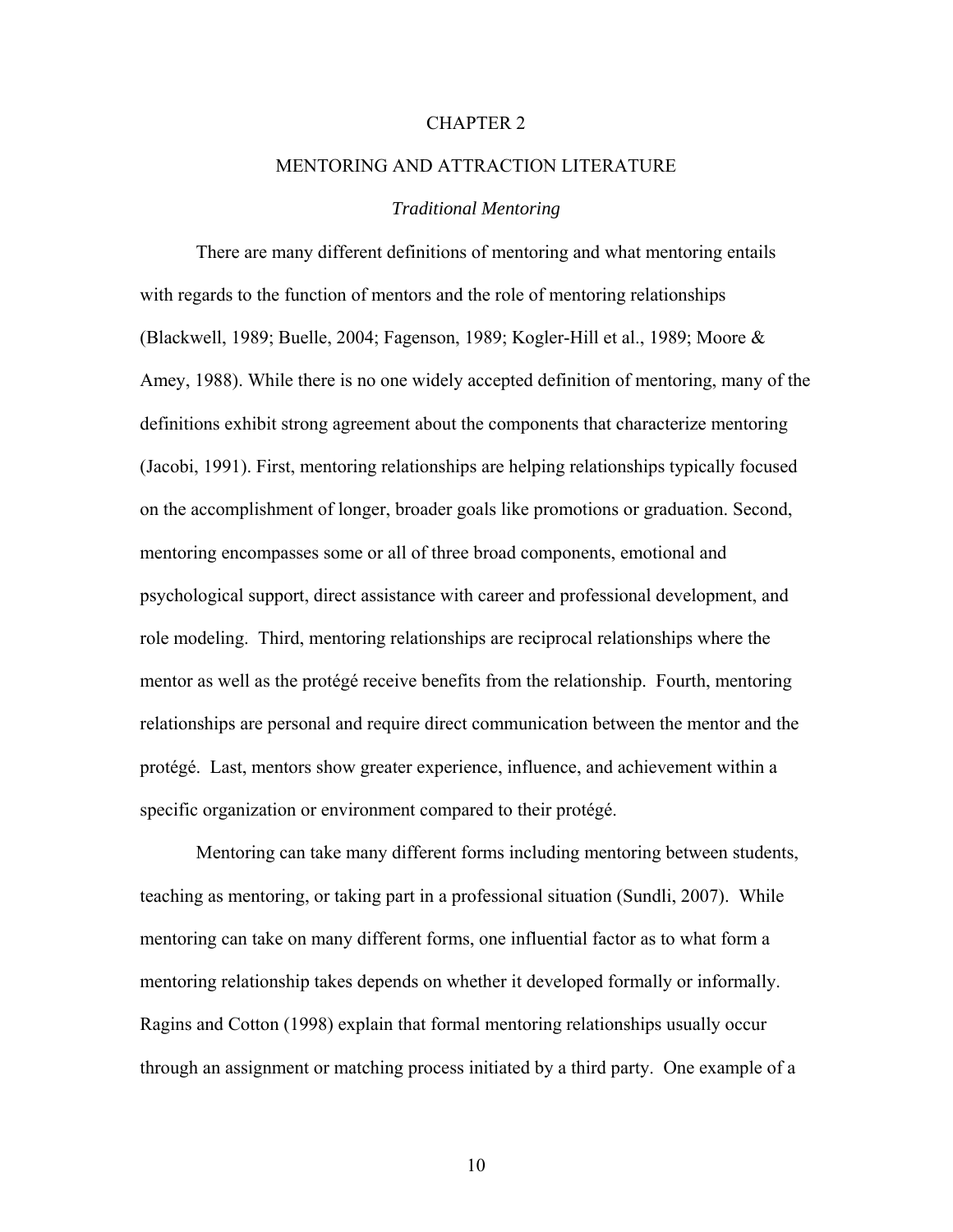formal mentoring relationship is one in which a teacher is assigned to work with a student, not by choice, but because that student needs a supervisor in his or her same particular field of study. In addition, formal mentoring relationships are typically of a shorter duration than informal mentoring (Ragins & Cotton). In contrast, informal mentoring evolves unexpectedly through a process of mutual interpersonal attraction. An example of an informal mentoring relationship is one in which a student has many different teachers to choose from, but chooses to seek the advice and school counseling from one in particular because he or she likes that person. However, informal mentoring still involves a student working with an educational advisor, professor, or teacher, suggesting that there is a difference in age and status between the protégé and the mentor. Once mentoring relationships are formed they can provide many benefits for both members of the mentoring relationship as mentoring functions are completed.

# *Functions of Mentoring Relationships*

As stated previously, mentoring is a helping relationship between a mentor who has greater experience in the area of interest and a less experienced protégé, requires direct communication between the mentor and the protégé, and is formed with the intention of accomplishing broad goals for the protégé (Jacobi, 1991). In addition, mentoring relationships are formed either formally, meaning protégés are assigned mentors, or informally, protégés and mentors form a relationship gradually and naturally (Ragins & Cotton, 1998).

Mentoring relationships are designed to be beneficial, particularly to the protégé. Mentoring relationships accomplish many much needed functions for success. Mentoring provides career and personal development benefits for the protégé through teaching,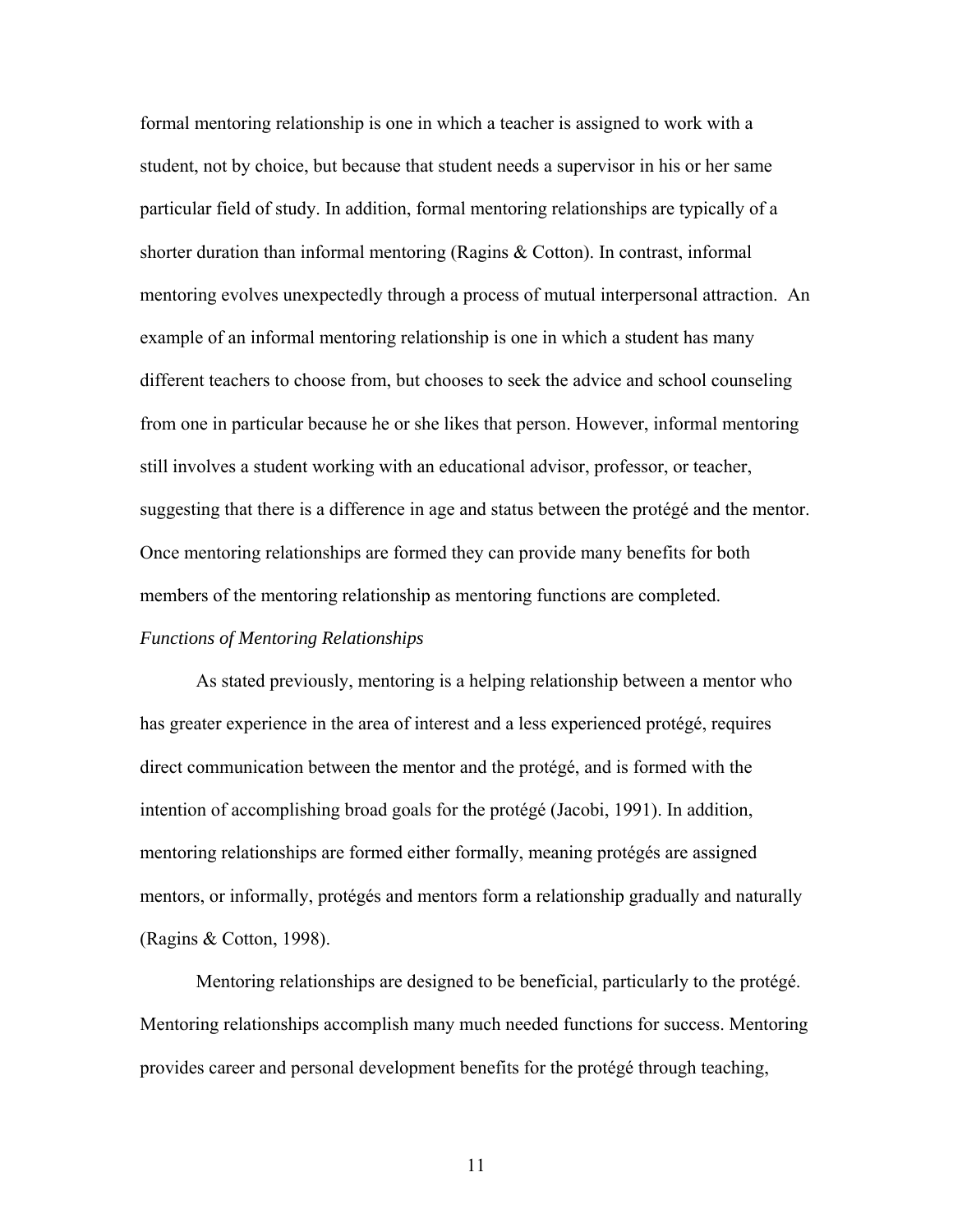advising, and counseling in a life-cycle framework (Rymer, 2002). Kram's (1983) research from in-depth interviews with 15 managers found two major functions of mentoring were career-related functions and psychosocial functions. Career-related functions include providing coaching, protection, and exposure that may directly affect the protégé's career advancement. Coaching on the job may include a mentor pulling a protégé aside to give him or her pointers on how to do a job better. An example of protection may be a mentor advising a protégé that a change to another position in the company offered might not be the best fit for him or her. Lastly, exposure may involve a mentor introducing a protégé to someone in the company who might be able to influence career advancement. Psychosocial functions include role modeling, acceptance, counseling, and friendship that, in turn, influence the protégé's self-image and perception of his or her competence. A protégé may try to imitate the work behavior of a mentor, thus the mentor acts as a role model for him or her. A mentor may help the protégé to interact socially in the office with his or her colleagues thus increasing the level of acceptance the protégé feels. An example of counseling may be the mentor offering a listening ear for the protégé to vent frustrations and concerns about the company. Friendship may include the mentor and protégé disclosing personal information about each other to one another or the mentor and the protégé going out socially. Lasley (1996) found mentoring to be one of the most effective methods for helping young people to increase their self-esteem and to reach their potential.

Mentoring not only prepares students for the workforce but also fulfills important functions after employment has been secured. Mentoring is considered critical to successful socialization into organizational life and research has shown executives find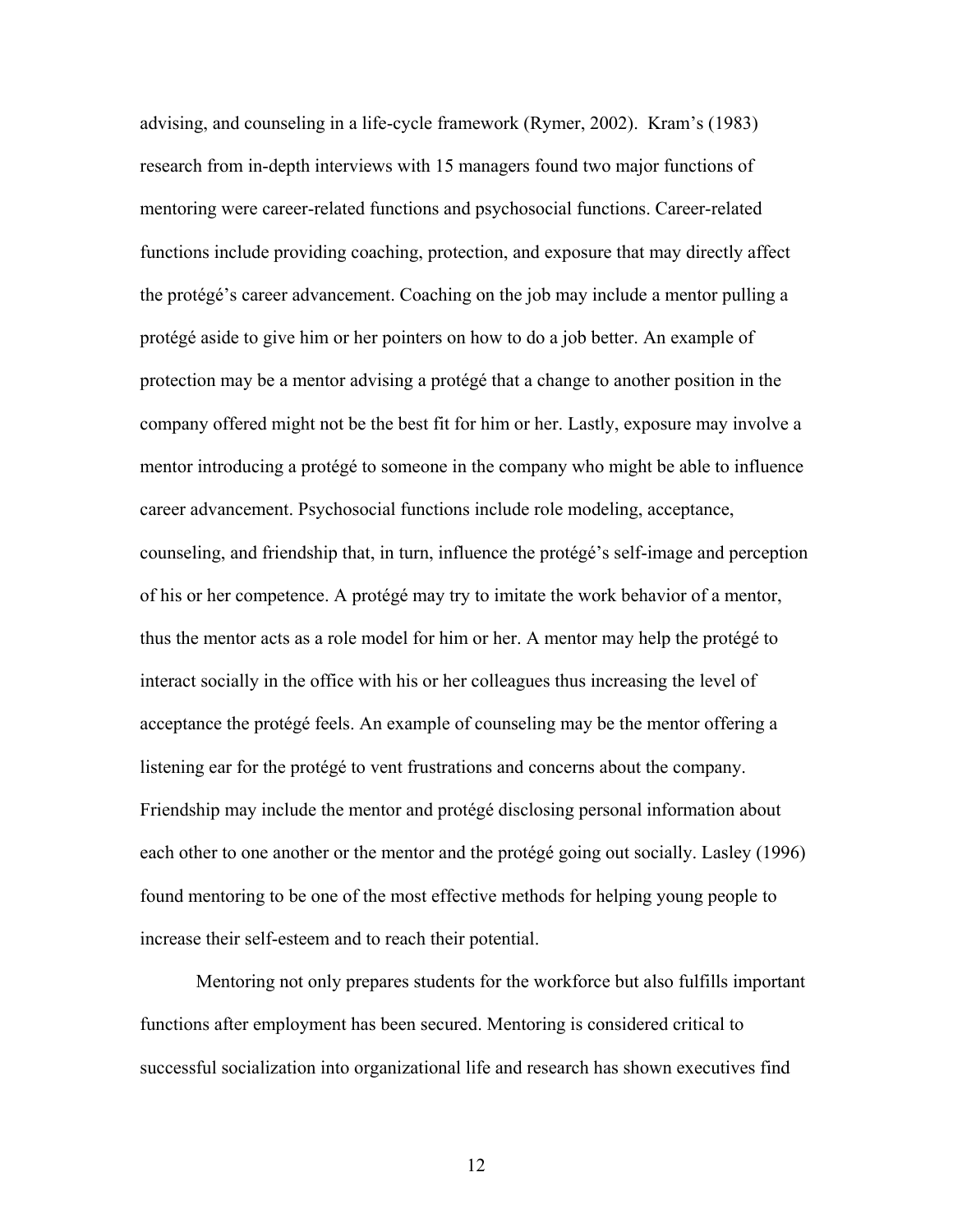mentoring important (Frazee, 1997). Frazee discovered when 150 senior executives of the United States' largest companies were surveyed about the importance of mentoring junior employees, 57% answered that it was "extremely important" and another 39% replied "somewhat important." Fagenson (1989) found people who had been mentored reported higher levels of job satisfaction, career mobility, and an increased rate of promotion in contrast with people who were not mentored. A survey by Dreher and Ash (1990) found business school graduates in high- and low-level positions with prevalent mentorship relationships reported more promotions and higher incomes and were more satisfied with their pay and benefits than others with less experience with mentors.

While research has shown a number of positive outcomes for protégés in mentoring relationships, those acting as mentors may benefit from a mentoring relationship for a number of reasons. They may decide to help because of cultural or group expectations, internal driving forces like altruism or the need to help others, or the need for an apprentice or devotee (Kalbfleisch, 2002). For the mentor, Ragins and Scandura's (1999) research on the benefits of being a mentor found that being a mentor has a rejuvenating effect on the mentor's ability and innovation.

# *What Defines Successful Mentoring?*

Once a person enters into a mentoring relationship, there are several criteria that define the success of that relationship. What defines successful mentoring depends on what needs the protégés want to be met from their mentor. Anderson and Shannon (1988) outlined five crucial attributes of successful mentoring: nurturing, serving as a role model, performing specific functions, focusing on professional and personal development, and developing an ongoing caring relationship. The specific mentor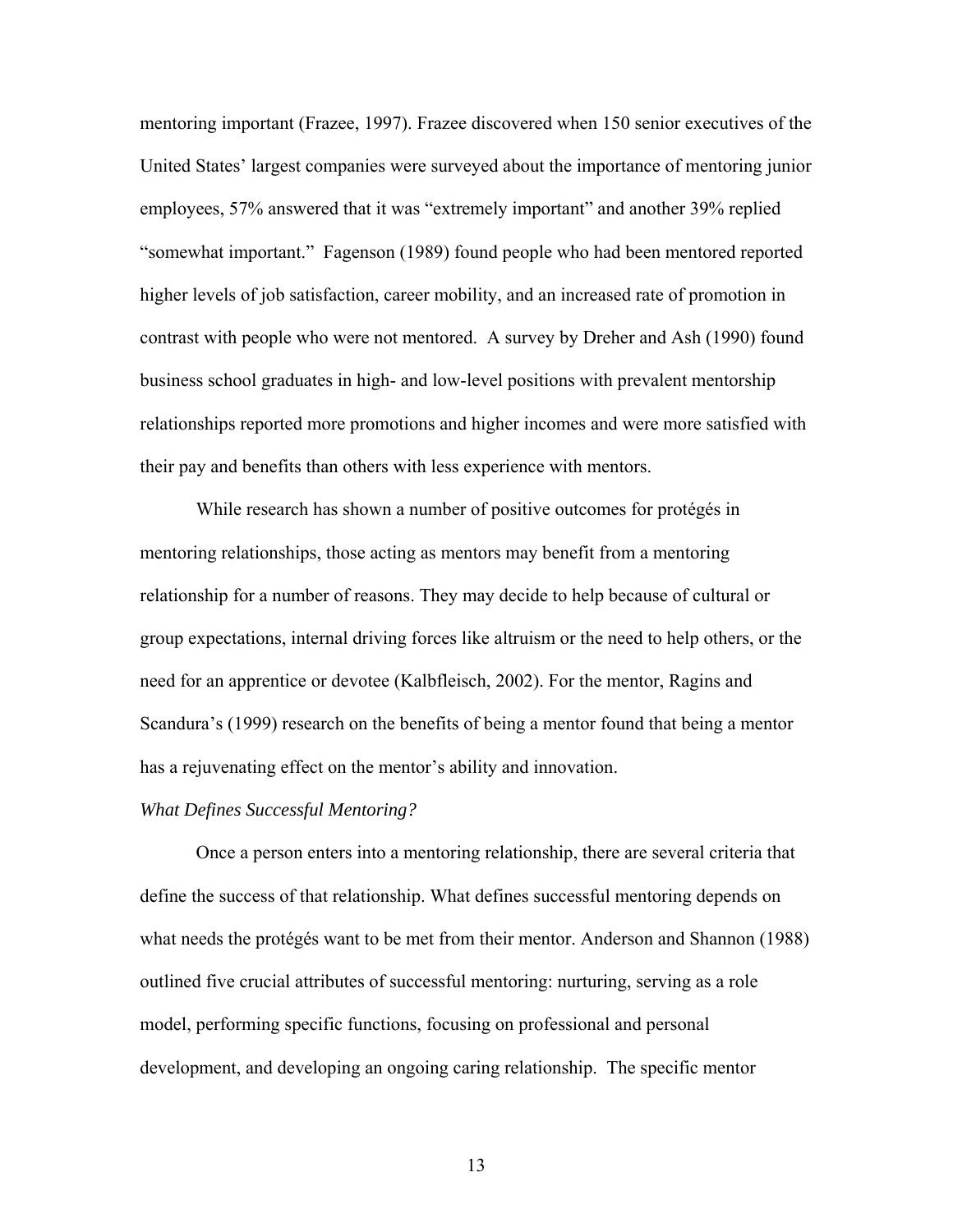functions included teaching, sponsoring, encouraging, counseling, and befriending a protégé. Golian and Galbraith (1996) also identified essential elements of mentoring that overlapped with Anderson and Shannon; however, they continued by adding mentoring entails a relationship that is "social and reciprocal," between a more knowledgeable and experienced individual and a less experienced person, taking place within a particular context and providing personal, professional, and psychological development resulting in an "identity transformation for both mentor and protégé," (Golian & Galbraith, p.100). They added to earlier research by placing importance on the relationship being reciprocal and beneficial for both parties.

Maynard's (2000) study of mentored student teachers shed light for what protégés are looking for in a mentorship. For instance, they are looking for mentors who make their expectations clear and straightforward. The students stressed that good mentoring happens through teamwork. However, there is a fine line between being overly critical and destructive and not providing enough constructive criticism. In their comments about "good mentoring" the student teachers referred to the need for space including physical, personal, and professional space. Other aspects of good mentoring were being made to feel welcome, included, supported in their learning and in their efforts to develop their own identities (Maynard). Therefore, considering the attributes of both the mentor and the protégé, the needs of the protégé, as well as the accomplishment of mentoring goals may indicate whether the mentoring relationship is a success for those involved. Because one of the criteria for success in a mentoring relationship is picking the right mentor with the right attributes, it is important to examine what people look for when choosing a mentor.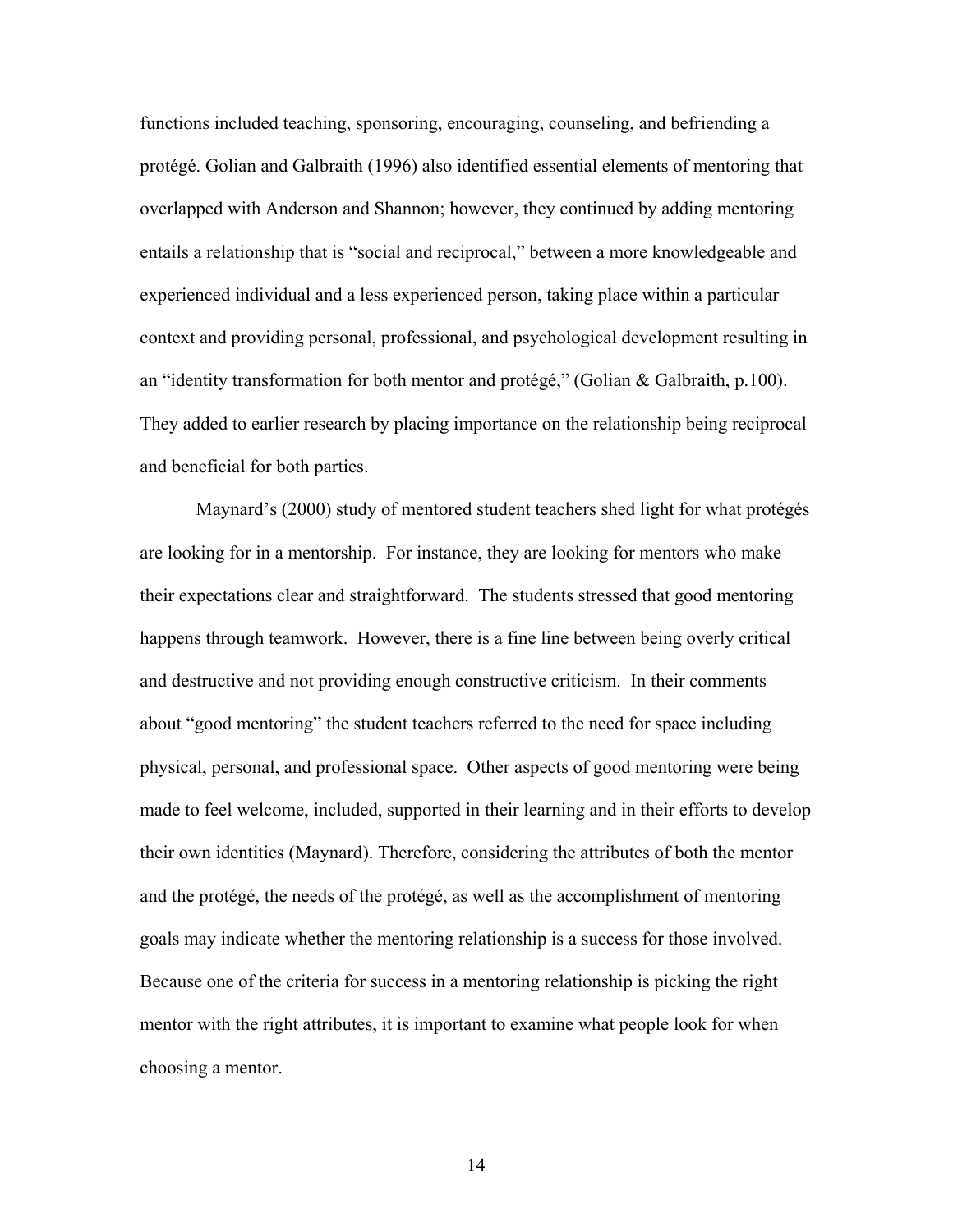# *What do People Look for in a Mentor?*

A protégé generally looks for certain attributes in a mentor when choosing to enter a mentoring relationship. When considering the attributes of the mentor, the protégé places high value on similarity between the mentor and himself or herself. Mentoring represents a dyad for which learning is the primary goal (Hirschfeld, Thomas, & Lankau, 2006). Research has shown mentor-protégé congruence on cognitive learning styles may be particularly important for vocational outcomes (Godshalk & Sosik, 2003). In their research, Godshalk and Sosik explain when mentors and protégés had similarly high levels of a "shared interest in learning" or learning goal orientation, the protégés revealed greater psychosocial support, career development, and other positive career-directed attitudes.

Further research in the education of teachers has stressed congruence between mentors and protégés. Kajs (2002) discusses the Situational Mentoring Framework for developing a successful mentoring program. He explains that a systematic selection process should occur for prospective mentors through collaboration of educators to match mentors with novice teachers who demonstrate a similar thinking style and who are 'on the same wavelength' (Parkay, 2001). Making sure mentors and protégés are compatible increases the likelihood of caring and understanding to take place in order to build a relationship of trust (Kajs, 2002). Looking for compatibility is not only on the protégé's mind but the mentor's as well. Chao, Walz, and Gardner (1992) discuss mentors often select protégés with whom they can identify and to whom they are willing to devote attention.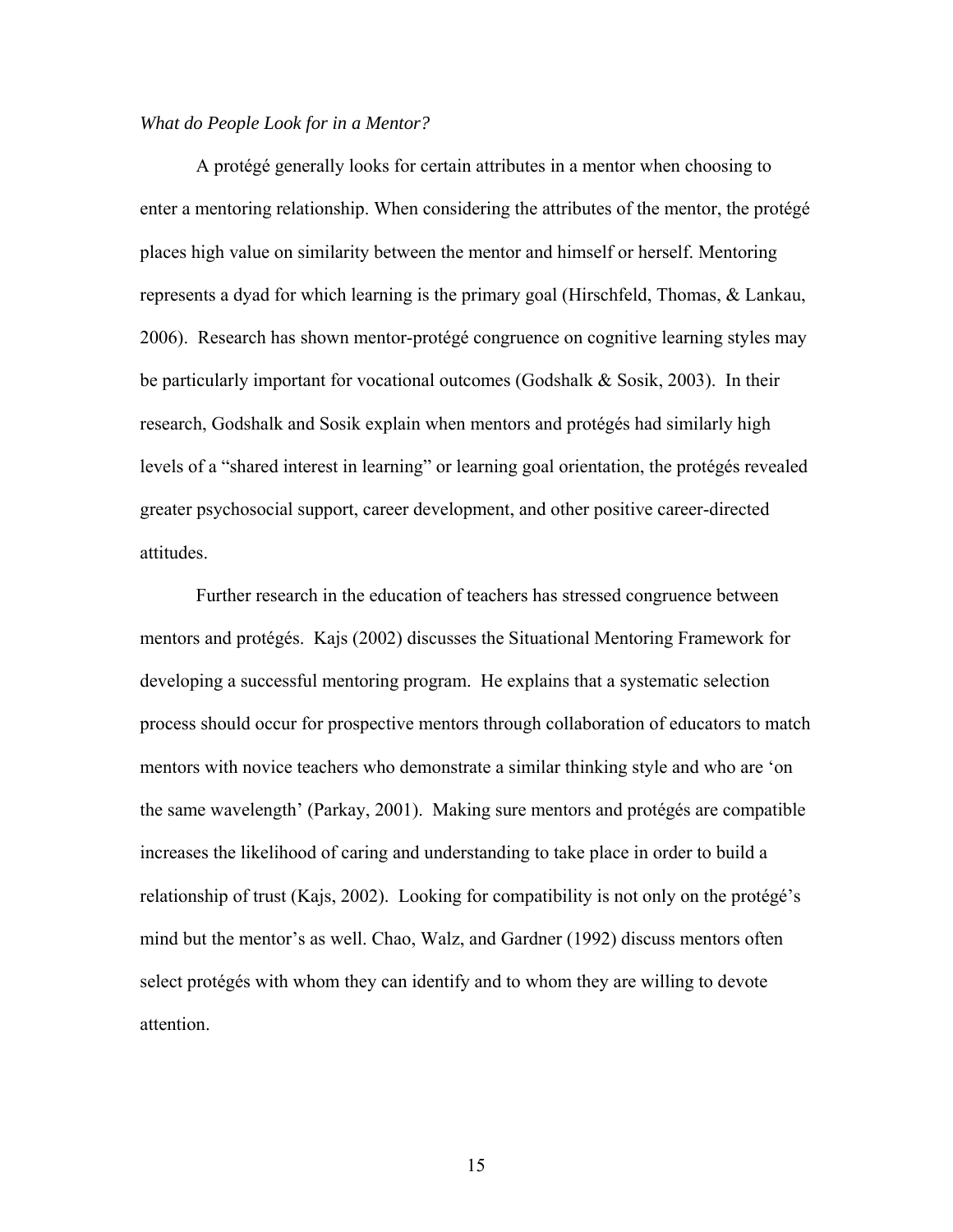# *Limitations of Traditional Mentoring*

While there are benefits to traditional mentoring, there are also limitations to this type of helping relationship. One of the major limitations of traditional mentoring is that some protégés may feel their choices of mentors are limited or there is no choice given to them in the selection of their mentor. In traditional formal mentorships, the mentor and the protégé may be required to participate in the mentorship program as a function of their positions and thus may entail a degree of pressure to work with one another. This may mean pressure on the protégé to have a mentor and pressure on the mentor to be a mentor (Choa, Walz, & Gardner, 1992).

The most significant point of failure of a traditional mentoring relationship is a mismatch between a protégé and a mentor who were assigned to one another. Eby et al. (2000) studied narrative accounts of 84 protégés' most negative mentoring experiences and found that the most common complaint was a "mismatch within the dyad," which reflects perceived mismatches between the mentor and protégé in terms of values, work styles, and personality. For example, the previously mentioned Situational Mentoring Framework uses the DISC (Director, Influencer, Steadfast, and Conscientious) Personal Profile System in the matching process to provide initial information about the prospective mentors' and protégés' dispositions in working with others as one component of their formal matching process (Kajs, 2002). However, the limitation with traditional formal mentoring is that it involves a formal matching process not examining natural congruence that happens when people socialize with each other. What may look good on paper, might not work when the two participants come together. In addition, with traditional informal mentoring the limitation lies in the assumption that the best advice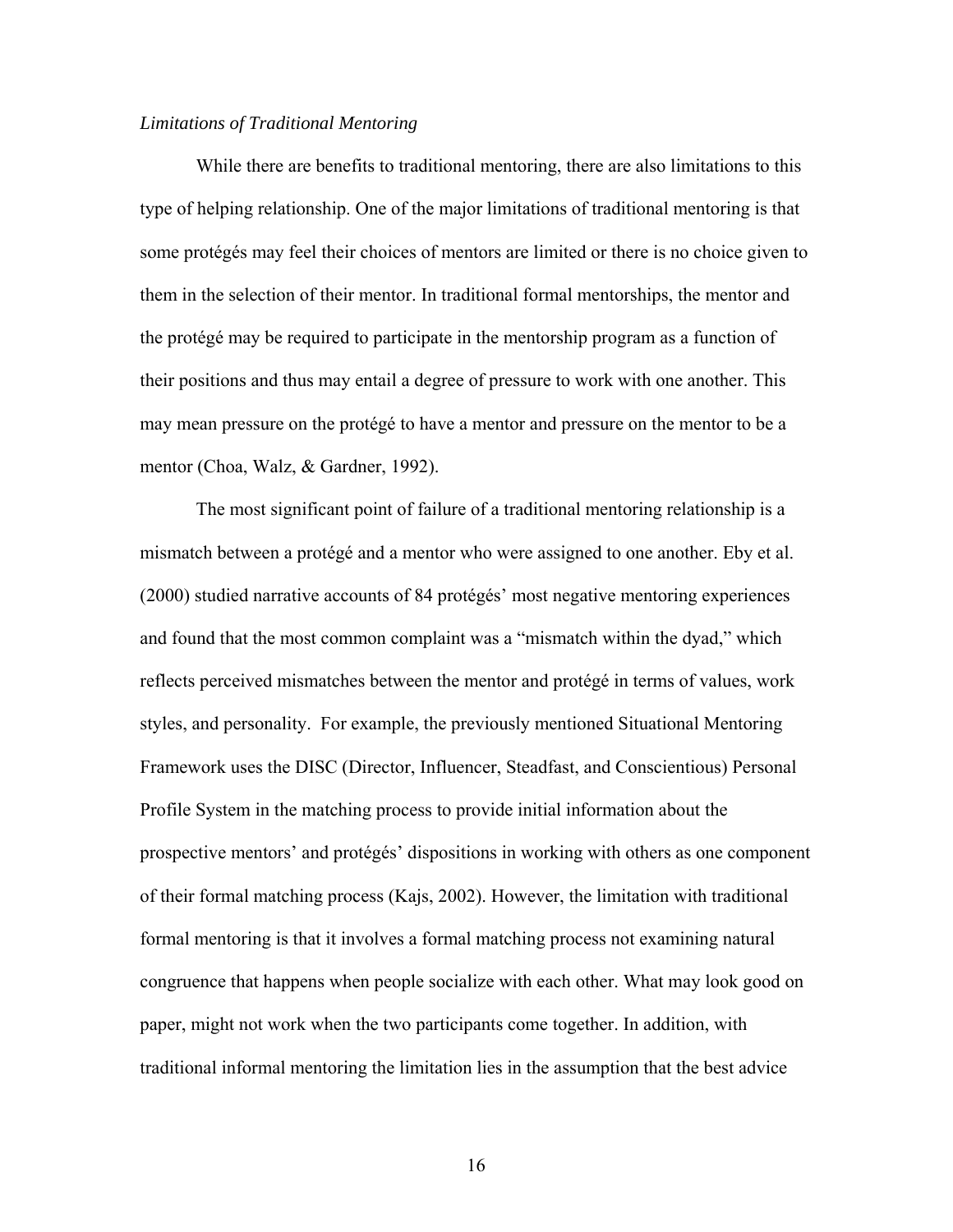still should come from the mentor and the mentor is the primary source of guidance. The protégé may hesitate in seeking advice from others due to not wanting to break the loyalty between himself or herself and the mentor and also not wanting to branch out from the assigned mentor.

Even though protégés are in a position to gain valuable insight and experience from their mentors, mentors in traditional mentoring relationships have many costs to consider before entering into a mentoring relationship (Kalbfleisch, 2002). Research has found concerns such as the loss of time used coaching a protégé, vulnerability through sharing techniques and secrets that took either time or great effort to learn for the mentor, and possibly developing difficulties in one's personal and professional life because of a relationship with the protégé (Kalbfleisch, 2000; Kalbfleisch & Davies, 1993).

Lastly, most traditional mentoring definitions claim mentoring is between a superior and a less experienced person, who is usually older, and within that relationship there is a clear mentor and a clear protégé (Blackwell, 1989; Kogler-Hill et al., 1989; Kram, 1985; Lester & Johnson, 1981; Moore & Amey, 1988). However, what traditional mentoring does not take into consideration is that in mentoring relationships both the mentor and the protégé could be considered equals at the same level in workplace position, educational degree, and in age.

#### *Collaborative Mentoring*

Recent research has shown that mentoring can involve a mutual relationship less influenced by power between a more experienced, older individual as the mentor and a less experienced, younger individual as a protégé. Rather, both participants can be at the same age or professional rank. Mentoring does occur between equals in a professional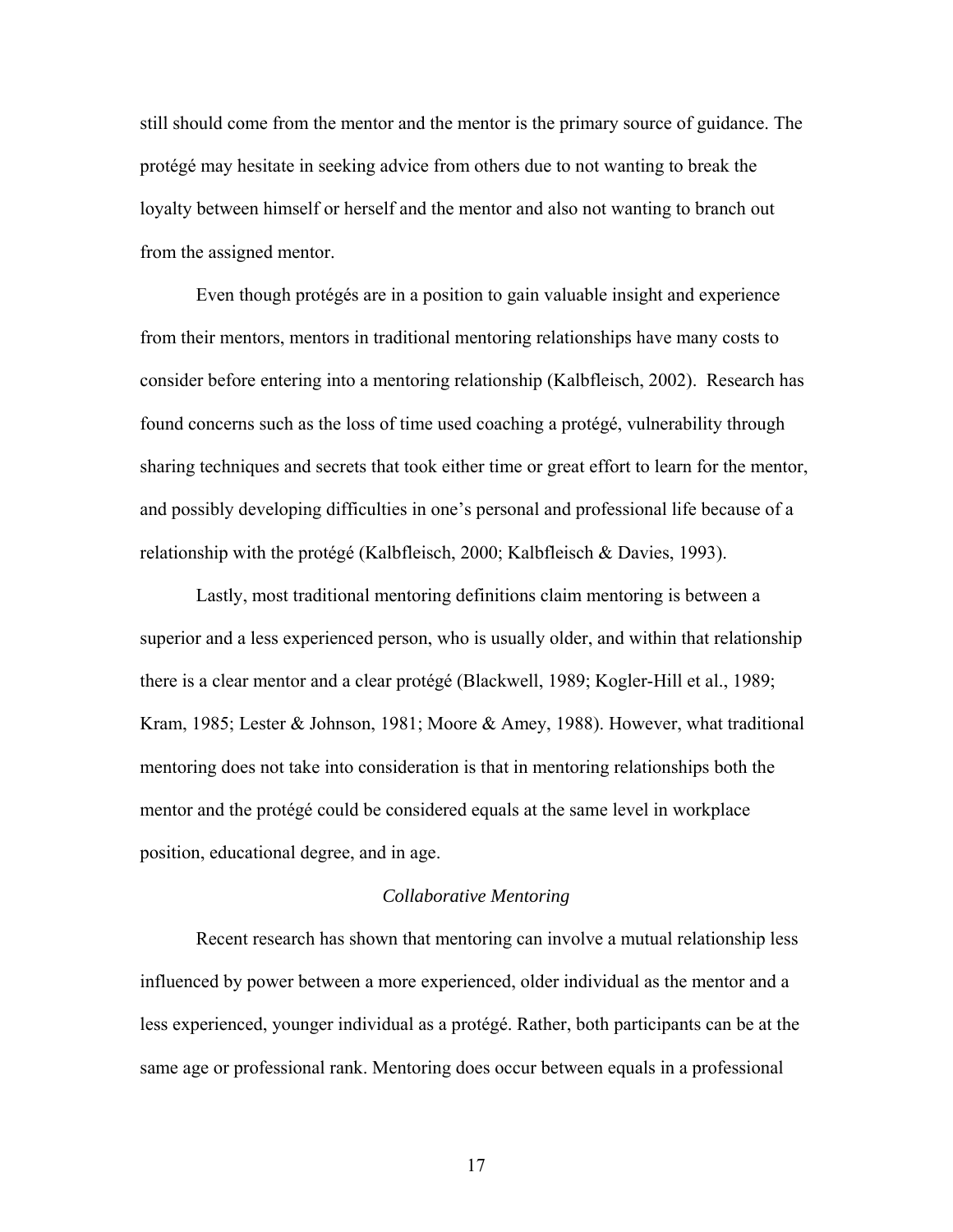situation whereby they both become mentors for each other (Jipson & Paley, 2000; Mullen, 2000; Mullen, Cox, Boettcher, & Adoue, 1997; Rymer, 2002). Rymer defines collaborative mentoring as a mutual mentorship of a pair of close, collegial friends committed to helping each other's development. Collaborative mentoring relationships include friendship, trust, and caring for the other (Rymer). Collaborative or co-mentoring differs sharply from traditional mentoring because "equality replaces hierarchy" in the relationship (Rymer, p.345). Mullen (2000) defines collaborative mentoring as an "opportunity for professionals to become directly involved in each other's learning and to provide feedback while developing along an agreed path" (p.4-5).

Collaborative mentoring differs sharply from traditional mentoring because in traditional mentoring there is always a clear mentor and a clear protégé in a mentoring relationship. Jipson and Paley (2000), influenced by the work of Mullen et al. (1997), describe collaborative mentoring as "a process whereby each [partner] supports, encourages, and mentors the other across multiple personal and professional situations," (p.42). The implication of this research is that no longer is a mentoring relationship solely between an older, more advanced person and a younger, less experienced person. It can occur between people who are the same age but one might have more information to contribute to a certain area then the other. For example, one student may be able to provide the mentor guidance on a class they have already taken while receiving guidance in a class they are both taking currently. In addition, each can help play a role in providing personal or professional information for the other. Therefore, each person in the collaborative mentoring relationship becomes a mentor and a protégé at different points in their mentoring relationship.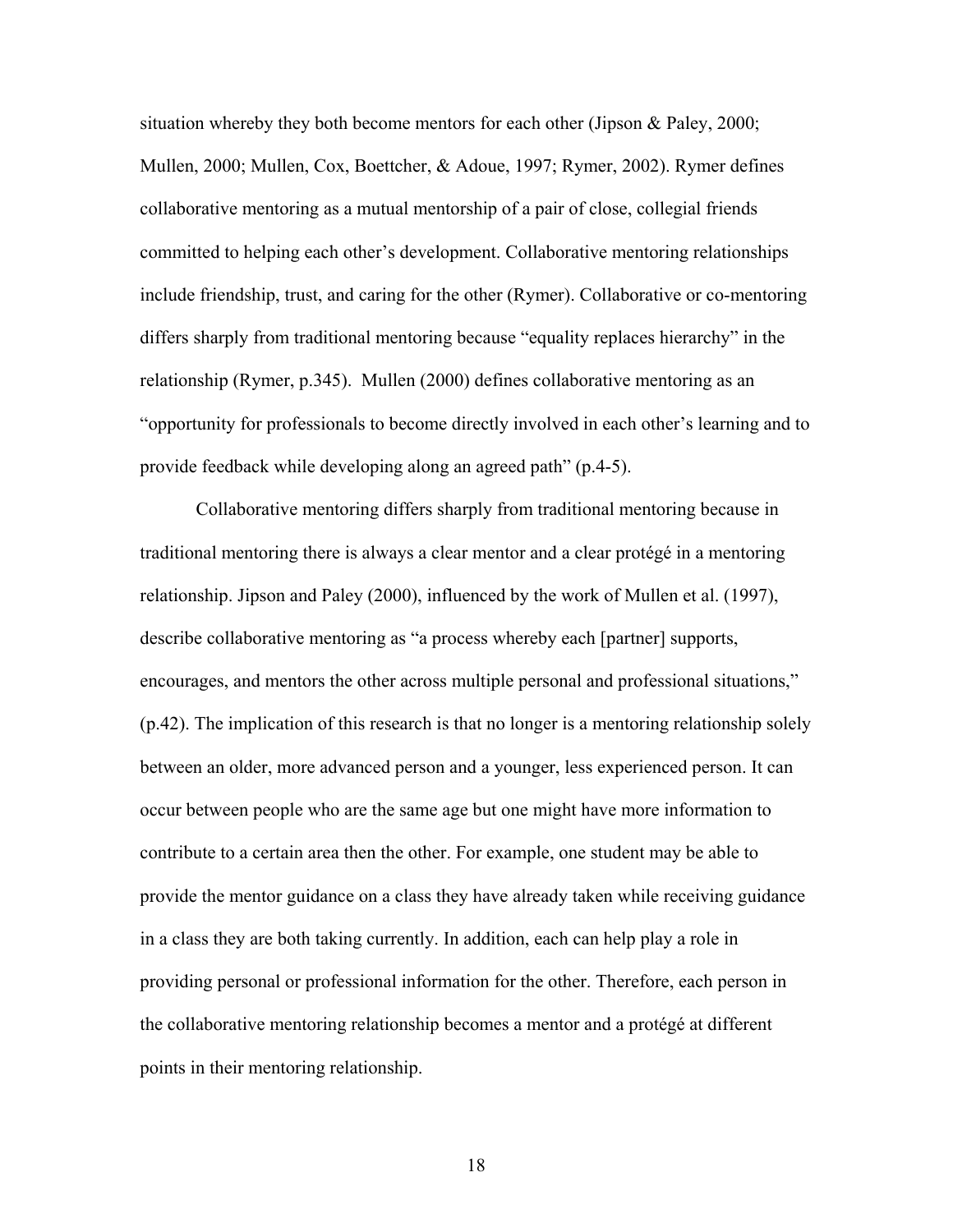# *What Defines Successful Collaborative Mentoring?*

Research has shown the protégé's perceptions of the relationship also determine the success of the relationship. This research sheds new light on what protégés are looking for in their mentoring relationships. Zimmerman and Paul (2007) conducted a 2 semester study. During the first semester, they surveyed English majors concerning their experiences with mentoring. The following semester, they conducted an ethnography by interviewing and observing students in two upper-division Telecommunication classes at Brigham Young University. In both the survey and the interviews, students revealed that they wanted a mutually beneficial relationship. In the survey, students noted, "Someone with more experience helping someone who's learning so it becomes a mutual exchange," "symbiotic relationship," based on "mutual interest." In one student's interview, he or she insisted that "the relationship should be equal. It's easier to work together and get along if the two are on equal footing and the mentee isn't far below the mentor," (Zimmerman & Paul, p.191). This research appears to indicate "equal footing" may mean equality in the sense of there being a lack of reward or punishment power between the two peers. Collaborative mentoring allows for power to shift back and forth as a give and take between the two partners because while one partner may have expertise in one area, the other partner may have greater skill in another. Both participants become the mentor and the protégé at different times during their relationship. Therefore, successful mentoring no longer depends on "a more experienced (usually older) individual [acting] as a guide, role model, teacher and patron of a less experienced (often younger) protégé," collaborative mentoring allows for mutual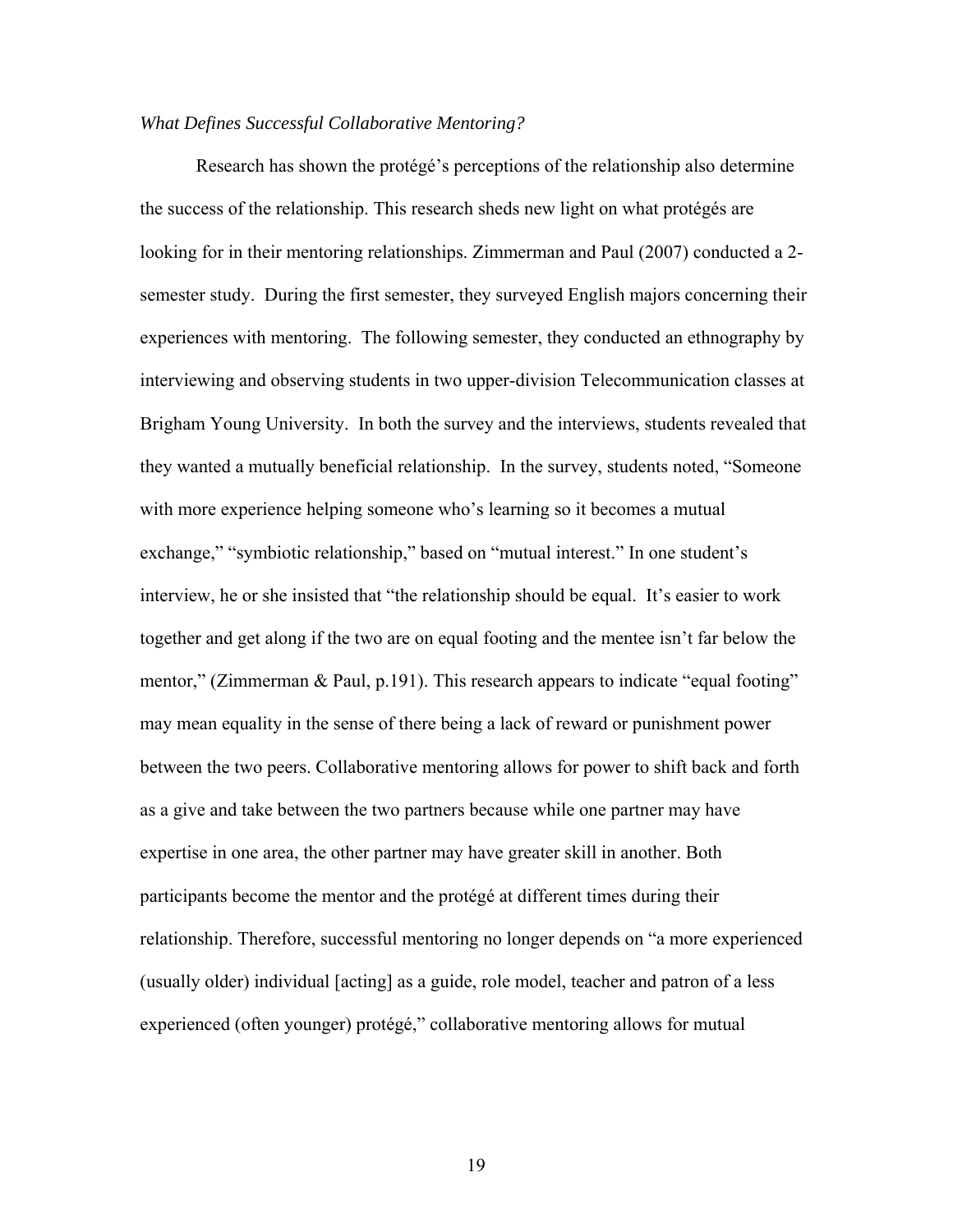exchange because the two participants in the relationship are of equal status because both are students (Moore & Amy, 1988, p.45).

Successful mentoring also lies in participants' satisfaction with the relationship itself through the development of trust and connecting emotionally at the personal level (Kram, 1985; Ragins, Cotton, & Miller, 2001). Research in collaborative mentoring shows mutual trust forms the basis for all collaborative mentoring relationships (Rymer, 2002). Mentoring is not only about career development because mentors and protégés often talk about many other aspects of their lives. Mentorships may result in the development of close feelings over time (Rymer). Successful mentorships represent strong "ties" that develop from high levels of trust and caring where successful mentors are motivated to help their partners (Granovetter, 1973; Krackhardt, 1992). Due to the strong emotional ties and motivation to help each other, emergent collaborative mentoring research places mutual benefits for both participants as the utmost importance in mentoring relationships.

#### *Benefits of Collaborative Mentoring*

While considering the benefits that traditional mentoring can bring, collaborative mentoring can be valuable because individuals can benefit from multiple mentoring relationships with close collegial friends who provide both career and psychosocial mentoring (Rymer, 2002). By developing several complementary mentorships from a range of backgrounds, an individual can form a small "development network" potentially representing a fruitful range of perspectives rather than the limited view offered by the traditional mentor (Higgins & Kram, 2001). Peers carry out a variety of mentoring duties across all stages of life. Moreover, peer mentors often match or surpass the effectiveness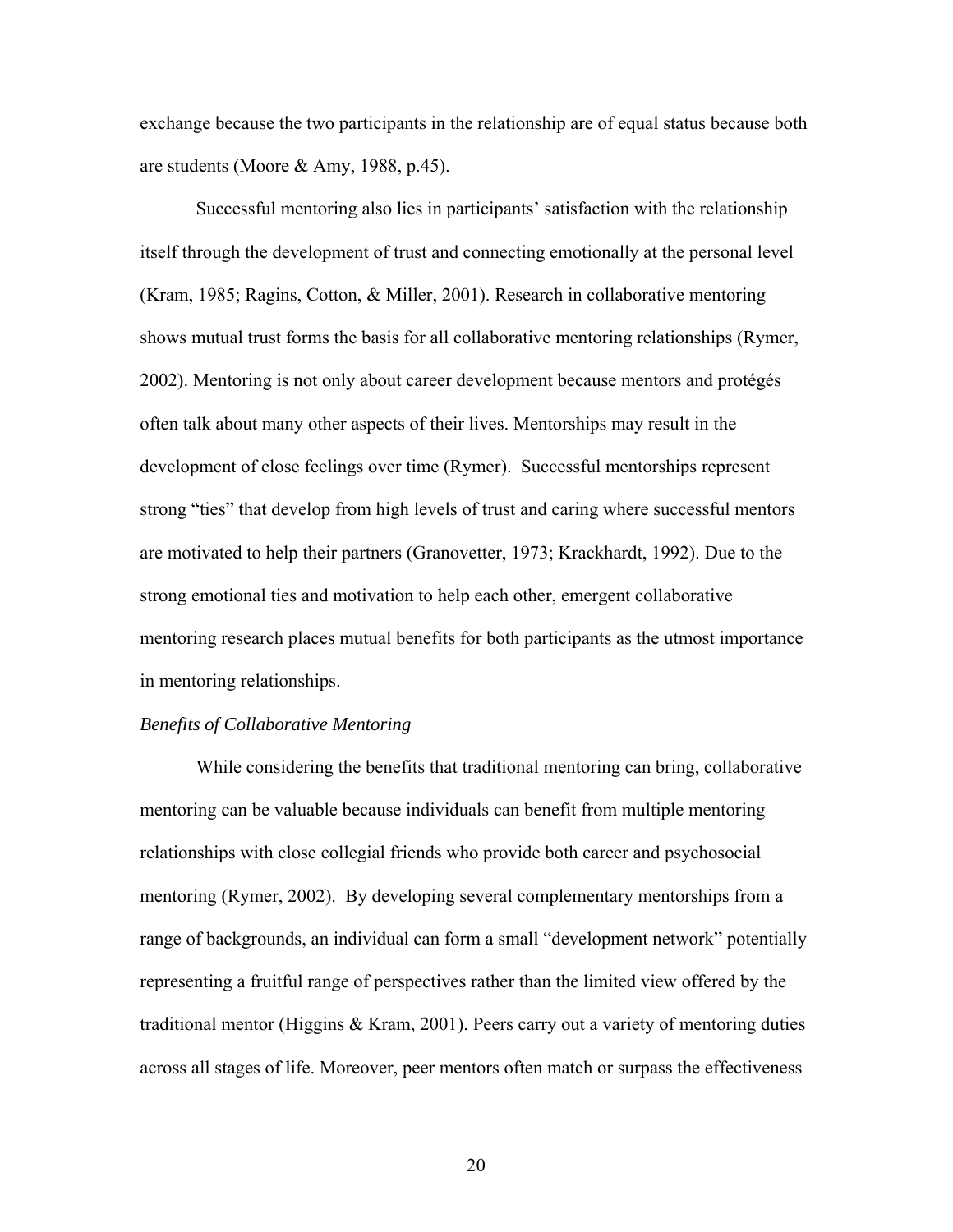of senior mentors (Kram, 1985, 1986; Kram & Isabella, 1985). Many mentoring pairs can collaborate to become equal colearners or "co-mentors" in the environment of a group, partners teaching and learning together to fulfill the constantly changing needs throughout their lives, not just at the start of their careers (Rymer). Co-mentoring practice creates a resourceful, democratic space for the creation of insights and understandings that help both partners create opportunities to mutually discuss and advance interests, needs, and issues that have individual and shared importance such as an exam taken for the same class or the obstacles of writing a thesis (Jipson & Paley, 2000).

Mentoring between students may provide further benefits because of the equality in status and power. For example, Bullough Jr. et al. (2003) compared two models of teaching: the traditional model of placing one student teacher with a mentor teacher and a peer teaching model in which the two student teachers work together to educate a class. When asked about their peer teaching experience, the student teacher discussed how it was nice to have someone [another student teacher] to confide in and who "understands exactly what you're going through…I have somebody that knows my situation, that is there every day, that I can discuss issues with," (Bullough Jr. et al., p.66). Fugate, Jaramillo, and Preuhs (2001) argue although traditional mentoring socializes students into the discipline well, graduate students should also examine that many individuals can guide them in their professional development. Particularly, fellow students can be helpful sources of information on how to successfully navigate the steps a faculty advisor directs students to take like making sure a fellow student has filed paper work during the same time they did or discussing what classes are required for graduation. While the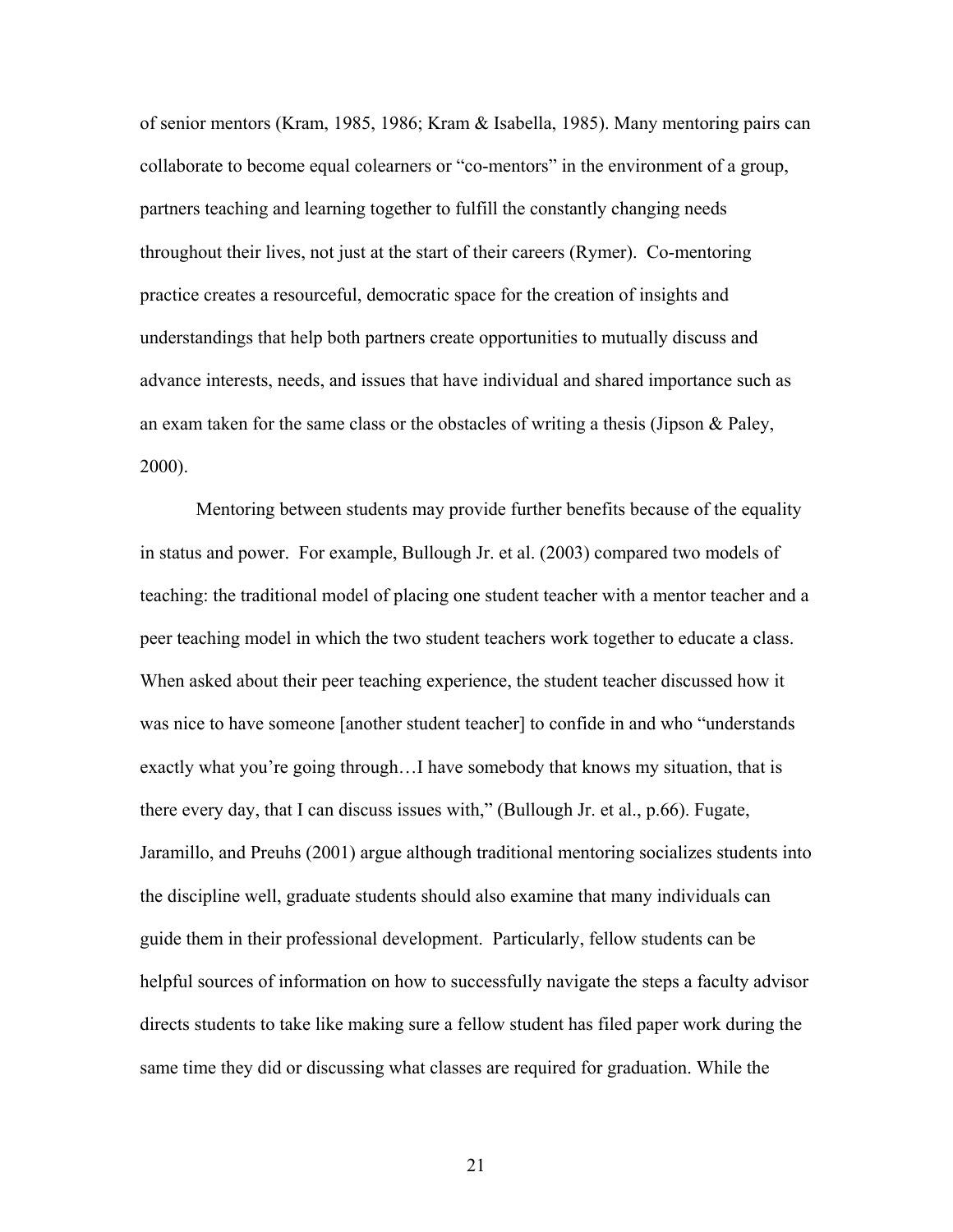authors' main focus was on graduate students, this advice could be useful for undergraduate college students as well.

# *What do People Look for in a Co-Mentor?*

Research in collaborative mentoring has shown participants may start out as friends or develop a friendship with this person that they have started to seek advice from (Rymer, 2002). Many people choose friends based on whether or not they feel an emotional or social connection. Monge and Contractor (2001) explain it is our natural inclination to form close bonds with those like ourselves, predominantly in such matters as gender and race.

Likewise, when examining mentoring relationships, research has shown protégés often choose a mentor based on similar qualities to themselves. Studies show potential difficulty in mentoring of highly dissimilar partners and some explicitly support "bonding" relationships between partners from the same group, especially for women and for members of minority groups (Kalbfleisch & Keyton, 1995; Luna & Cullen, 1995; Okawa, 2002). In collaborative mentoring relationships participants may form a bond based on similar work styles or personal interests (Rymer, 2002). Hardcastle (2001) stresses the importance of similar personal styles and mutual interests for setting the stage for developing a significant mentorship. A significant mentoring relationship is generally not restricted to work-related matter but can include the protégé's personal and spiritual life as well.

Collaborative mentoring relationships form informally and arise over time, although the length of time is not specific. While research has shown that unsuccessful mentoring relationships occur when the two people are so different that it affects the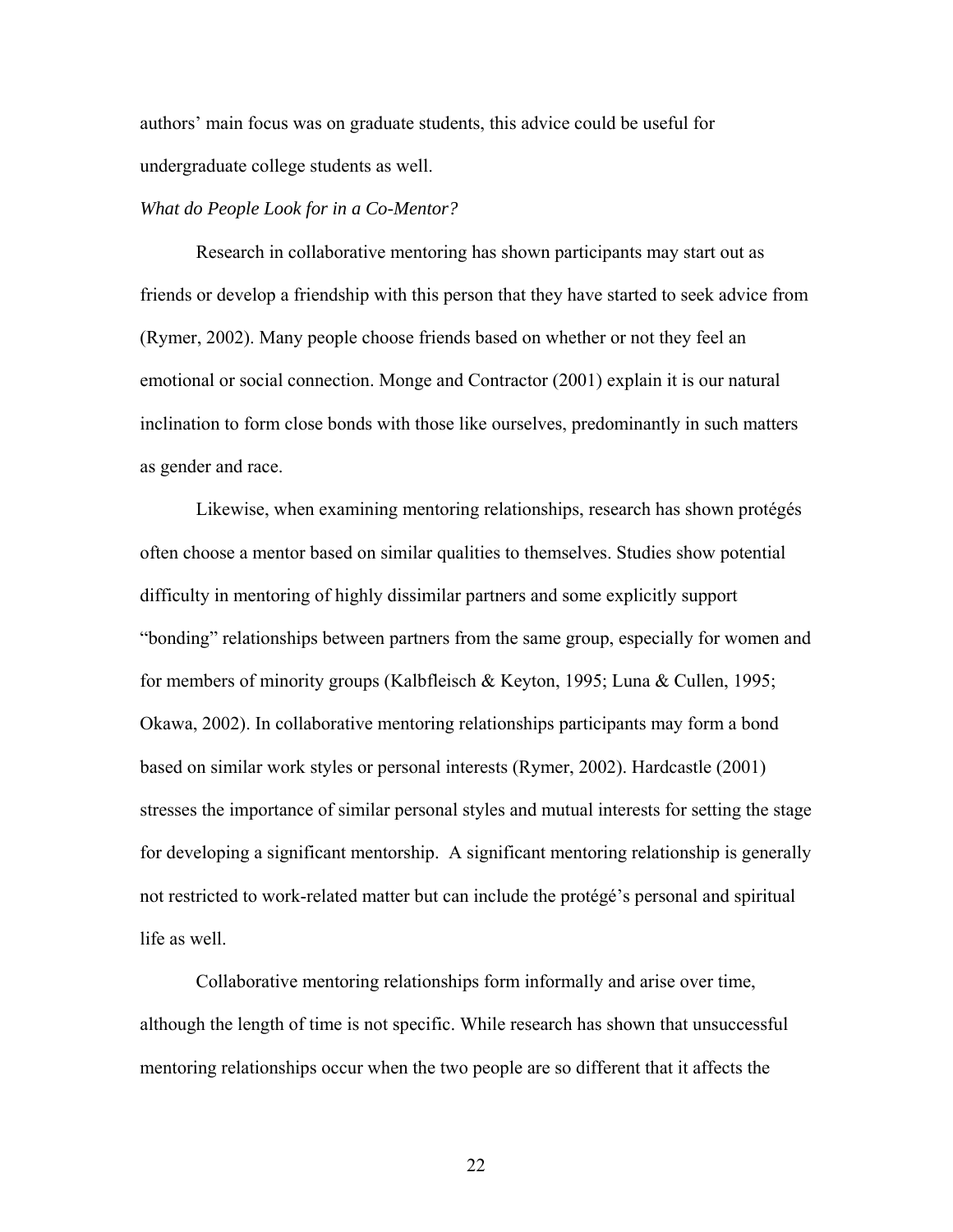protégé's professional development, collaborative mentoring relationships would prevent such occurrences because the two participants are choosing to come together based on a developing a friendship as well as achieving professional goals. They are taking into consideration criteria like the work ethic, likeability, and skill set of their chosen collaborative mentor. Thus, when people are free to choose their mentoring partner, they are able to choose a perfect fit for them.

## *Attraction*

What collaborative mentoring research has not identified is what may cause a person to choose another in hopes of forming a co-mentoring relationship. Attraction research has examined attraction in relation to mate selection (Burleson, Kunkel, & Birch, 1994; Buss, 1989; Feingold, 1990; Garcia, Stinson, Ickes, Bissonnette, & Briggs, 1991; Klohnen & Luo, 2003), and while attraction impacts mate selection, it may also influence platonic partner selection. Attraction is one of the reasons why people talk to one another. Duran and Kelly (1988) explain the importance of studying attraction because of how it influences perceptions such that people who are thought to be attractive are perceived as having many socially desirable characteristics and the more people are attracted to one another, the more they will try to communicate with each other. Therefore, when considering how attraction relates to the study of collaborative mentoring relationships it is important to think about what characteristics or attributes attracted one co-mentor to another.

A general definition of attraction comes from Newcomb (1961) who refers to attraction as any direct orientation from one person to another that can be described in terms of  $a + or - sign$  and level of intensity. This definition has been employed by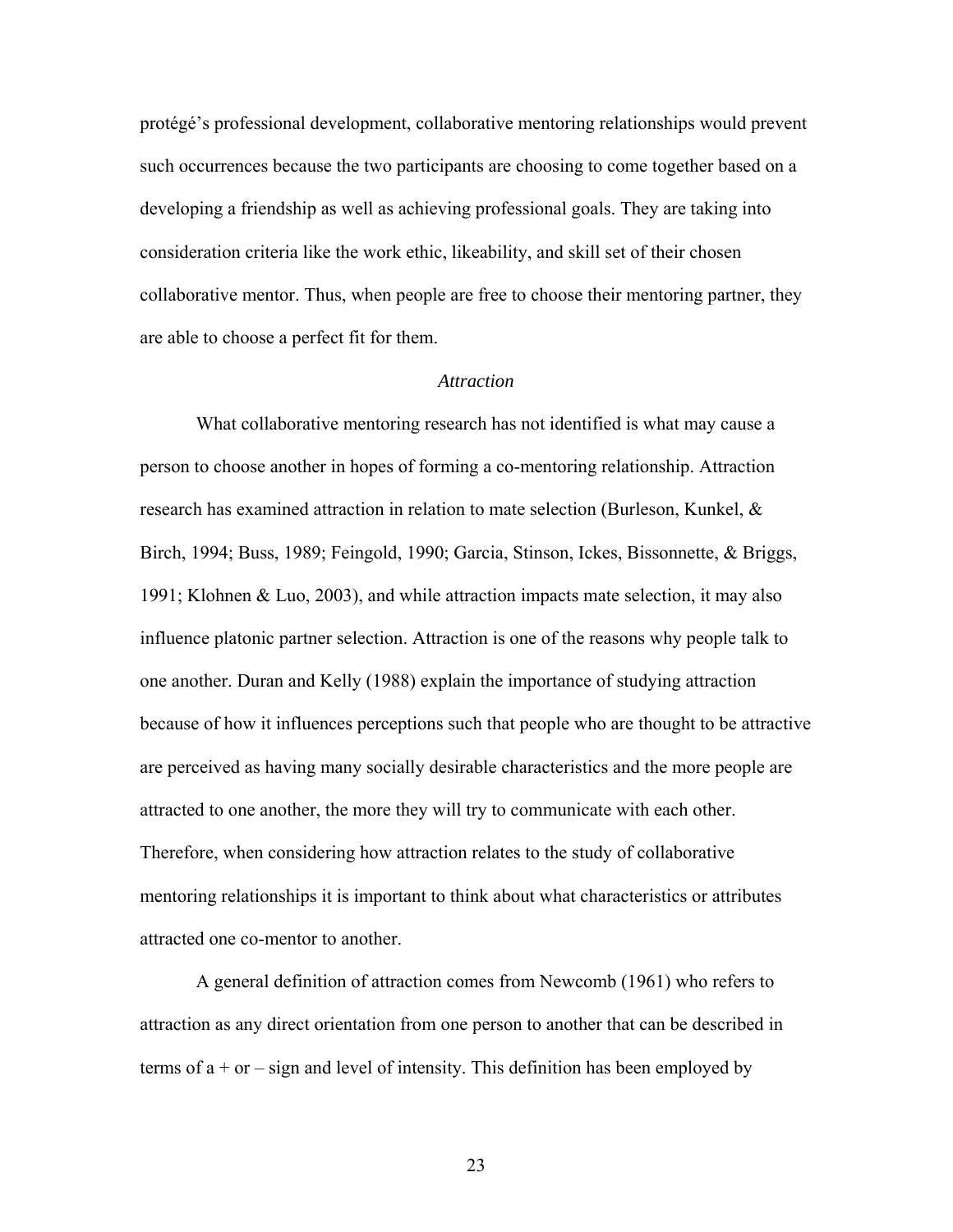researchers examining attraction (McCroskey, Larson, & Knapp, 1971; Sutherland & Insko, 1973). However, research (Byrne, Clore, & Smeaton, 1986; Byrne et al., 1971; Byrne & Nelson, 1965; Chen & Kenrick, 2002; Lehr & Geher, 2006; McGarva & Warner, 2003; Tan & Singh, 1995) on attraction has focused on liking which can be reflected in Berscheid's (1985) definition of attraction as a motivational state that causes someone to think, feel, and behave in a positive manner toward another person. Initial phases in interpersonal attraction are dependent on the kinds of judgments we make about those around us (McCroskey, Larson, & Knapp, 1971). It is important to remember that if a person sees someone as having positive characteristics, the attribution of these characteristics to the other person rather than the question of whether they actually possess these characteristics is what really matter in terms of someone's attraction toward someone else (McCroskey, Larson, & Knapp). Therefore, in the forming of collaborative mentorships individuals think of each other as having positive characteristics and that is what attracts them to one another. Specifically, examples of positive characteristics may include a person believing another to have high intelligence or of he or she being adept at a subject like math or science. Another positive characteristic would include finding another person very likable socially because he or she seems easy to talk to or may share some of the same friends.

# *Types of Attraction*

McCroskey and McCain (1974) discuss interpersonal attraction as a multidimensional concept and specified social attraction, physical attraction, and task attraction as the dimensions. Social attraction refers to a personal liking property, physical attraction is based on dress and physical features, and task attraction is related to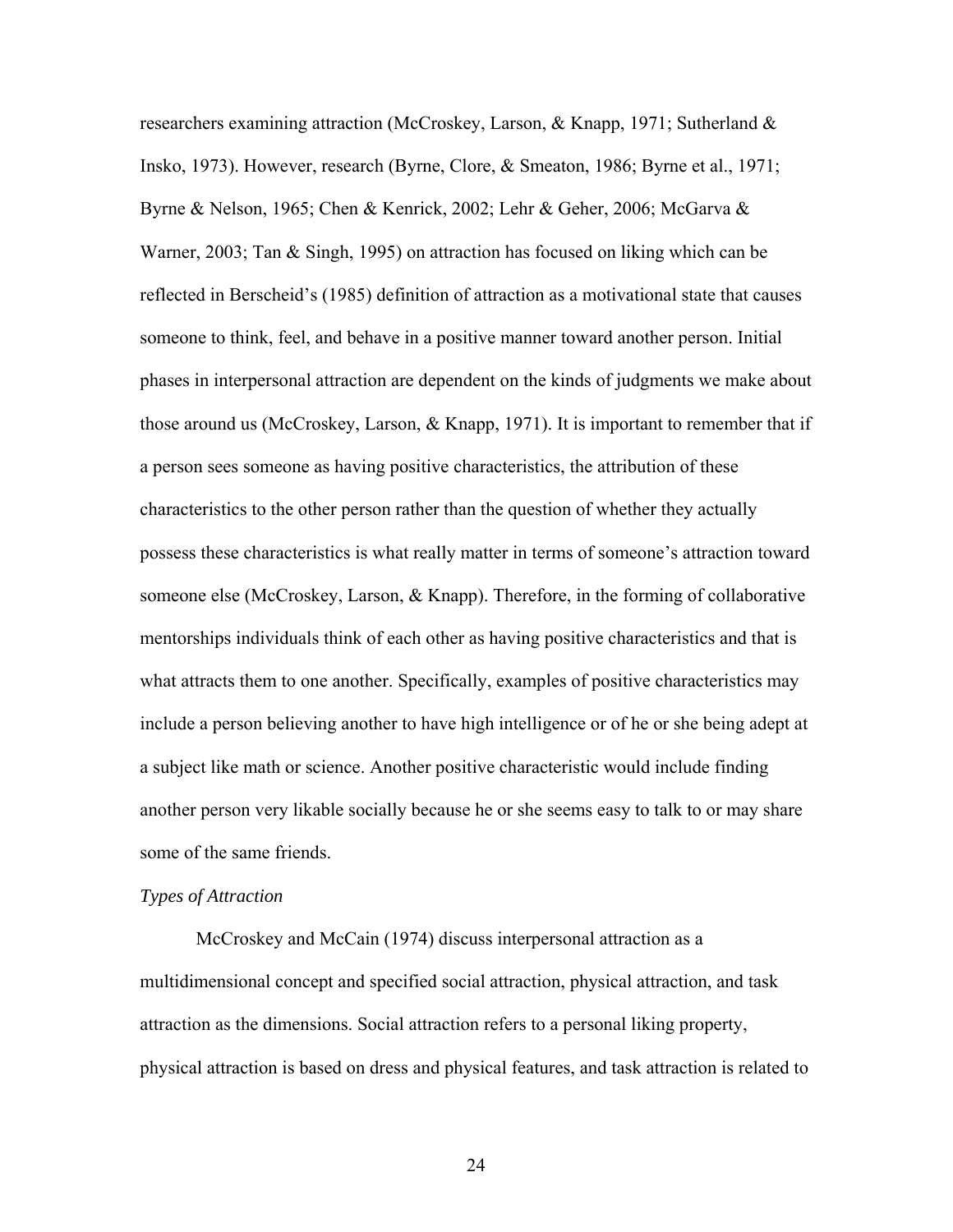how easy or worthwhile working with someone is or would be (McCroskey  $\&$  McCain). Due to attraction's role in the development and choosing of a mate in interpersonal relationships and thus its role in mentor selection, this research will examine the dimensions of attraction as they relate to the fulfillment of collaborative mentoring functions. It is important to recognize whether social, task, or physical attraction is the most significant predictor for accomplishing both psychosocial and career-related mentoring functions in collaborative mentoring relationships, because it is the completion of these functions that determines the overall success of the collaborative mentoring relationship.

 *Social Attraction.* The measurement of social attraction refers to a personal liking property or to what degree a person feels he or she can be friends with someone else. Social skills and the way people communicate with one another are important because they may determine how well and to what degree social interaction occurs. When collaborative mentors first meet each other they may be attracted to one another socially. For example, one collaborative mentor may meet the other through a mutual friend. They may belong to the same social group and believe each other to be on equal terms with friends and social style. For example, both of them may be outgoing socially and may talk to each other more or may want to attend social outings together. The degree to which each of them was personable may have contributed to whether or not they wanted to socialize with each other from the first encounter on.

Social skill similarities may make it easier for two collaborative mentors to interact during the first encounter, leading to a possible friendship. Burleson and Samter's (1996) research investigated how similarities in levels of social-cognitive and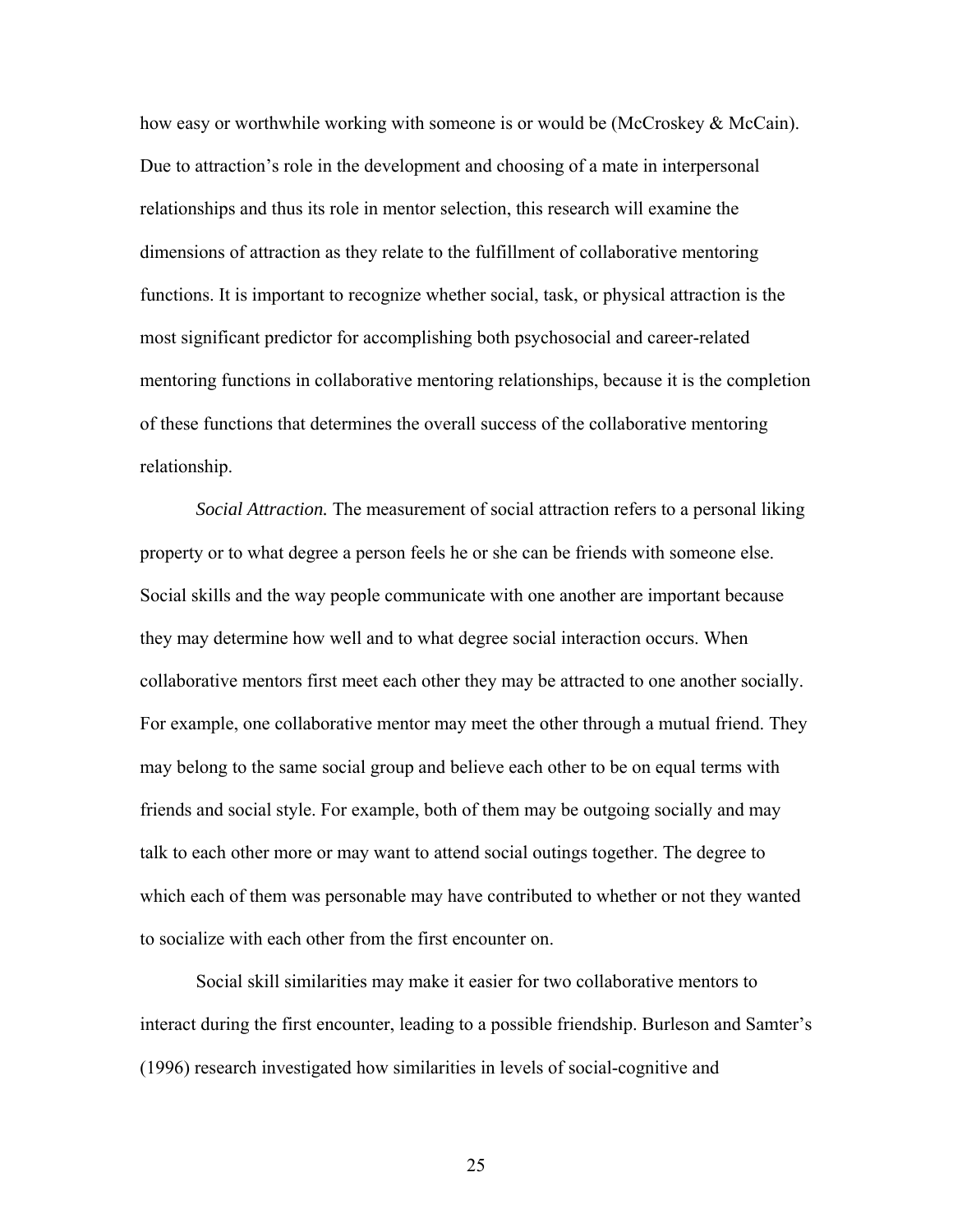communication skills affected friendship choices by young adults. Participants consisted of 208 college students who completed tasks providing assessments of one socialcognitive skill and five communication skills. Social-cognitive skills were assessed by measuring cognitive complexity. Cognitive complexity measured the number and quality of cognitive structures through which people understand the thoughts, behaviors, and emotional states of others (Burleson & Waltman, 1988). Individuals who are highly differentiated consider "people and relationships in more abstract and psychological ways than individuals who are less highly differentiated" (Burleson  $&$  Samter, p.135). Functional communication skills are the tools through which people accomplish practical targets such as comforting, persuading, and informing others. Results indicated that participants were attracted to peers having social skill levels similar to their own. The research of Burleson and Samter concurs with Dweck (1981) with the finding suggesting similarity in level of social-cognitive development appears to significantly influence who people perceive as desirable social companions. Research has shown that protégés are looking for mentors on "equal footing" to them and that the "relationship should be equal," suggesting how important social attraction is to collaborative mentoring relationships (Zimmerman & Paul, 2007). This study expects social attractiveness should predict success of psychosocial related functions in a collaborative mentoring relationship. Friendship is an important component in collaborative mentoring relationships and the degree that a person feels he or she can be friends with someone else is integral to the accomplishment of psychosocial goals.

*Task Attraction.* Task attraction refers to how easy or valuable working with someone is or would be. Students are motivated to communicate with one another for a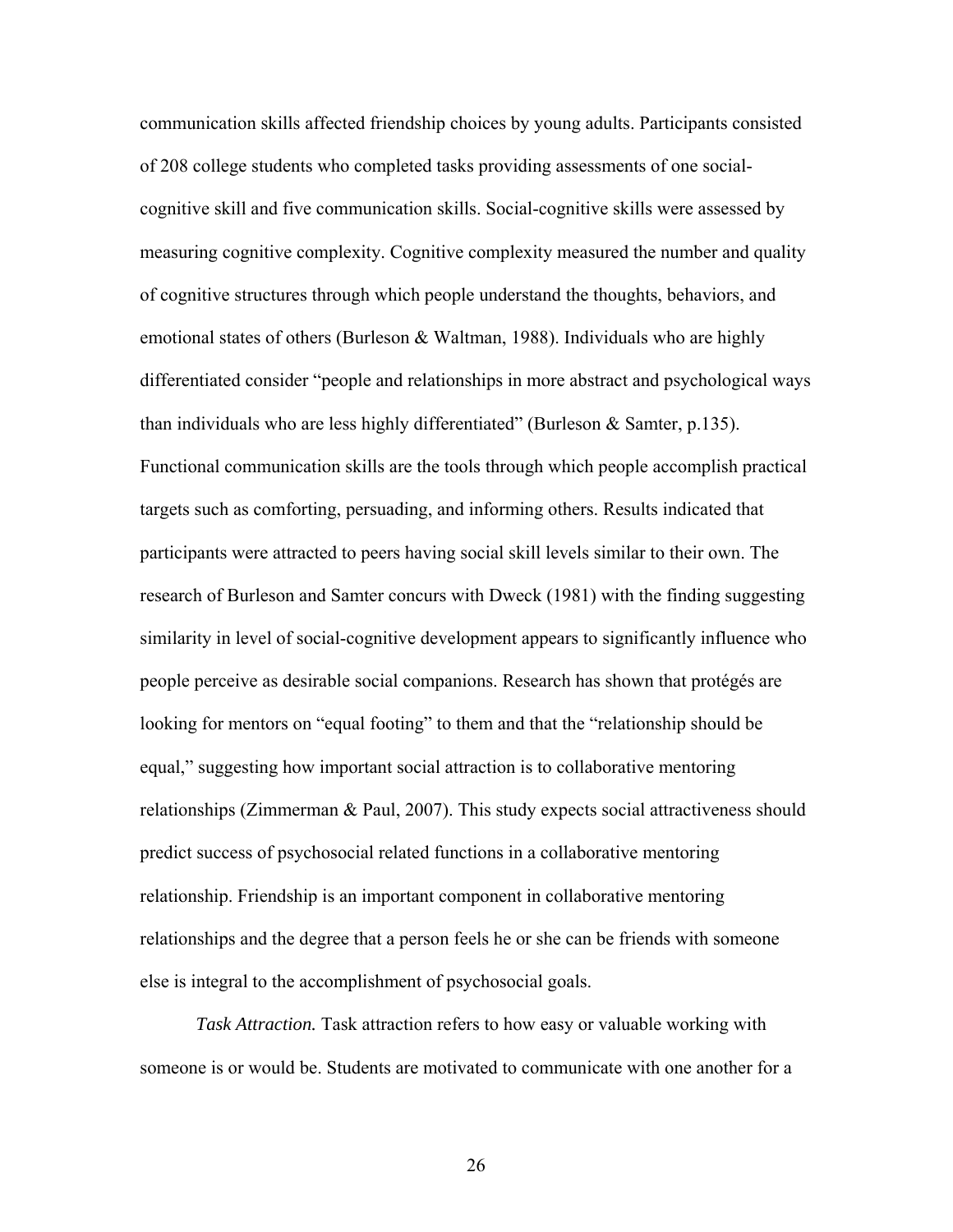number of reasons and this communication may influence the selection of a collaborative mentor. One major reason students may communicate is to accomplish a task. Task attraction deals with the perceived ability to work with another person. When choosing a co-mentor, individuals may think about what it might be like to work with a certain person and whether or not he or she will help them complete the task at hand. Research has shown in peer organizational settings, task attraction is considered to be a more relevant source of influence than social or physical attraction, meaning someone would rather work with someone else whom they find will help them complete the task because of the skill set they possess (Wheeless & Reichel, 1990). For instance, someone might get chosen to be in a collaborative mentoring relationship based on his or her high grades in classes and a perceived sense of skill with college classes.

However, research in this area is conflicting. Casciaro and Sousa-Lobo (2005) explain people choose work partners based on two things, the person's competence on the job or whether they know what they are doing, and whether the person is likeable or examining whether this person is enjoyable to work with. Their research examined four organizations where they asked about the employees' work related interactions with other people in the organization. What they found from the employees themselves was interesting. Likeability was proven to be more important than perceived competence on the job. The researchers add a little added likeability goes a longer way than a little spare competence in making someone attractive to work with (Casciaro & Sousa-Lobo).

Choosing a work partner may be different in college. When it comes to grades and completing assignments, students may be more inclined to choose a partner they feel is competent in the area being studied. Hinds, Carley, Krackhardt, and Wholey's (2000)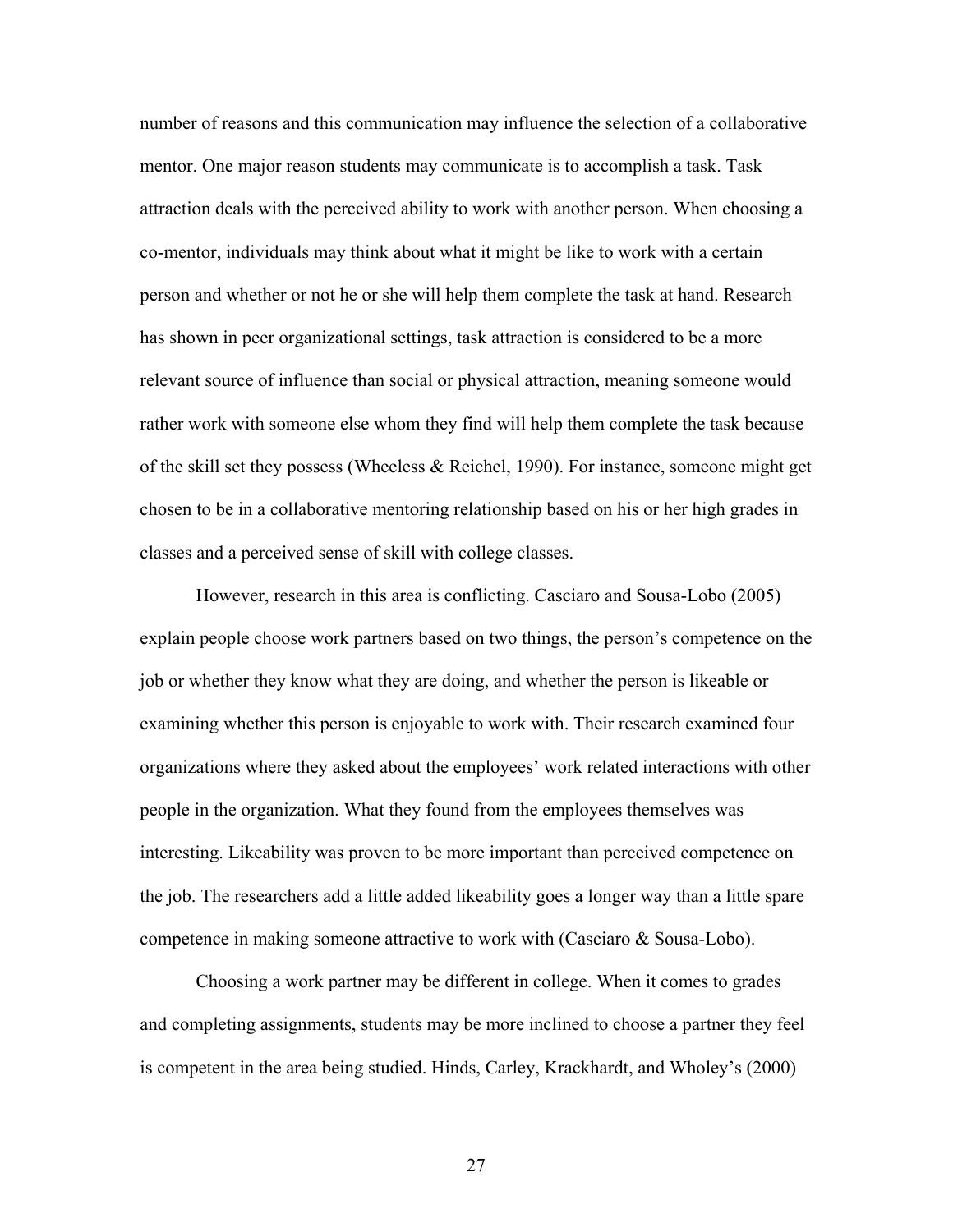research dealt specifically with group member choices in the college setting. Thirty-three software development groups with three to seven members were examined and data ware collected over 4 years of undergraduate students. In their junior year students were required to work in an assigned group and the groups were disbanded and reassigned in the senior year. Results suggested that people rely on indicators of competence when choosing future group members, especially on those indicators that provide information about competence in specific areas of expertise considered necessary for the task at hand. People like to work with others who work hard and are successful in similar projects. When choosing a group member, people also value a strong work ethic in potential group members (Hinds et al., 2000). A competent individual displays behavioral flexibility and interaction management skills, allowing both participants to achieve their interactional goals. These abilities are apt to increase the partner's perceptions of other's task attractiveness (Wiemann, 1977). Task attraction measures the perception someone has of another's level of competence and competence relates to how skillful someone is at a given task. Therefore, task attraction would be an indicator of whether career-related mentoring functions are being completed because career-related mentoring functions relate to functions such as the mentor's help with an assignment and teaching new skills. Thus, it is expected task attraction will predict the success of career-related functions in a collaborative mentoring relationship for this study.

*Physical Attraction.* Physical attractiveness refers to interpersonal attraction based on the dress or physical features of another. An individual's level of physical attractiveness influences perks others may assign to him or her in addition to her or him already being thought of as being physically attractive. In the case of selecting a co-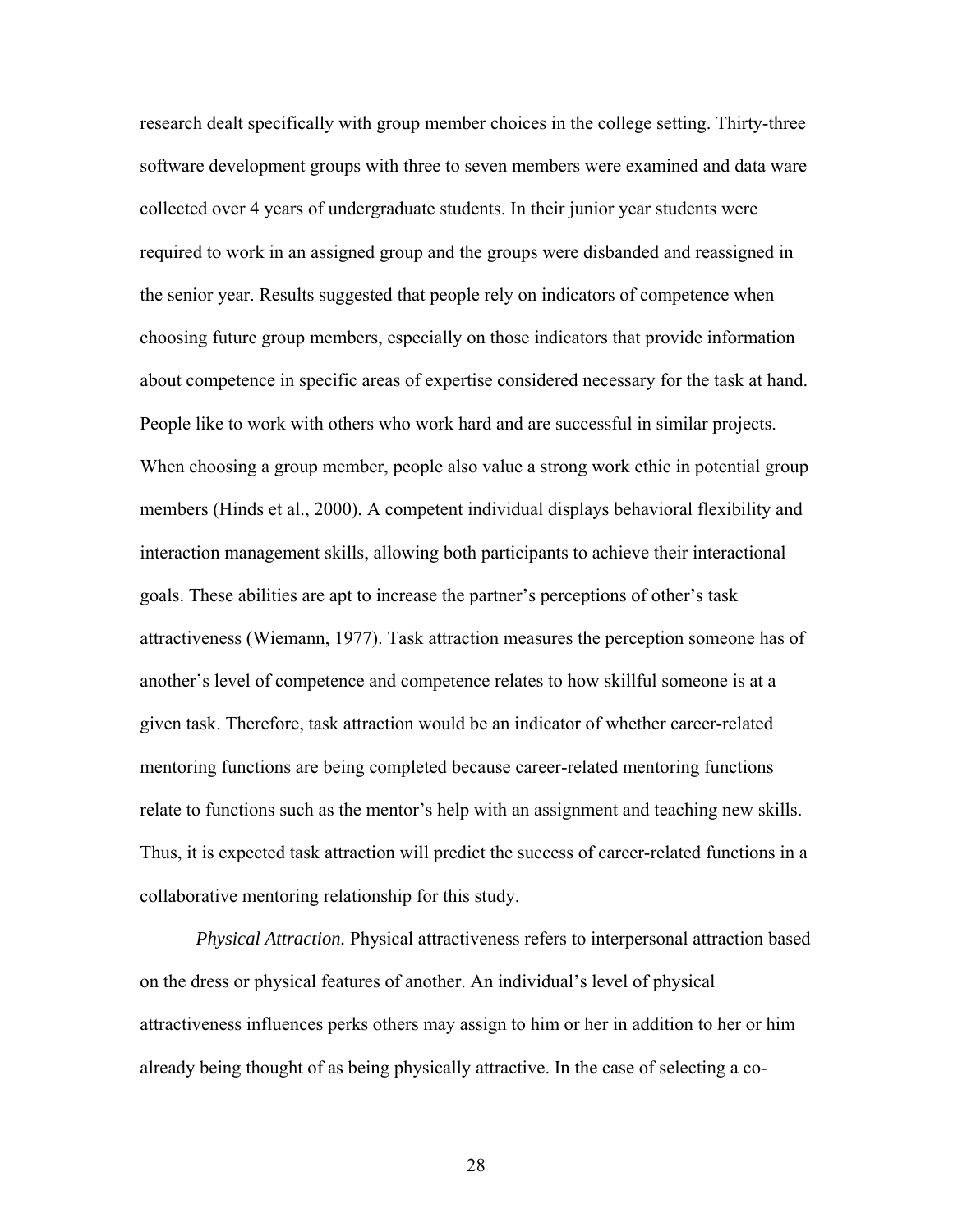mentor partner, one collaborator may have chosen to work with the other simply because he or she was physically attractive, or it was that initial physical attraction that led to the first conversation. Therefore, physical attraction may have led to the developing of a work-related partnership.

Physical attractiveness influences a person's social life. A person's level of attractiveness may affect how much he or she socializes with others. Reis, Nezlek, and Wheeler (1980) found attractive individuals spend more of their time socializing than do unattractive individuals. They conducted research with 35 males and 36 females and interactions lasting 10 minutes or longer were recorded during four 10-day periods. In addition, 96 members of a psychology class at another university rated the attractiveness of the photographs taken of the participants. Results indicated that physically attractive males participated in more social interactions and more interactions with females than did unattractive males. Dion, Berscheid, and Walster (1972) investigated the influence of perceived physical attractiveness on perceptions of happiness, marital competence, and personality characteristics. Participants in the study reported physically attractive individuals were thought to have more socially desirable personalities, superior professional prospects, and better marital partners and be happier in general than physically unattractive individuals. Therefore, someone perceived as being physically attractive would lead the other person to assume desirable qualities.

Physical attraction may not only determine favorable opinions of someone but also whether or not someone wants to work with him or her. Kowner (2001) explains the assessment of another's appearance is often preceded by an instantaneous and almost unconscious comparison with one's own physical attractiveness through biological and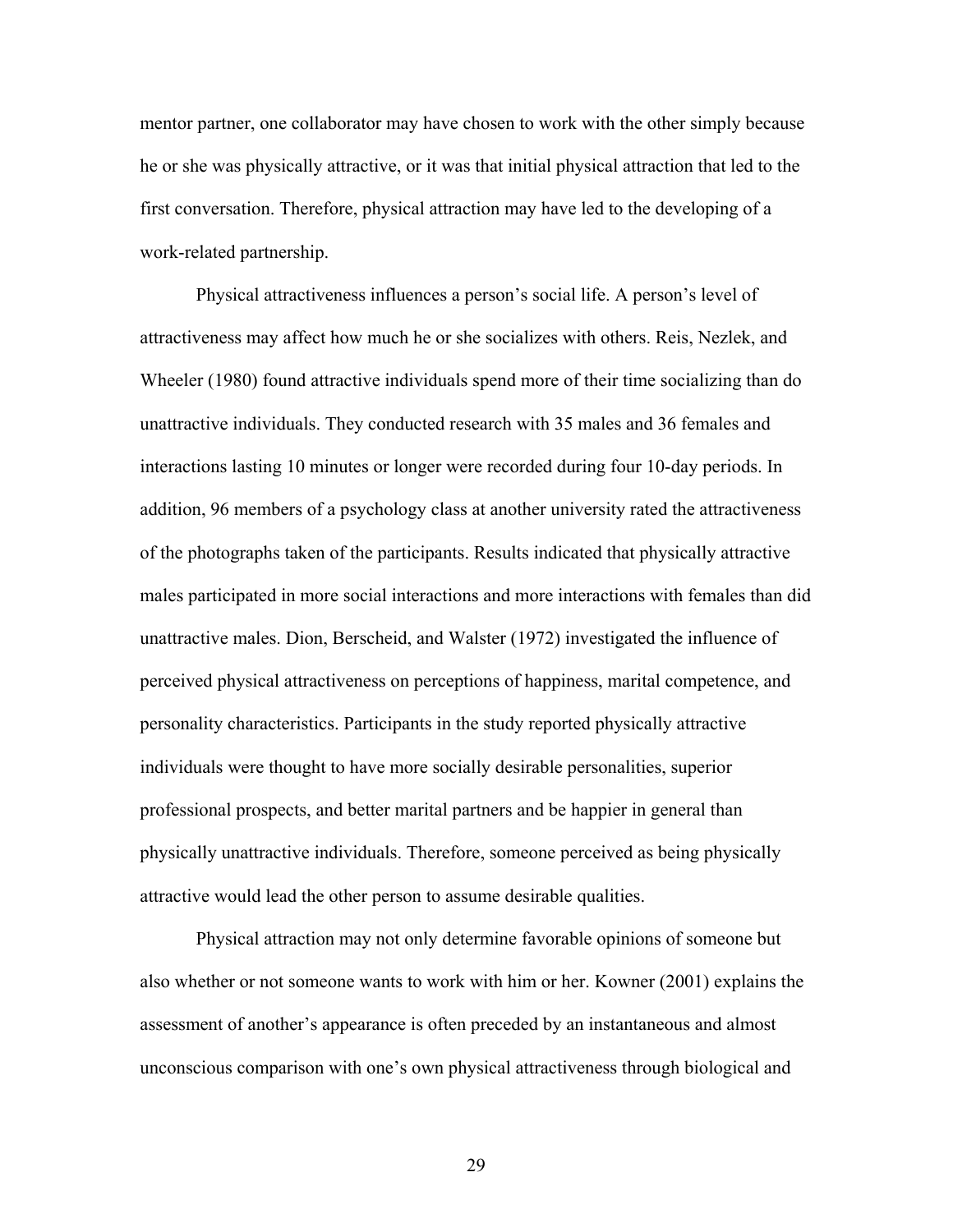evolutionary considerations. Kowner's research examined the roles of several factors in the choice of partners during a first group encounter, when only information on the group members' physical attractiveness was available. Following receiving false feedback about their own attractiveness rank in a newly formed group, 99 Japanese students were asked to choose a partner for a task. The research showed the participants associated beauty with ability and selected others to work with whom they believed would be compatible with their own level of ability after taking into consideration the feedback they themselves received. The results align with previous findings that people with similar levels of physical attractiveness tend to associate (Cash & Derlega, 1978; Korthase & Trenholme, 1982; Stroebe, Insko, Thompson, & Layton, 1971). This research may help to explain why as Reis et al. (1980) explain physically attractive people socialize more and why someone might initially strike up a conversation with someone else deemed compatible with their own level of physical attraction. This could also explain how a person's own perceived level of physical attractiveness may influence his or her level of sociability. While this study does not focus on the degree of sameness in levels of physical attractiveness between collaborative mentors, the research above does stress how important physical attractiveness is in the choosing of partners.

 There is a link between each type of attraction and the development of mentoring relationships. For instance, it is social attraction that influences how likable a person finds his or her mentor to be. How skilled in the area of interest he or she finds a mentor comes from task attraction. Lastly, physical attraction is concerned with how visually appealing a person finds his or her mentor to be. Visual appeal can be related to physical characteristics such as one's face or body, or it can be related to the way the mentor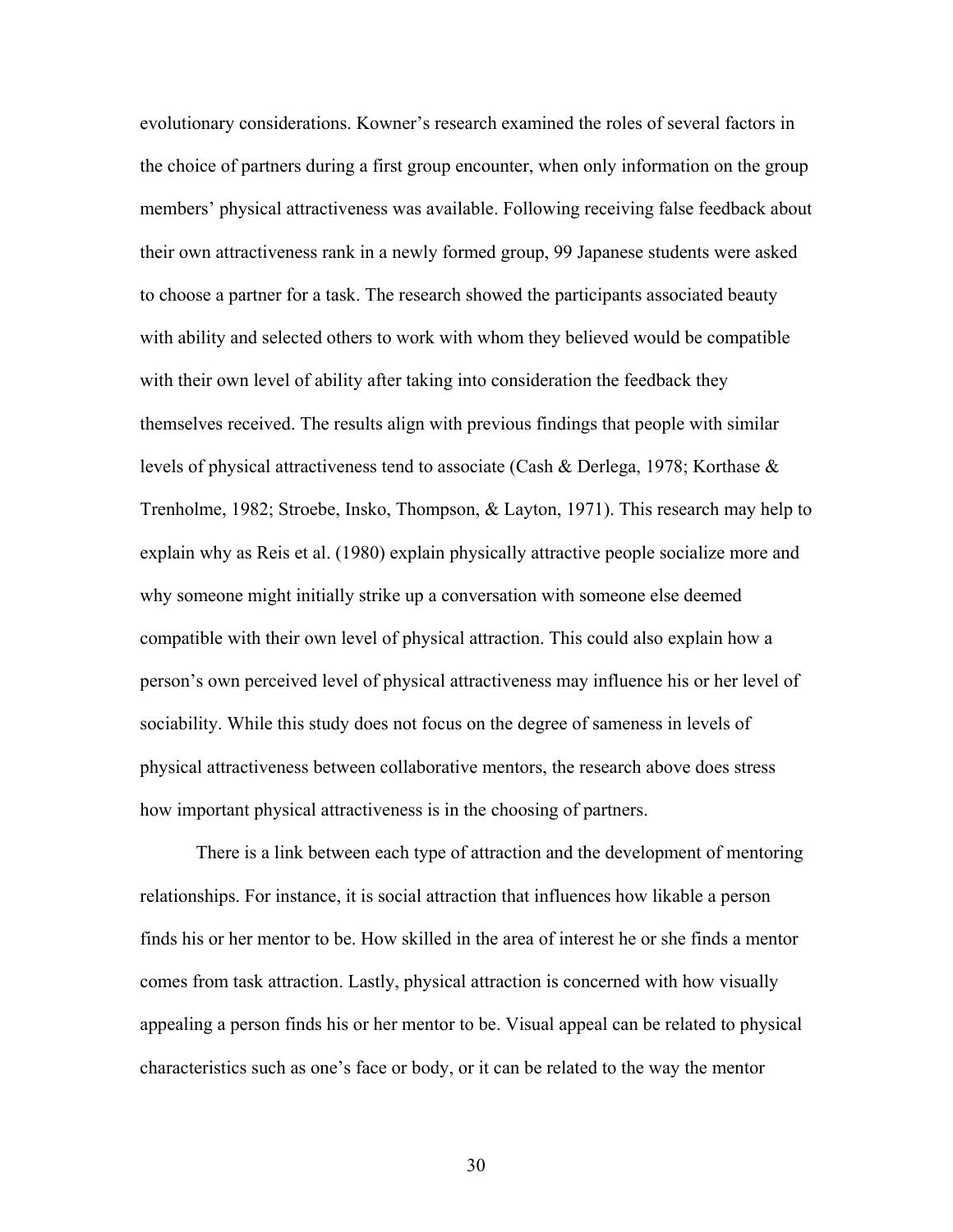dresses. These different types of attraction influence a person's choice. This research aims to examine what leads someone to choose another as his or her collaborative mentor and whether that attraction influenced the success of the collaborative mentoring relationship. Therefore, this study expects that physical attraction will predict collaborative mentoring success.

# *Conclusion*

 After comparing collaborative mentoring to traditional mentoring, collaborative mentoring allows individuals in the mentoring relationship to be equal in power, status, and age. Therefore, students can start to think of each other as mentors. In addition, another major attribute of collaborative mentoring is people are free to choose who their collaborative mentor may be. In instances with traditional mentoring, pairing up with the wrong mentor may cause an unsuccessful mentoring relationship. This freedom of choice can influence the success of the mentoring relationship. Because collaborative mentoring provides for choice and attraction is one of the major reasons people choose someone over someone else, it is important to examine the choosing of a collaborative mentoring partner and in doing so using attraction is fundamental to that examination. By examining what people look for in a collaborative mentor, it conveys how important choosing the right collaborative mentor is to having crucial mentoring functions fulfilled. Thus, making the right choice of a collaborative mentor is very important to having a successful collaborative mentoring relationship.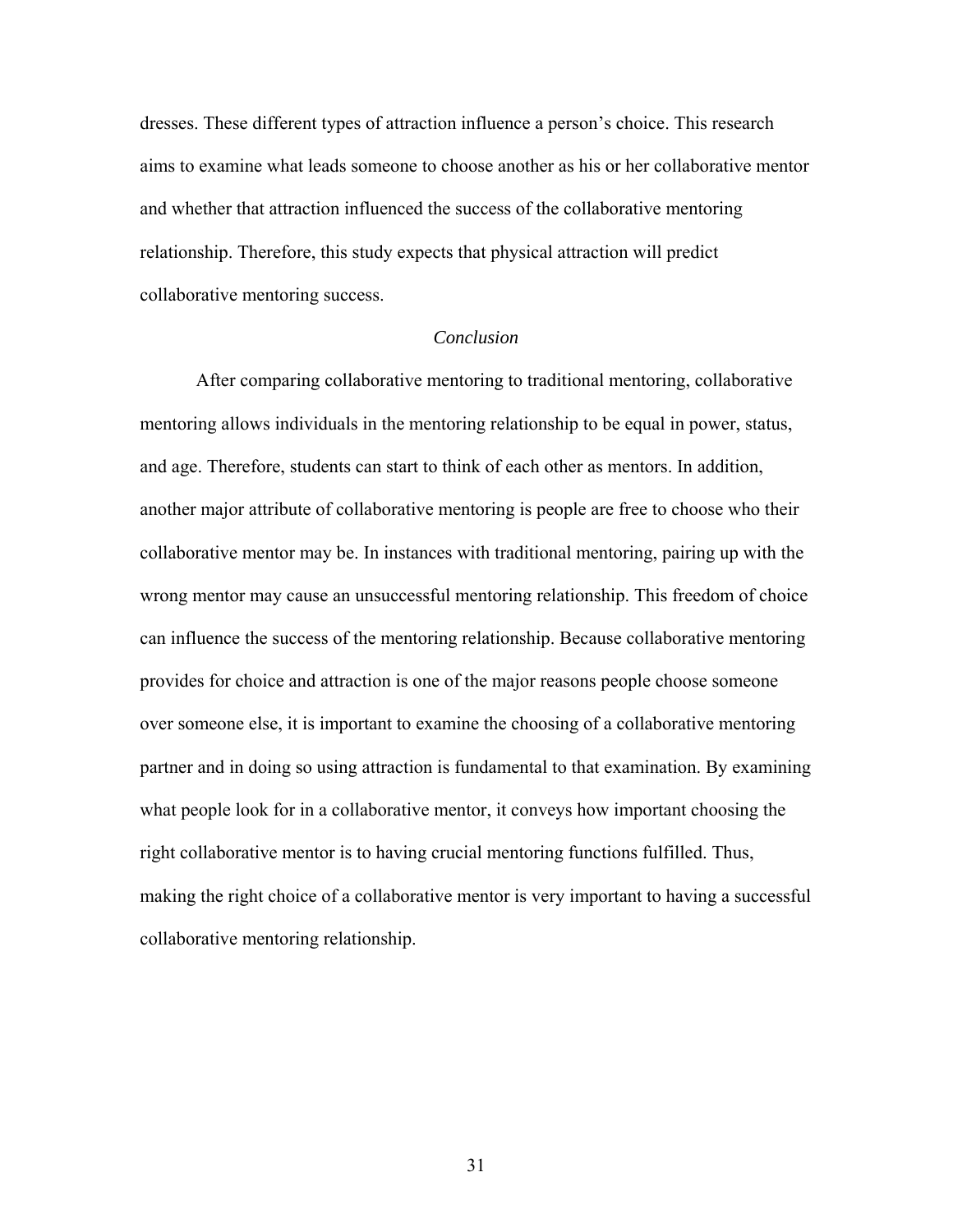#### *Research Question and Hypotheses*

 There currently exists limited information on collaborative mentoring in general and no research using attraction to investigate collaborative mentoring relationships. Further, there is no information specifically examining what attraction dimension influences a college student choosing his or her collaborative mentor and how that attraction influences the success of their collaborative mentoring relationship. This research aims to investigate that area. While we believe all of the attraction dimensions will predict success of the collaborative mentoring relationship, we do not expect them to predict each type of collaborative mentoring functions equally.

 All of the attraction dimensions are expected to be important in successful mentoring. However, because successful mentoring achieves both career-related and psychosocial functions, it is unclear which dimension of attraction will best predict the overall success of collaborative mentoring.

RQ1: Which attraction dimension (physical, social, task) will be the most significant in determining the success of a collaborative mentoring relationship?

Attraction and psychosocial mentoring functions will be related because attraction plays a large part in the choosing of a collaborative mentor. Because psychosocial mentoring functions include tasks such as counseling, coaching, and friendship, it is expected social attraction will predict the completion of these functions due to social attraction being the degree to which someone wants a friendship with another. This research predicts relations between attraction and psychosocial mentoring functions.

H1a - There will be a positive linear association between task attraction and psychosocial mentoring functions.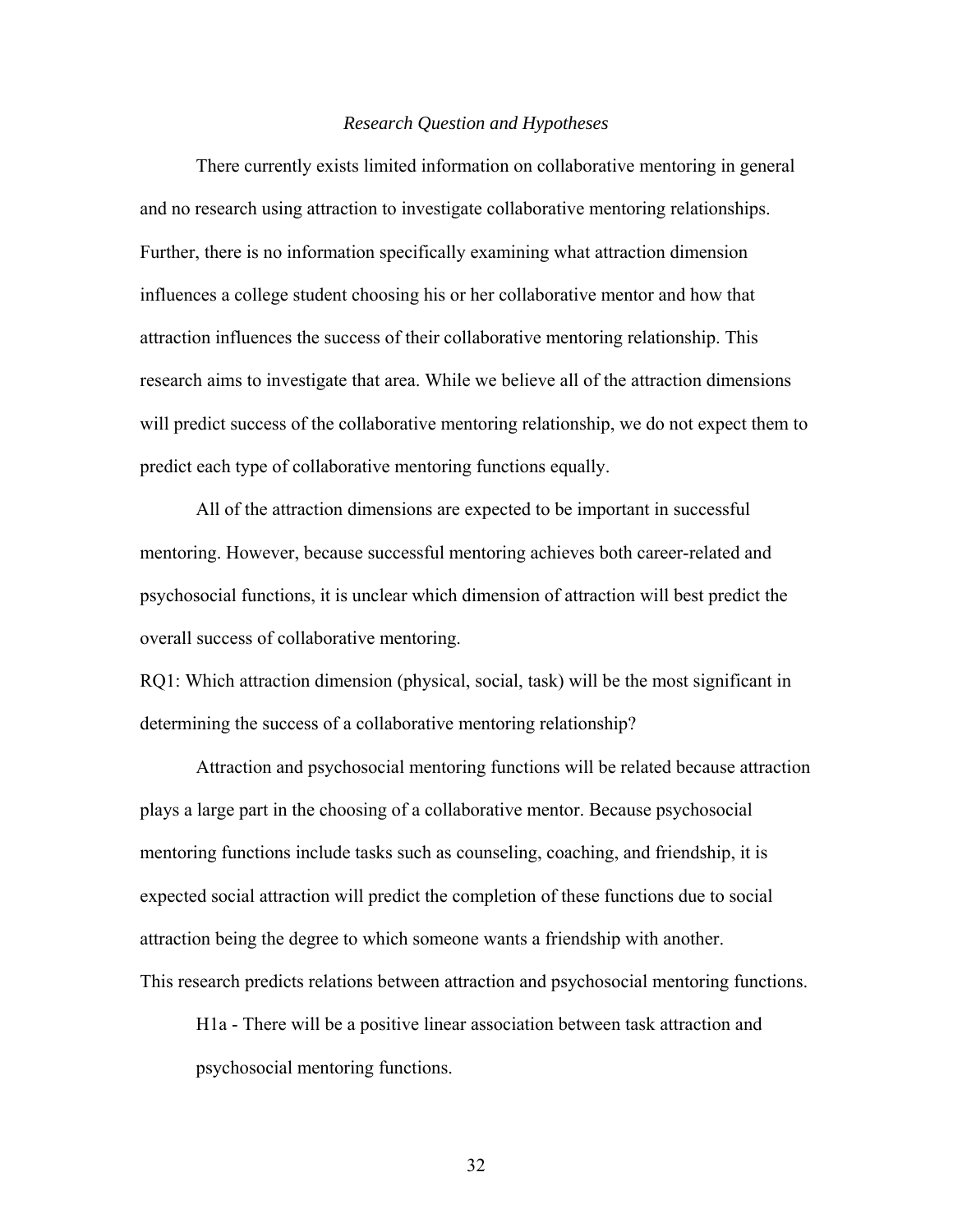H1b - There will be a positive linear association between social attraction and psychosocial mentoring functions.

H1c - There will be a positive linear association between physical attraction and psychosocial mentoring functions.

H1d - All three dimensions of attraction will individually predict significant amounts of variance in psychosocial mentoring functions.

H1e - The three dimensions of attraction will predict unequal amounts of variance in psychosocial mentoring functions. The attraction dimensions are expected to predict variance in psychosocial mentoring functions in the following order: social attraction, task attraction, physical attraction.

Attraction and career-related mentoring functions will also be related because attraction influences the choosing of a collaborative mentor. Career-related mentoring functions include tasks such as protection that may include help with assignments and providing challenging assignments like teaching a new skill to the collaborative mentor. Therefore, task attraction will predict the completion of career-related mentoring functions because task attraction measures the degree of perceived competence of a collaborative mentor and this is closely related with career-related mentoring functions. This research predicts relations between attraction and career-related mentoring functions.

H2a - There will be a positive linear association between task attraction and career-related mentoring functions.

H2b - There will be a positive linear association between social attraction and career-related mentoring functions.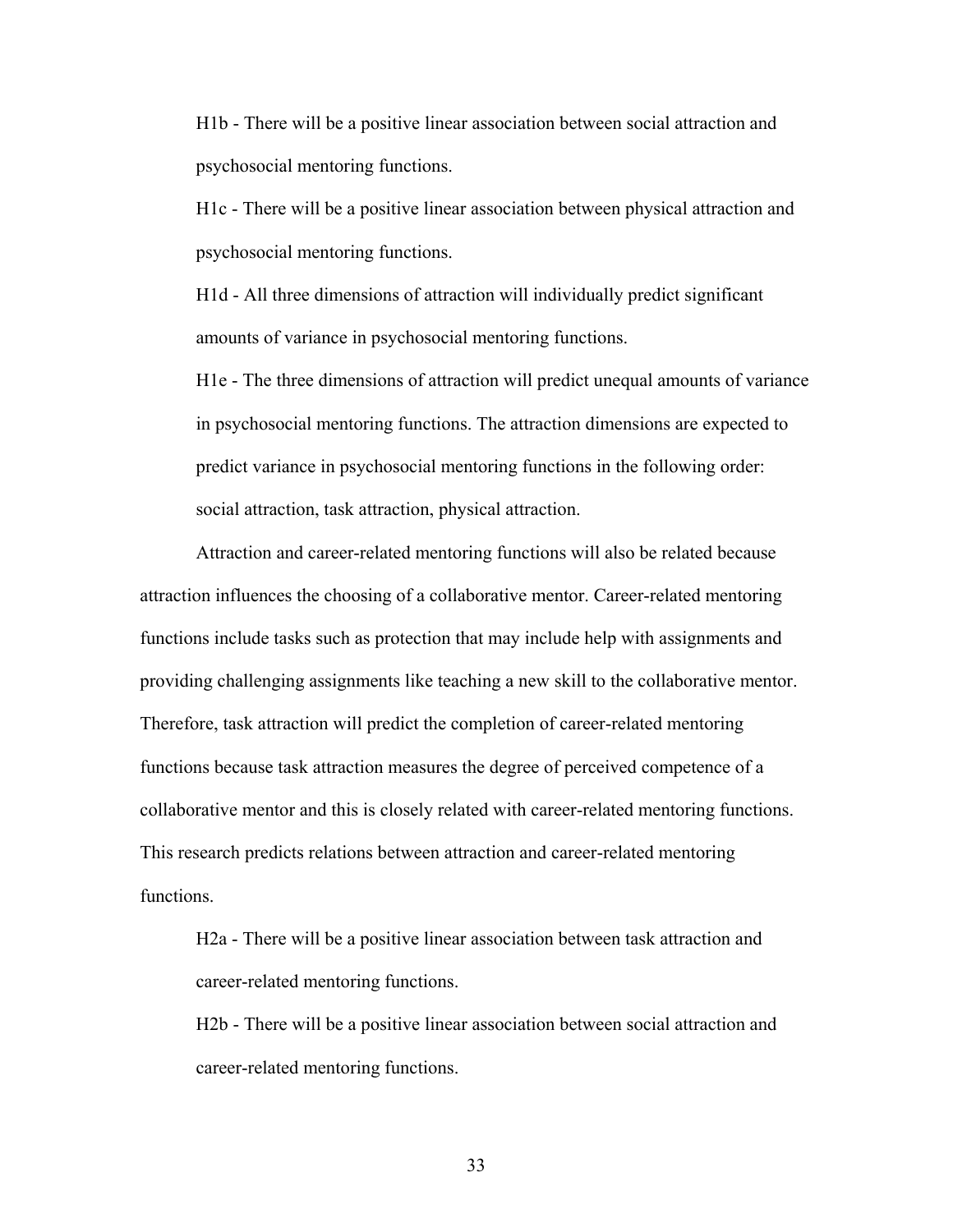H2c - There will be a positive linear association between physical attraction and career-related mentoring functions.

H2d - All three dimensions of attraction will individually predict significant amounts of variance in career-related mentoring functions.

H2e - The three dimensions of attraction will predict unequal amounts of variance in career-related mentoring functions. The attraction dimensions are expected to predict variance in career-related mentoring functions in the following order: task attraction, social attraction, physical attraction.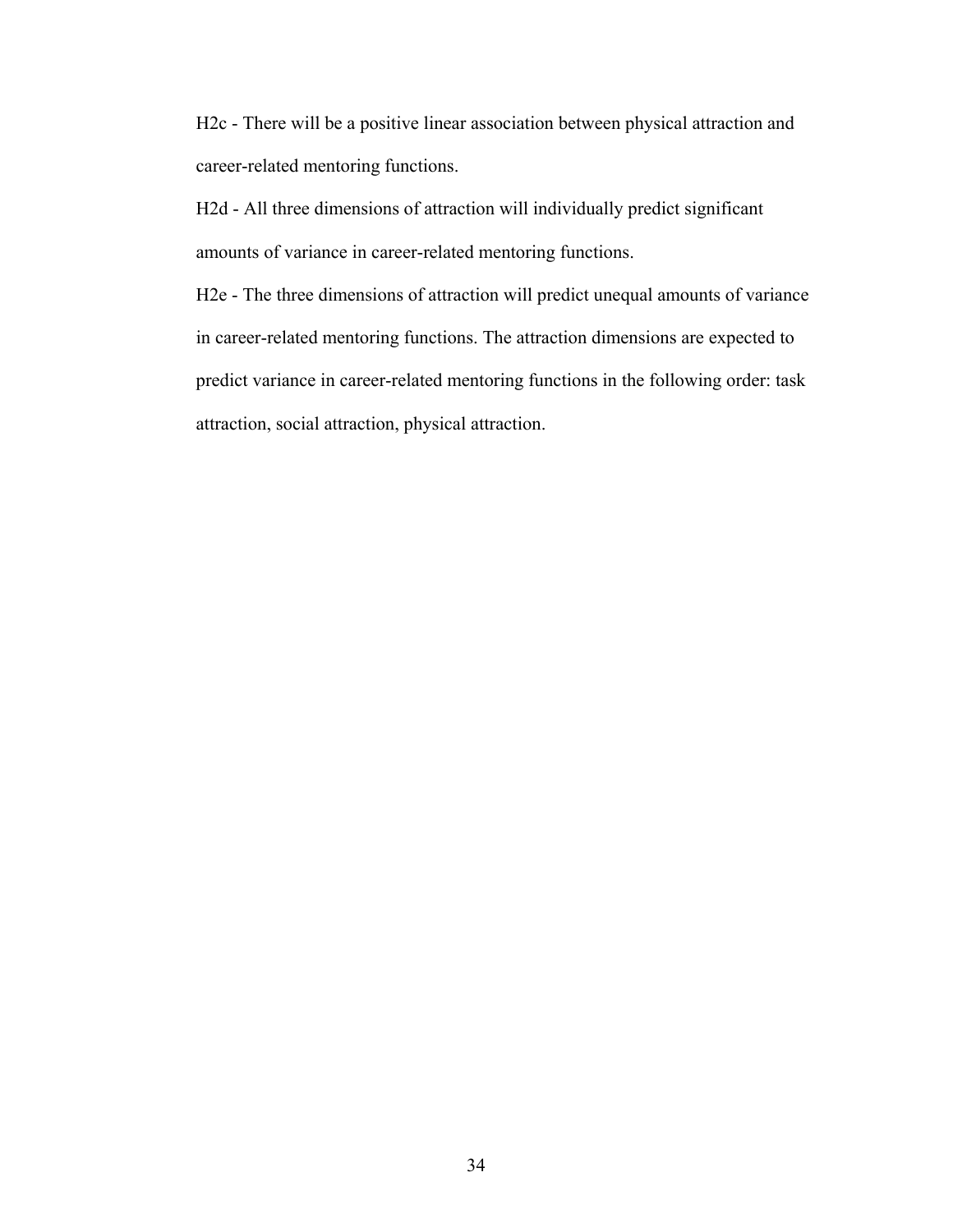#### CHAPTER 3

#### METHOD

# *Participant Recruitment*

 Participants were recruited from communication and education classes at a Southeastern university. The researcher spoke to individual classes to describe the study and recruit participants. The participants did not receive compensation. All participants volunteered their time and information using the online survey provided. The sampling method, survey, and informed consent form were approved by the university's Institutional Review Board prior to participant recruitment.

# *Procedure*

 Data collection for this nonexperimental study occurred via online survey. The survey was retrieved by participants through a link provided to prospective participants. Prior to answering questions in the survey, the participants were first presented the online informed consent form that the participants read and acknowledged before proceeding with the survey. Upon accessing the link and consenting to participate, participants were told to think of a person with whom they had a collaborative mentoring relationship during their time in college. The definition for a collaborative mentoring relationship was provided. Questions asked participants about their experiences with different functions of a collaborative mentor relationship and different motivators for choosing their specific collaborative mentor.

#### *Instrumentation*

The following is a presentation of descriptions of the scales used in assessing attraction motivators in collaborative mentoring relationships. Instructions were provided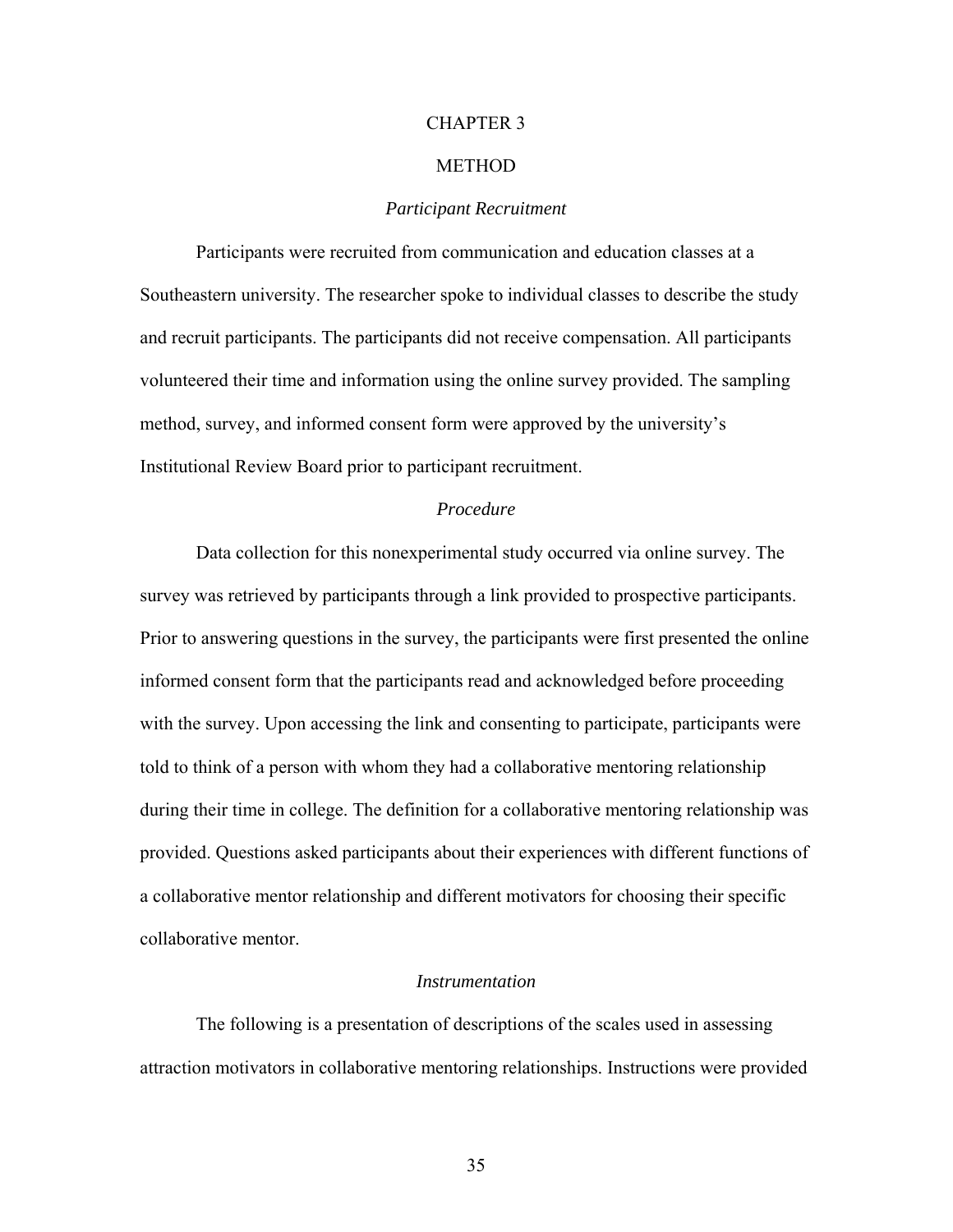on the survey in order for the participant to respond to the scales regarding his or her collaborative mentoring relationship.

#### *Collaborative Mentoring Scale*

This scale examined collaborative mentoring functions based on two factors, psychosocial mentoring functions and mentoring functions related to the protégé's career (Noe, 1988). The scale consisted of 25 Likert-type items with a seven-point response format, where high scores indicated greater degrees of collaborative mentoring functions being fulfilled. This scale measures career-related functions and psychosocial functions of mentoring. The scale was modified to be applicable to collaborative mentoring relationships. The word mentor was replaced with co-mentor, the word job in reference to a professional workplace was replaced with college career, and lastly the word supervisors was replaced with professors to make it more suitable for college students discussing their time in college. In addition, four items were removed from the scale because they dealt specifically with the teaching profession and could not be modified without compromising the integrity of the question. Please see the Appendix for the actual survey questions used. The scale produced a Cronbach's  $\alpha$  = .76 for the careerrelated functions and a Cronbach's  $\alpha$  =.90 for psychosocial functions. The reliability for the entire scale comprised of all of the items measuring both psychosocial and careerrelated functions was .91. A review of the estimates of the scale reliability with each item deleted indicated that the removal of one item in the Acceptance and Confirmation psychosocial mentoring functions dimension would improve the scale's overall reliability, and so that item was dropped from the scale. Scale reliabilities and descriptive statistics are provided below in Table 1.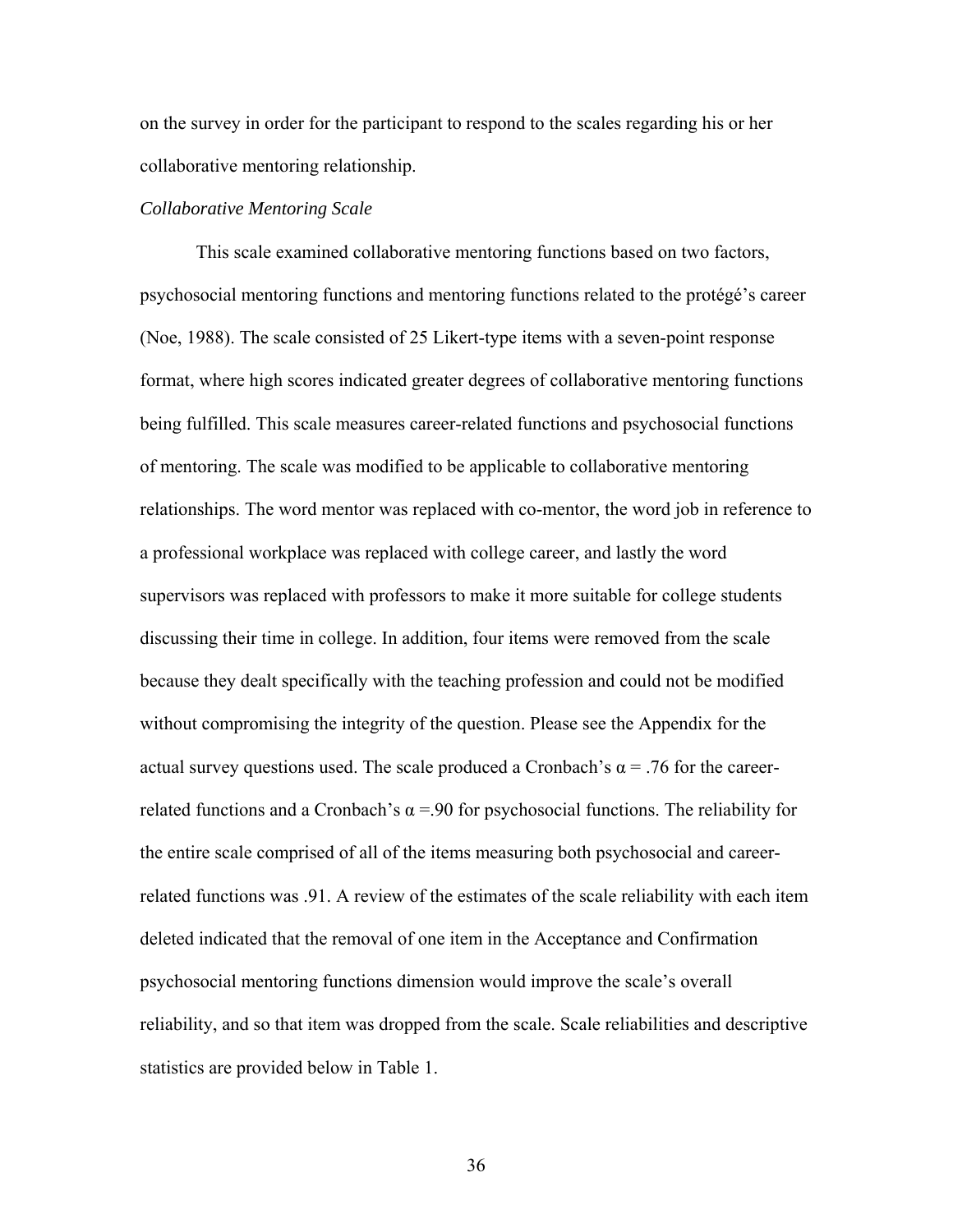# Table 1

| Items                          | $\alpha$ | M    | $s^2$ |
|--------------------------------|----------|------|-------|
| Acceptance & Confirmation      | .69      | 5.88 | .35   |
| Role Model                     | .84      | 5.55 | .46   |
| Counseling                     | .78      | 5.68 | .30   |
| Coaching                       | .82      | 5.73 | .20   |
| Friendship                     | .88      | 5.77 | .14   |
| Protection**                   | -        | 4.92 | 1.47  |
| Exposure & Visibility**        | -        | 5.32 | 1.39  |
| <b>Challenging Assignments</b> | .72      | 5.44 | .14   |
| Task                           | .93      | 5.85 | .14   |
| Social                         | .91      | 5.98 | .14   |
| Physical                       | .93      | 4.90 | .44   |

*Scale Reliabilities and Descriptive Statistics for Mentoring Functions and Attraction* 

\*\*Scale reliability could not be calculated because it was comprised of a single item

# *Attraction Scale*

This scale measures three dimensions of interpersonal attraction (McCroskey & McCain, 1974). The scale is comprised of 38 Likert-type items with a seven-point response format, with high scores indicating greater degrees of attractiveness. The scale measured the three dimensions physical, social, and task of attraction motivators. This scale was modified to be applicable to collaborative mentoring relationships. Him or her and he or she was replaced with my co-mentor to make it more applicable to this study. Please see the Appendix for the actual survey questions used. The internal reliability for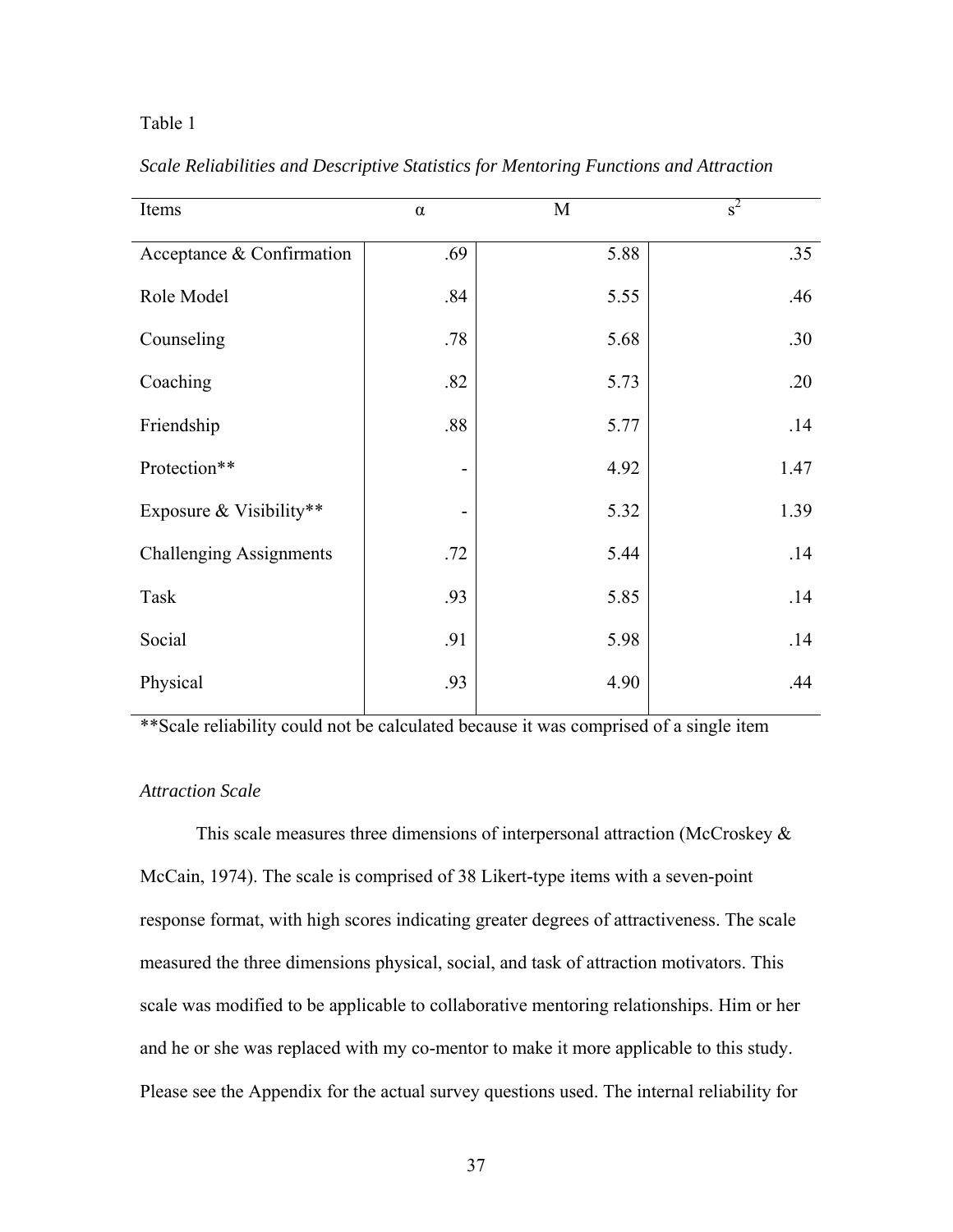this scale was estimated for each dimension. Task attraction produced  $\alpha$ =.93, social attraction produced  $\alpha$ =.91, and physical attraction produced  $\alpha$ =.93. Please see Table 1 above for the descriptive statistics for each subscale.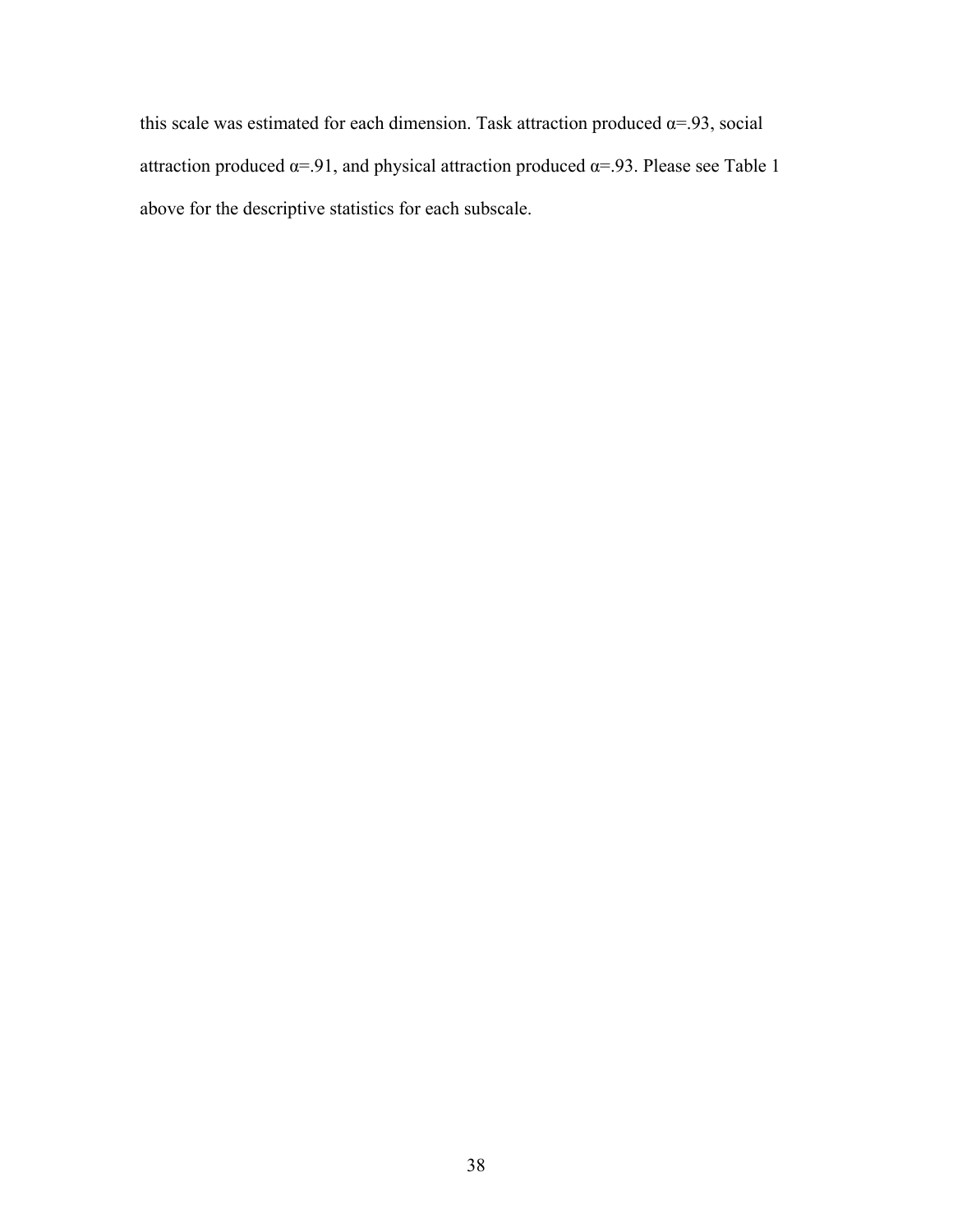#### CHAPTER 4

#### RESULTS

# *Participant Characteristics*

 Of the 325 people who accessed the online survey, we were able to obtain useable data from 309. Upon examining the data, 16 participants failed to provide useable data by either failing to complete the survey or by providing dishonest responses. The participants were 68.8% female. The majority of the participants were 18 to 22 years of age with their collaborative mentors being aged 19 to 25 predominantly.

#### *Tests of Linear Associations Between Mentoring Functions and Attraction*

Hypotheses 1a through hypothesis 1c predicted that all three dimensions of attraction would be positively related to and predict psychosocial mentoring functions. The calculation of the Pearson product-moment correlation indicates a substantial and statistically significant positive linear association between psychosocial mentoring functions and all of the dimensions of attraction. See Table 2 for the bivariate correlations. Further, the calculation of a multiple regression analysis indicated that all three dimensions of attraction accounted for a substantial and statistically significant proportion of the variance in psychosocial mentoring functions  $(F(3, 305) = 82.95, p<0.01,$ adjusted  $R^2 = .44$ ). Table 2 provides the correlation matrix between psychosocial mentoring functions and each of the predictor variables.

H1e further predicted that social attraction would be the strongest predictor of the completion of psychosocial mentoring functions, followed by task, followed by physical attraction. This hypothesis was partially supported as task attraction emerged as the best predictor of psychosocial functions ( $B = 27$ ,  $\beta = 35$ ), followed by social attraction at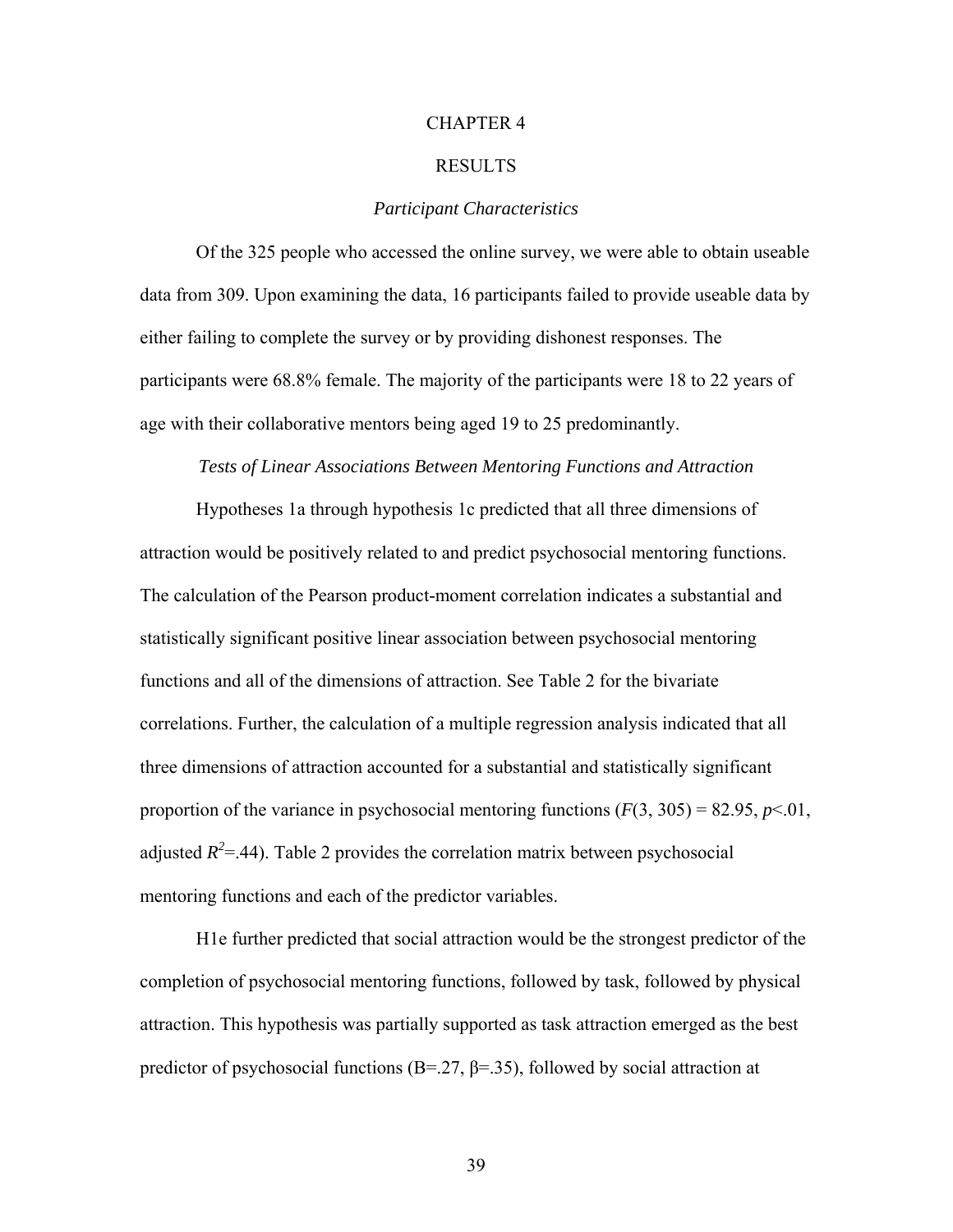(B=.26,  $\beta$ =.33), and physical attraction with (B=.09,  $\beta$ =.13). Table 3 provides the summary of simultaneous regression analysis between psychosocial mentoring functions and each of the predictor variables.

Table 2

| Bivariate Correlation Matrix for Attraction Dimensions and Mentoring Functions |  |  |  |  |  |  |  |  |
|--------------------------------------------------------------------------------|--|--|--|--|--|--|--|--|
|--------------------------------------------------------------------------------|--|--|--|--|--|--|--|--|

|                                         | Physical | Social  | Task   |
|-----------------------------------------|----------|---------|--------|
| Career-related Mentoring Functions      | $.22**$  | $.27**$ | $29**$ |
| <b>Psychosocial Mentoring Functions</b> | $.33**$  | $.62**$ | $60**$ |

\*\*Indicates that the correlation is significant at the .01 level

# Table 3

*Summary of Simultaneous Regression Analysis for Variables Predicting Psychosocial Mentoring Functions (N=309)* 

| Model    |     | <b>Unstandardized Coefficients</b> | Standardized |      |      |
|----------|-----|------------------------------------|--------------|------|------|
|          |     |                                    | Coefficients |      |      |
|          | B   | Std. Error                         | β            | t    | Sig. |
| Task     | .27 | .05                                | .35          | 5.81 | .00. |
| Social   | .26 | .05                                | .33          | 5.16 | .00. |
| Physical | .09 | .03                                | .13          | 2.70 | .01  |

Model:  $F(3, 305) = 82.95, p < 0.01; R^2 = 0.45,$  Adjusted  $R^2 = 0.44$ 

Hypotheses 2a through hypothesis 2c predicted that all three dimensions of attraction would be positively related to and predict career-related mentoring functions. This hypothesis was partially supported. The calculation of the Pearson product-moment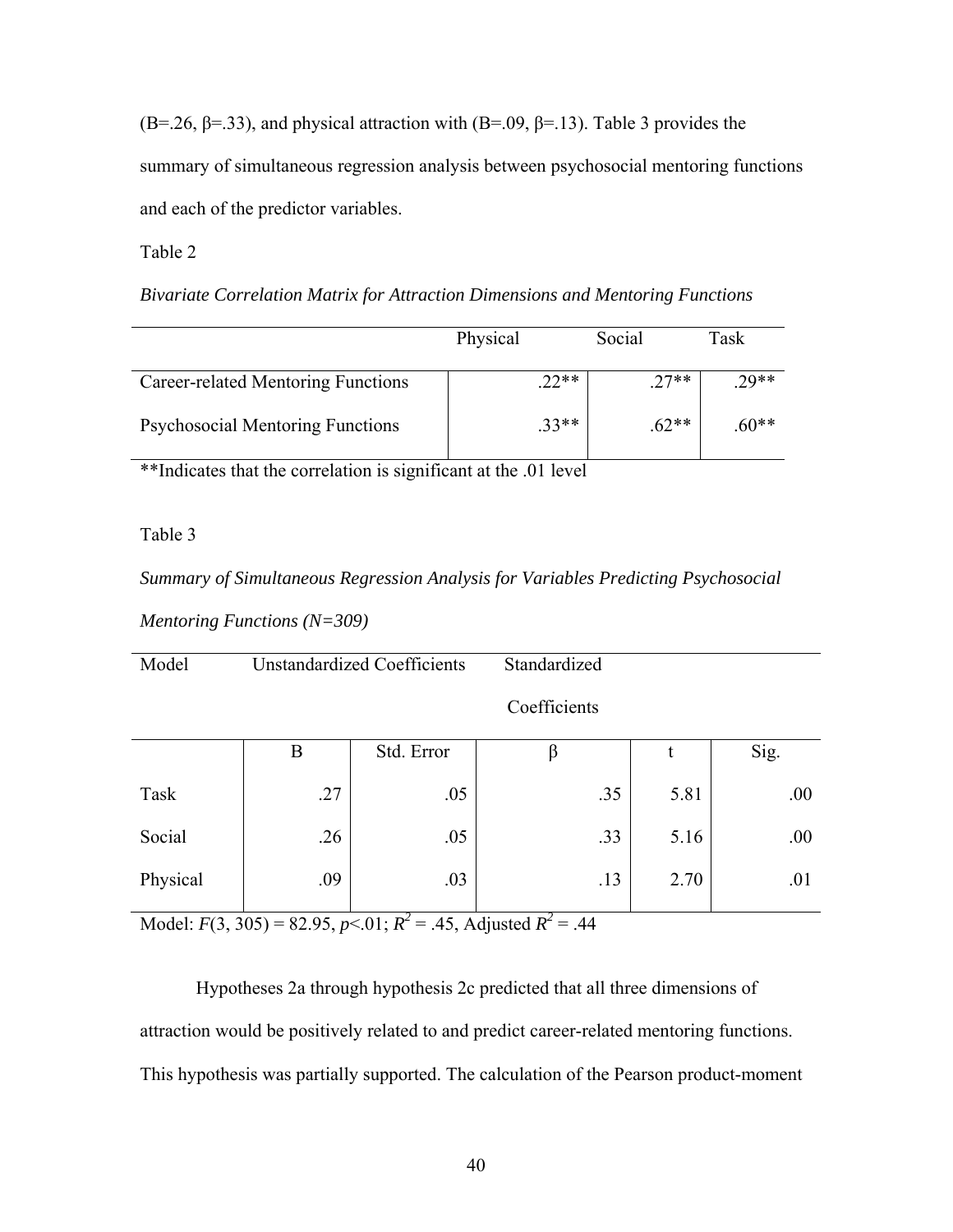correlation indicates a substantial and statistically significant positive linear association between career-related mentoring functions and all three dimensions of attraction. See table 2 for the bivariate correlations. Further, the calculation of a multiple regression analysis indicated that task and physical dimensions of attraction accounted for a substantial and statistically significant proportion of the variance in career-related mentoring functions  $(F(3, 305) = 12.46, p<0.01,$  adjusted  $R^2 = .10$ ). Social attraction was not found to be statistically significant. Table 2 on the previous page provides the correlation matrix between career-related mentoring functions and each of the predictor variables.

H2e further predicted that task attraction would be the strongest predictor of the completion of career-related mentoring functions, followed by social, followed by physical attraction. This hypothesis was partially supported as task attraction emerged as the best predictor of career-related functions  $(B=22, \beta=20)$ , followed by physical attraction at (B=.13, β=.14), and social attraction with (B=.09, β=.08). Table 4 provides the summary of simultaneous regression analysis between career-related mentoring functions and each of the predictor variables.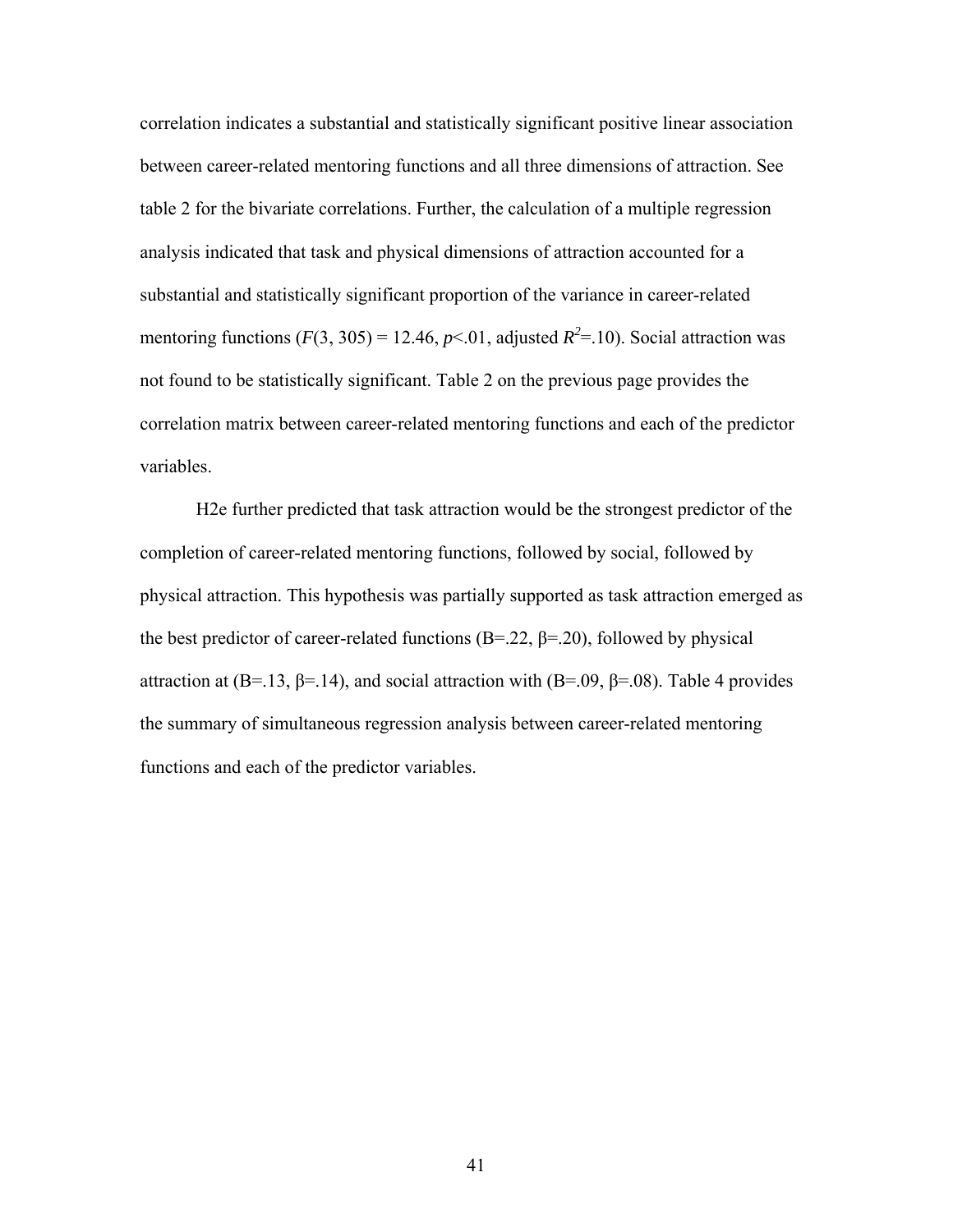Table 4

*Summary of Simultaneous Regression Analysis for Variables Predicting Career-related Mentoring Functions (N=309)* 

| Model    | <b>Unstandardized Coefficients</b> |            | Standardized |      |      |
|----------|------------------------------------|------------|--------------|------|------|
|          |                                    |            | Coefficients |      |      |
|          | $\boldsymbol{B}$                   | Std. Error | β            | t    | Sig. |
| Task     | .22                                | .08        | .20          | 2.66 | .01  |
| Social   | .09                                | .09        | .08          | .97  | .34  |
| Physical | .13                                | .06        | .14          | 2.38 | .02  |

Model:  $F(3, 305) = 12.46$ ,  $p < 0.01$ ;  $R^2 = 0.11$ , Adjusted  $R^2 = 0.10$ 

# *Research Question*

A multiple regression analysis was calculated with the dimensions of attraction as predictor variables and the combined psychosocial and career-related mentoring items as an index of overall mentoring success as the dependent variable. Results indicate that all three dimensions of attraction account for a substantial and statistically significant proportion of the variance in overall mentoring  $(F(3, 305) = 74.93, p<0.01,$  adjusted  $R^2 = 0.42$ ). Further, task attraction emerged as the best predictor of overall mentoring success (B=.32,  $\beta$ =.45). Table 5 provides the summary of simultaneous regression analysis between all of the mentoring functions and all three of the predictor variables.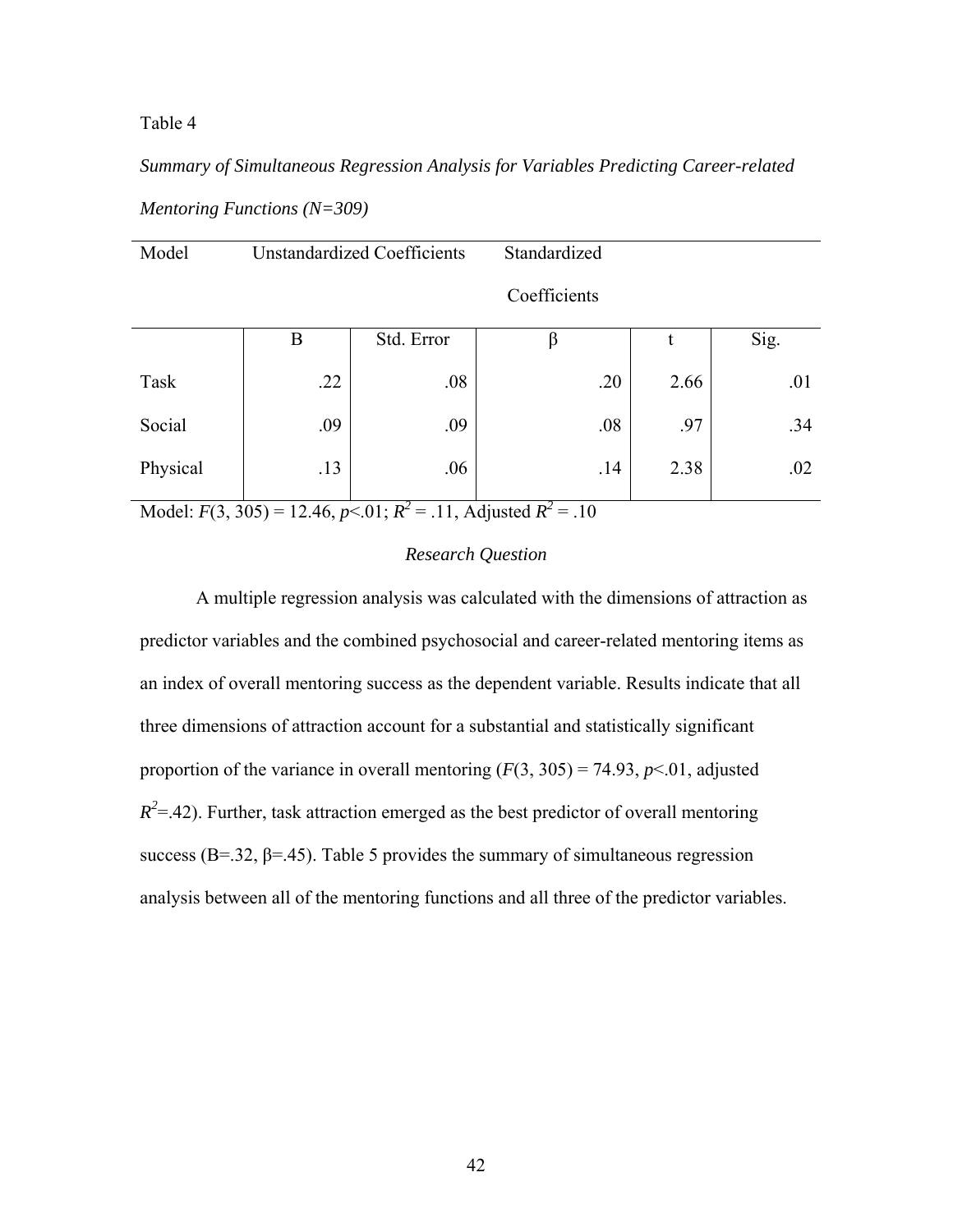# Table 5

# *Summary of Simultaneous Regression Analysis for Variables Predicting All Mentoring*

| <i>Functions</i> $(N=309)$ |  |
|----------------------------|--|
|----------------------------|--|

| Model    | <b>Unstandardized Coefficients</b> |            | Standardized |      |      |
|----------|------------------------------------|------------|--------------|------|------|
|          |                                    |            | Coefficients |      |      |
|          | B                                  | Std. Error | β            | t    | Sig. |
| Task     | .32                                | .04        | .45          | 7.32 | .00  |
| Social   | .14                                | .05        | .19          | 2.95 | .00  |
| Physical | .09                                | .03        | .14          | 3.04 | .00  |

Model:  $F(3, 305) = 74.93$ ,  $p<.01$ ;  $R^2 = .42$ , Adjusted  $R^2 = .42$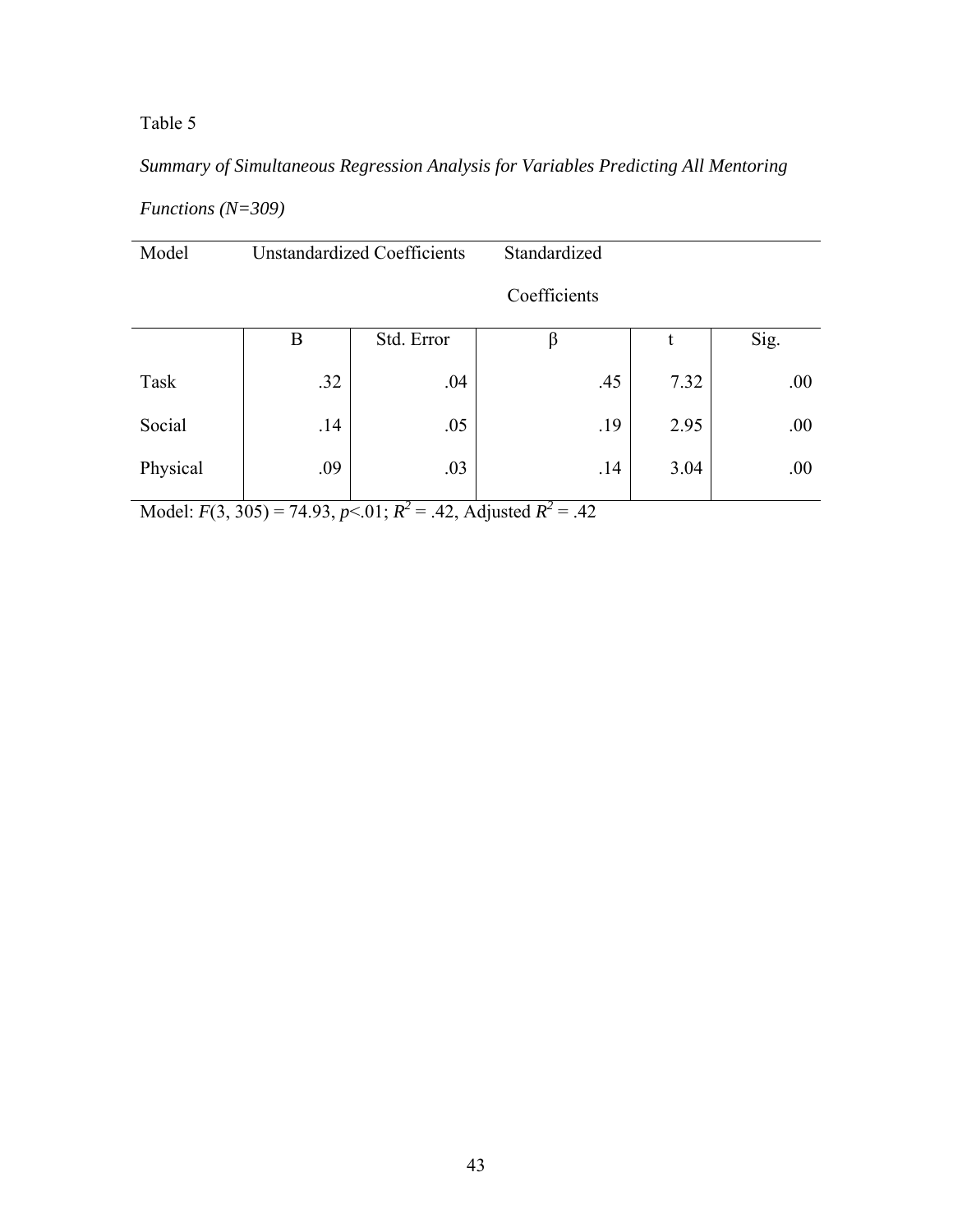#### CHAPTER 5

#### DISCUSSION

# *Interpretation of Results*

 This research contributes to the limited amount of research examining collaborative mentoring because it provides valuable insight into what drives collaborative mentors to working with one another, specifically showing attraction dimensions do play a fundamental role in the choosing of a collaborative mentor. Overall, this research also indicates that collaborative mentoring does exist between college students.

This research adds to overall mentoring literature because it further shows that the choice of a mentor or protégé directly contributes to the ultimate success of the mentoring relationship. As previously mentioned, one major limitation of traditional mentoring comes from too many differences between mentors and protégés. The study of attraction and mentoring is important because with informal mentoring it is the initial attraction that brings the two partners together, possibly preventing a mismatch between the two partners in the relationship. What the data show is that there is a link between attraction and the overall success of mentoring relationships. By choosing the right person, the desired functions of mentoring are more likely to be completed which provides for the overall success of the relationship.

The results suggest that task attraction proved is the best predictor of the completion of both career-related and psychosocial mentoring functions separately. Overall, task attraction appears to be the best predictor of the completion of all mentoring functions. Due to the results showing task attraction to be the best predictor, this may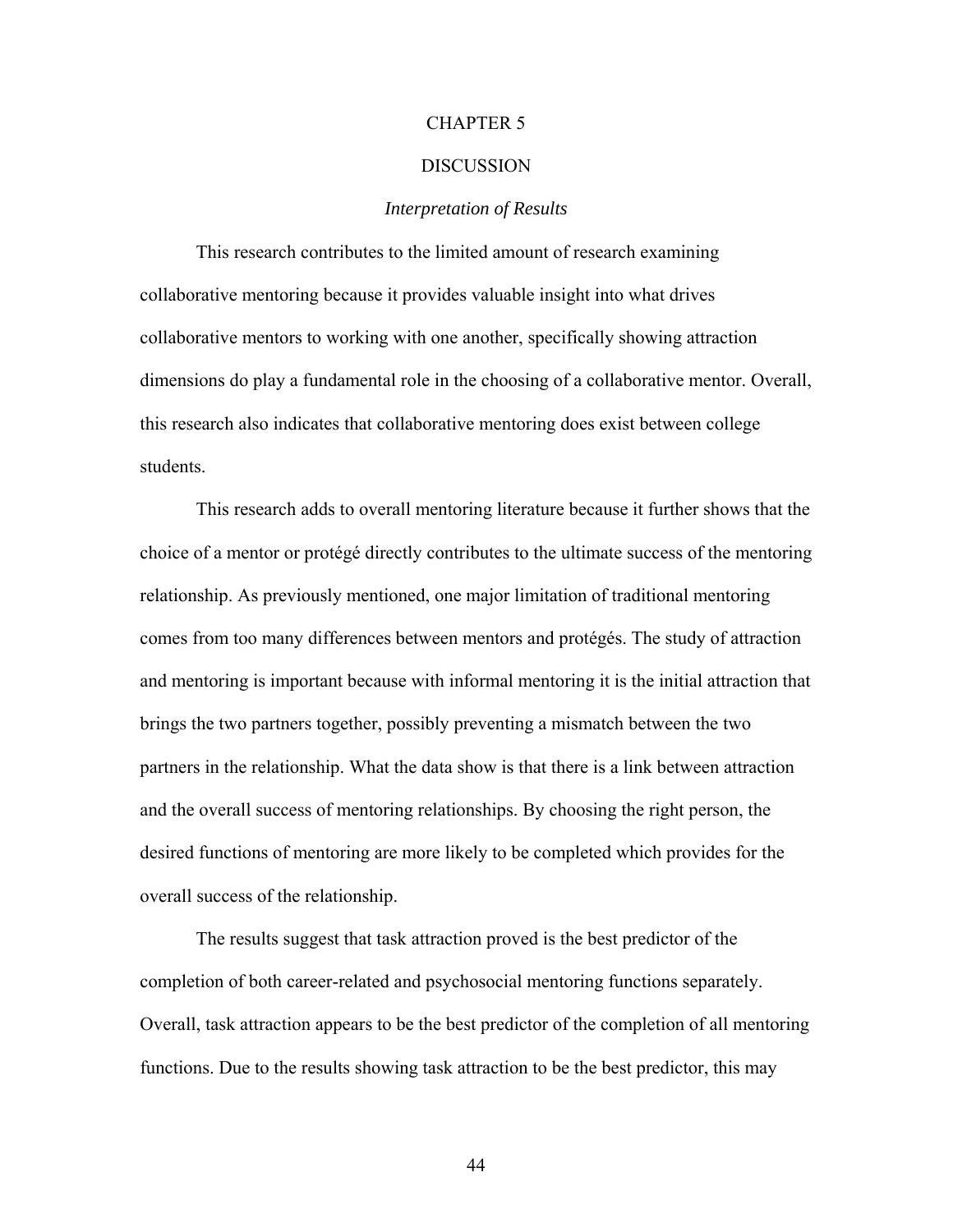indicate that the task or overall obstacle that brought the two partners together may be the reason the collaborative mentoring relationship develops and continues to last over time. Thus, showing that without a problem, task, or obstacle to seek help for, there would be no reason to develop or sustain a collaborative mentoring relationship. Further, it may be the task that keeps a collaborative mentor going back to his or her partner.

 In the completion of career-related functions physical attraction was the second strongest predictor. Physical attraction was shown to be a better predictor of careerrelated functions being completed than social attraction. In congruence with the research of Dion, Berscheid, and Walster (1972), this may indicate that if someone looks appealing he or she may be assigned more favorable opinions of his or her competence level. For instance, a student dressed very professionally may draw the attention of another student and that student may want to work with him or her because the student may assume that his or her dress may indicate a professional work style or an added skill set, which could aid in the task at hand.

 Although the results showed social attraction was a much smaller contributor to overall collaborative mentoring success, it is still rather strongly associated with psychosocial mentoring functions. To be called a collaborative mentoring relationship and for it to be successful there needs to be a friendship between the two partners. Providing friendship is a psychosocial mentoring function and because friendship is integral to a collaborative mentoring relationship, it is paramount that there is social attraction between the two partners. Without social attraction, friendship would not exist between the two participants. Therefore, along with finding a collaborative mentor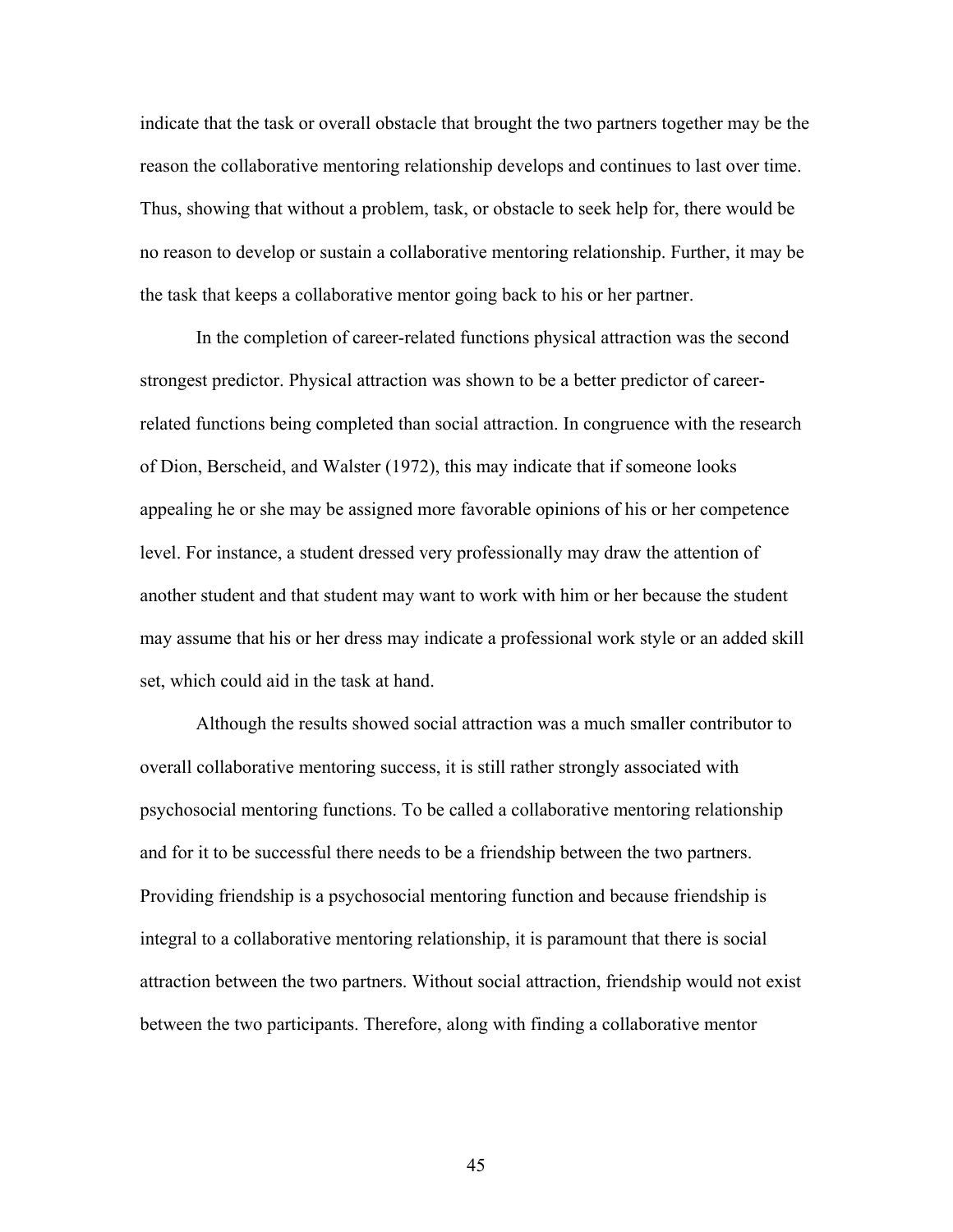competent, it is also important for people to select someone they like in order for psychosocial aspects of the relationship to be fulfilled.

However, social attraction did prove to be very interesting in the results. With career-related mentoring functions, likeability was of less importance. Showing that with career-related mentoring functions like teaching someone a new task or helping someone finish an assignment, skill and a perceived sense of competence was of the utmost importance. Thus showing that during times of career-related functions it is most important to be able to accomplish the task than just to find a collaborative mentor likeable. In times of career needs, for a person to choose someone as his or her collaborative mentor, he or she must be able to accomplish the task and contribute the necessary information or skill set needed.

Casciaro and Sousa-Lobo's (2005) research found people would rather work with someone they found likeable than those they perceived as competent in an organizational setting. The data from this study show that in a college setting competence is of the utmost importance when choosing a work partner. This further substantiates the earlier claim that students value competence over likeability in work partners. While a person's physical characteristics and his or her likeability do show to be important from the data, a collaborative mentor's perception of his or her partner's competence is what ultimately leads to the success of the collaborative mentoring relationship. Therefore, the perception of skills and abilities that the two parties bring to the relationship are very important to the success of the relationship. This further explains the possibility that even though a partner may be likable and easy to talk to, this may not be the sole reason a person is called upon for advice or to work on a project with another.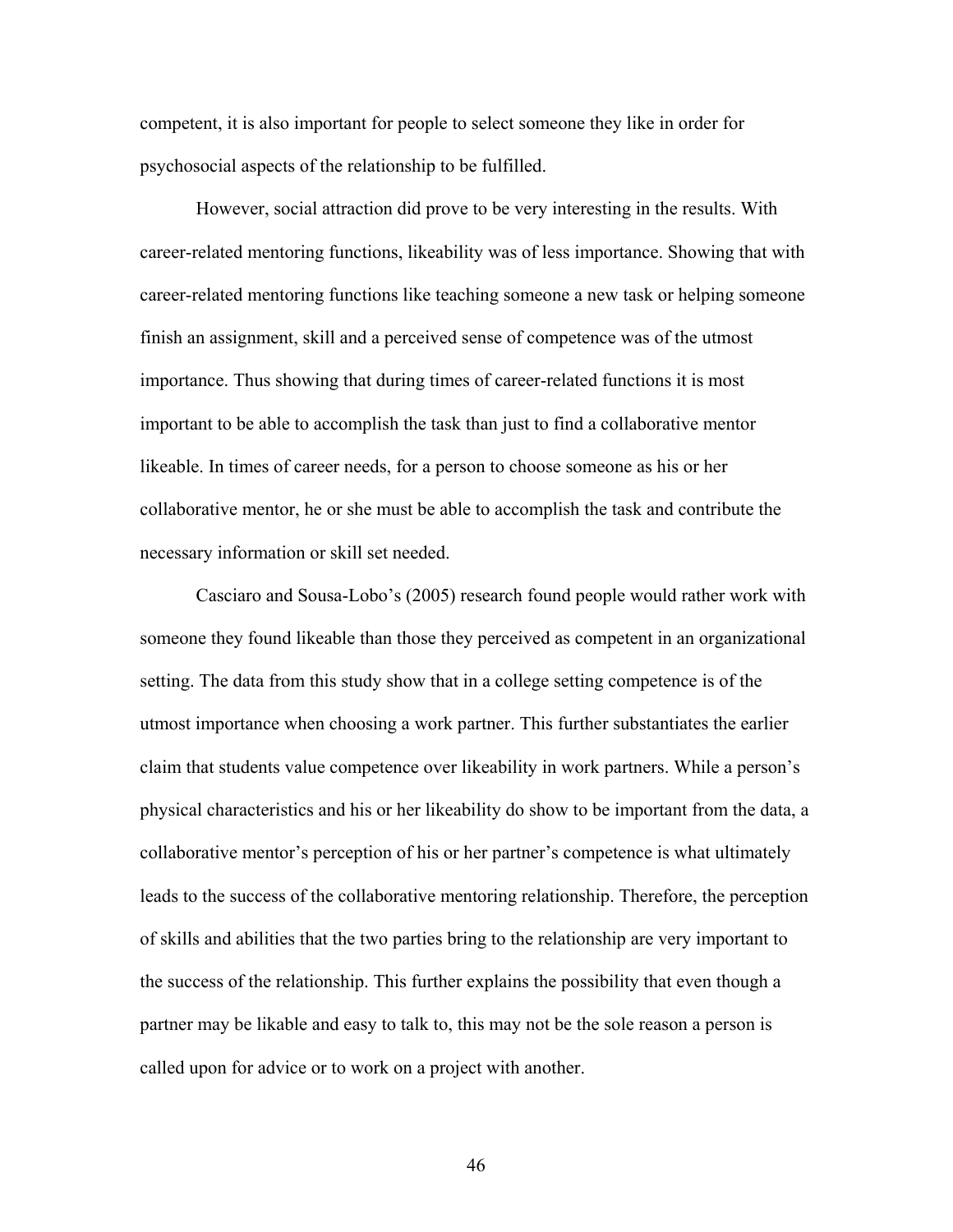## *Limitations*

 There were limitations to this study. No collaborative mentoring scale was found to be used to measure collaborative mentoring functions so a mentoring scale was modified. It is possible that there may be more collaborative mentoring functions not factored into the modified scale. For example, the scale only asked two questions dealing with friendship. One question asked about going out to eat and another asked about interacting socially. With friendship being so paramount to a collaborative mentoring relationship, it may prove beneficial to ask more in-depth questions dealing with the friendship between the two peers.

Participants used in this study were overwhelmingly female at 68.8%. This may have influenced the results for a number of reasons. Females may look for other traits in their collaborative mentors or may interpret those traits differently from males. It may be hypothesized that females may place more value on communication competence in order to perceive someone as skilled in a particular area, or possibly males may be less inclined to seek help or guidance from another male. Lastly, people may make strategic choices about the sex of the person they choose to adopt as a collaborative mentor. Ultimately, the data should be more balanced. While the results may not change if there were to be more of a balance of male and female participants in the study, it would give more insight into what males are looking for in a collaborative mentoring relationship.

This study used students from a Southeastern college that has a smaller number of ethnic minority students. Therefore, this study may have overwhelmingly received feedback from Caucasian students and may have left out valuable data that minority students could have contributed. Having more data from minority students may have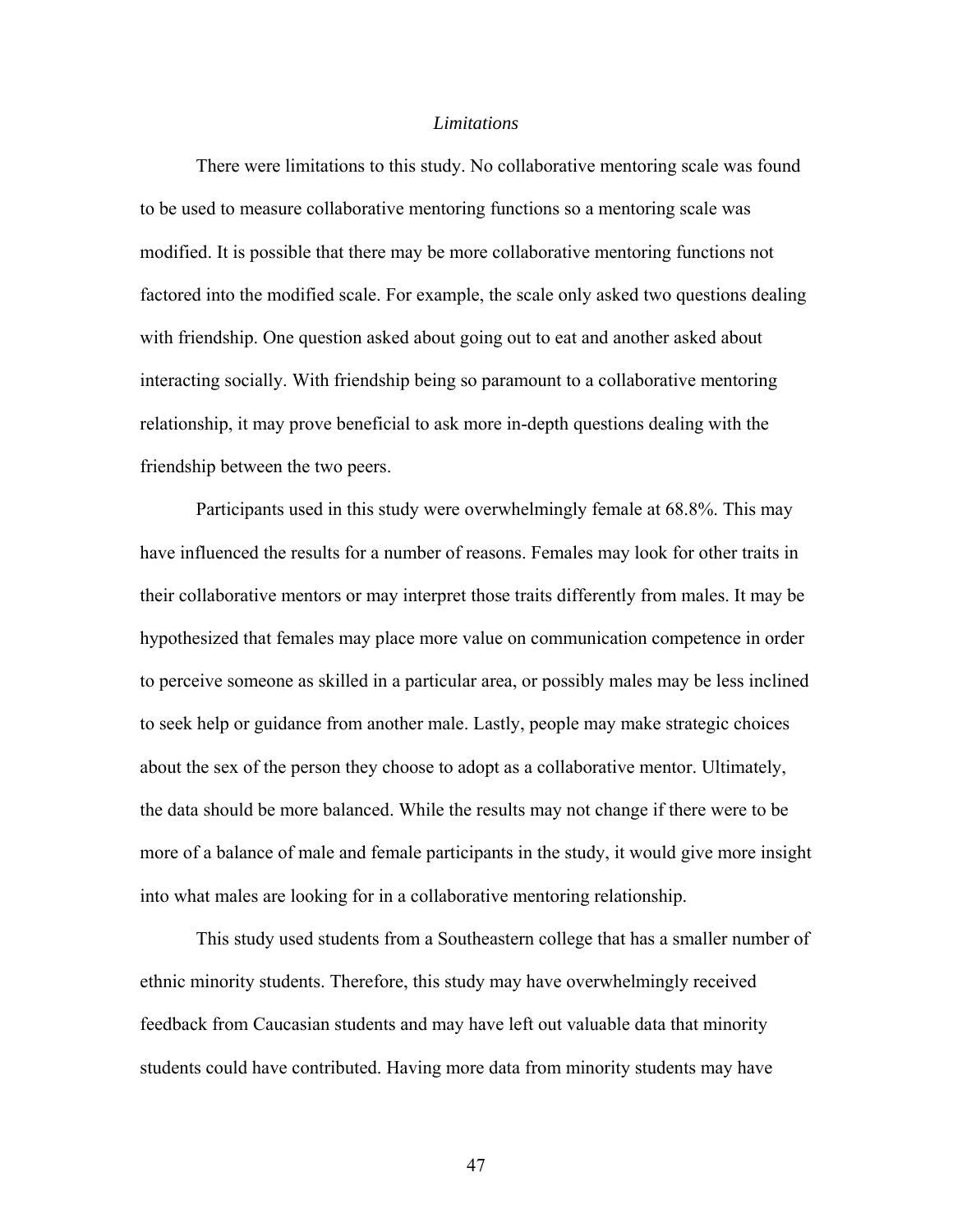affected the results. This may have affected psychosocial mentoring functions data. It may be hypothesized that minority collaborative mentors may first meet socially out of the classroom, possibly due to having the same circle of friends or an increased similarity between the two partners. In addition, minority students may want something different from their collaborative mentors than the ethnic majority like increased emotional support about their ethnic standpoint.

Lastly, this study was only able to examine college students from one university. While this study did measure the data of 309 participants, this may not represent every college student in other colleges and universities. Participants overwhelmingly came from education and communication majors that may influence the development of collaborative mentoring relationships. Other majors may formally pair students up or form formal study groups for students thus eliminating the role interpersonal attraction has on partner selection.

#### *Directions for Future Research*

 As a result of attraction being an important predictor of the completion of comentoring functions, future research should examine the similarity between the two collaborative mentoring partners. As explained previously, attraction research shows that similarity in partners is important and may influence the selection of a partner. Surveying both partners and examining for similarity may prove to what degree similarity plays in collaborative mentor selection and what role similarity has on the overall success of the relationship.

 It would also be important to examine surveys taken by both collaborative mentoring partners item by item to notice any differences in how they answer. For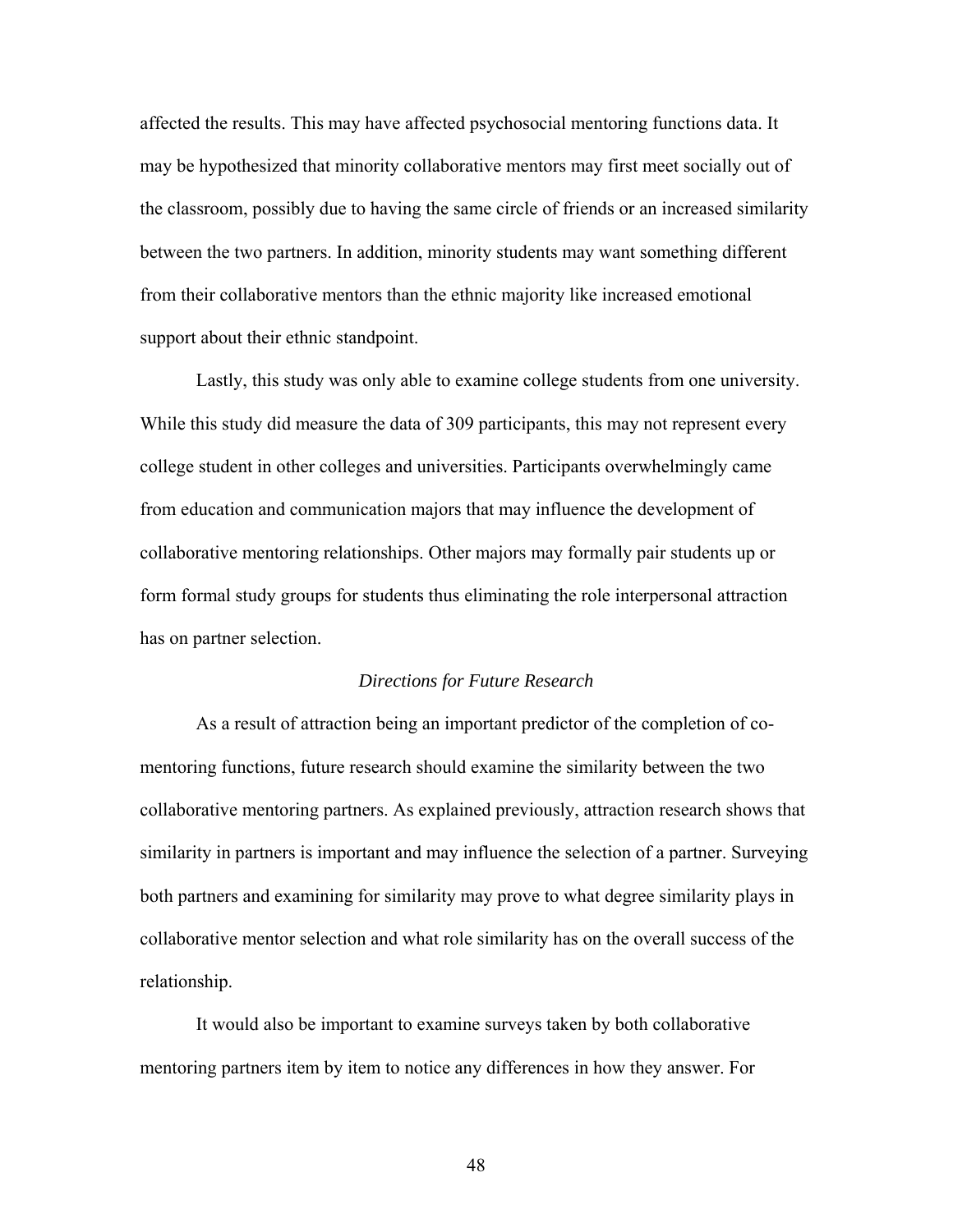example, physical attraction may turn out to be higher for one of the participants possibly indicating a major motivator for this helping relationship is the chance of a romantic relationship.

Surveying collaborative mentoring partners of different ethnicities may provide insight on different attraction motivators between ethnicities. Also, examining the different attraction motivators for collaborative mentors between males and females may provide results that indicate males may value social attraction more than females.

In addition, examining the differences in attraction to collaborative mentors between majors may provide valuable insight. For example, an art student may want something totally different from his or her collaborative mentor than a law student.

In addition, a longitudinal study may indicate whether people have an explicit set of expectations or desires of their collaborative mentors. A follow-up study would also indicate whether these expectations were met.

#### *Conclusion*

 There are many instances where guidance is needed during a student's college career like choosing the right classes or problems with school work. Peers may provide helpful guidance to other students as collaborative mentors providing coaching and professional development. The selection of a collaborative mentor is due to the interpersonal attraction between the two peers.

This research examined the role interpersonal attraction plays on the formation and success of collaborative mentoring relationships. The results showed both task and social attraction to be significant predictors of successful collaborative mentoring relationships. Overall, task attraction proved to be the best predictor out of the three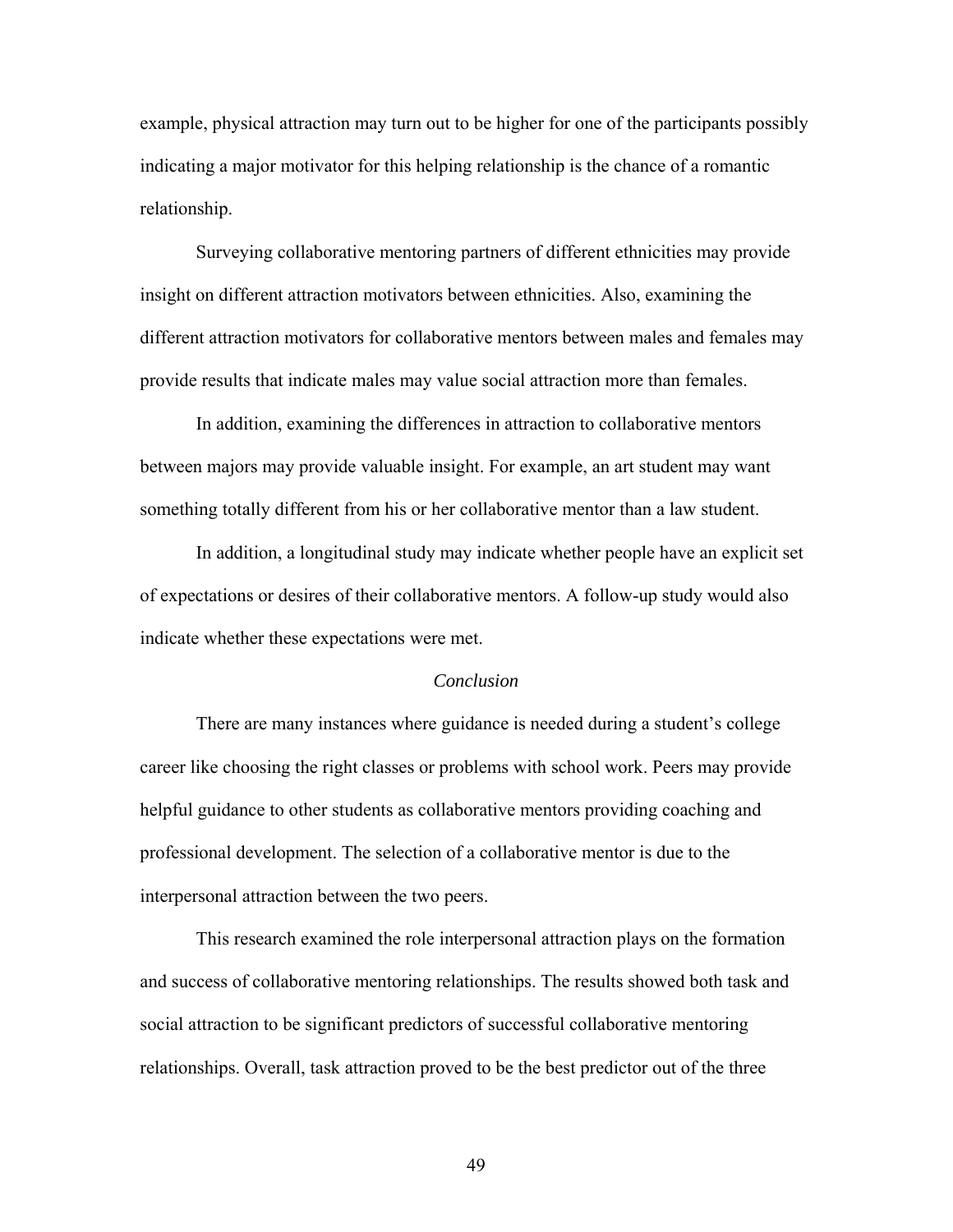attraction dimensions. Therefore, along with finding a collaborative mentor competent, it is also important for people to select someone they like in order for psychosocial and career-related mentoring functions of the relationship to be fulfilled and thus allow the relationship to be a success. This research shows college students don't just go to any other student to discuss personal and professional problems, they go to someone they think is both knowledgeable and easy to talk to.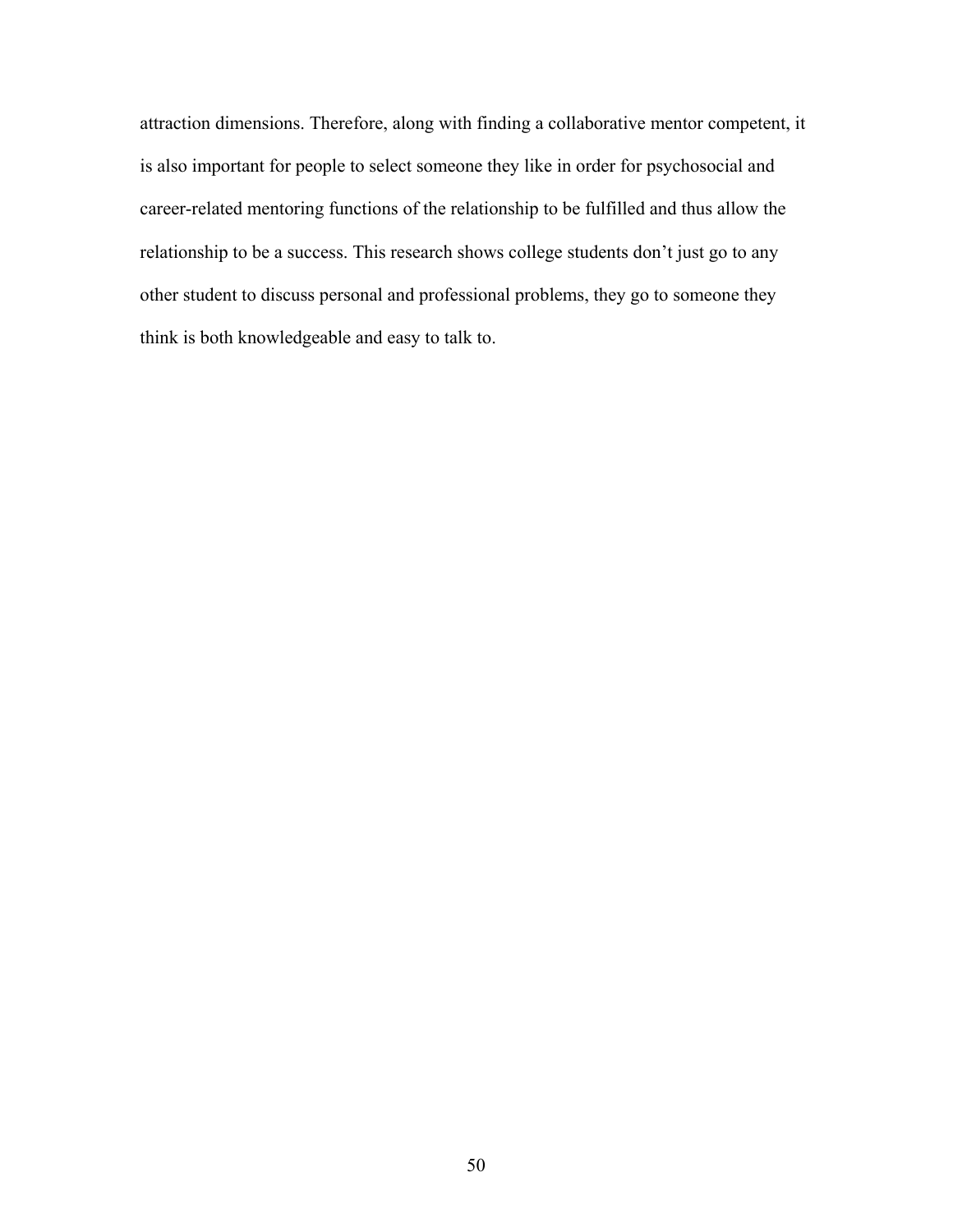#### REFERENCES

- Anderson, E.M., & Shannon, A.L. (1988). Toward a conceptualization of mentoring. *Journal of Teacher Education, 39,* 38-42.
- Berscheid, E. (1985). Interpersonal attraction. In G. Lindzey & E. Aronson (Ed.), *The handbook of social psychology*, (pp. 413-484). New York: Random House.
- Blackwell, J.E. (1989). Mentoring: An action strategy for increasing minority faculty. *Academe, 75,* 8-14.
- Buelle, C. (2004). Models of mentoring in communication. *Communication Education, 53,* 56-73.
- Bullough Jr., R., Young, J., Birrell, J., Clark, D., Egan, M., Erickson, L., et al. (2003). Teaching with a peer: A comparison of two models of student teaching. *Teaching and Teacher Education*, 19*,* 57-73.
- Burleson, B., Kunkel, A., & Birch, J. (1994). Thoughts about talk in romantic relationships: Similarity makes for attraction (and happiness, too). *Communication Quarterly, 42,* 259-273.
- Burleson, B., & Samter, W. (1996). Similarity in the communication skills of young adults: Foundations of attraction, friendship, and relationship satisfaction. *Communication Reports, 9,* 127-139.
- Burleson, B., & Waltman, M. (1988). Cognitive complexity: Using the role category questionnaire measure. In C.H. Tardy (Ed.), *A handbook for the study of human communication: Methods and instruments for observing, measuring, and assessing communication processes* (pp.1-35). Norwood, NJ: Ablex.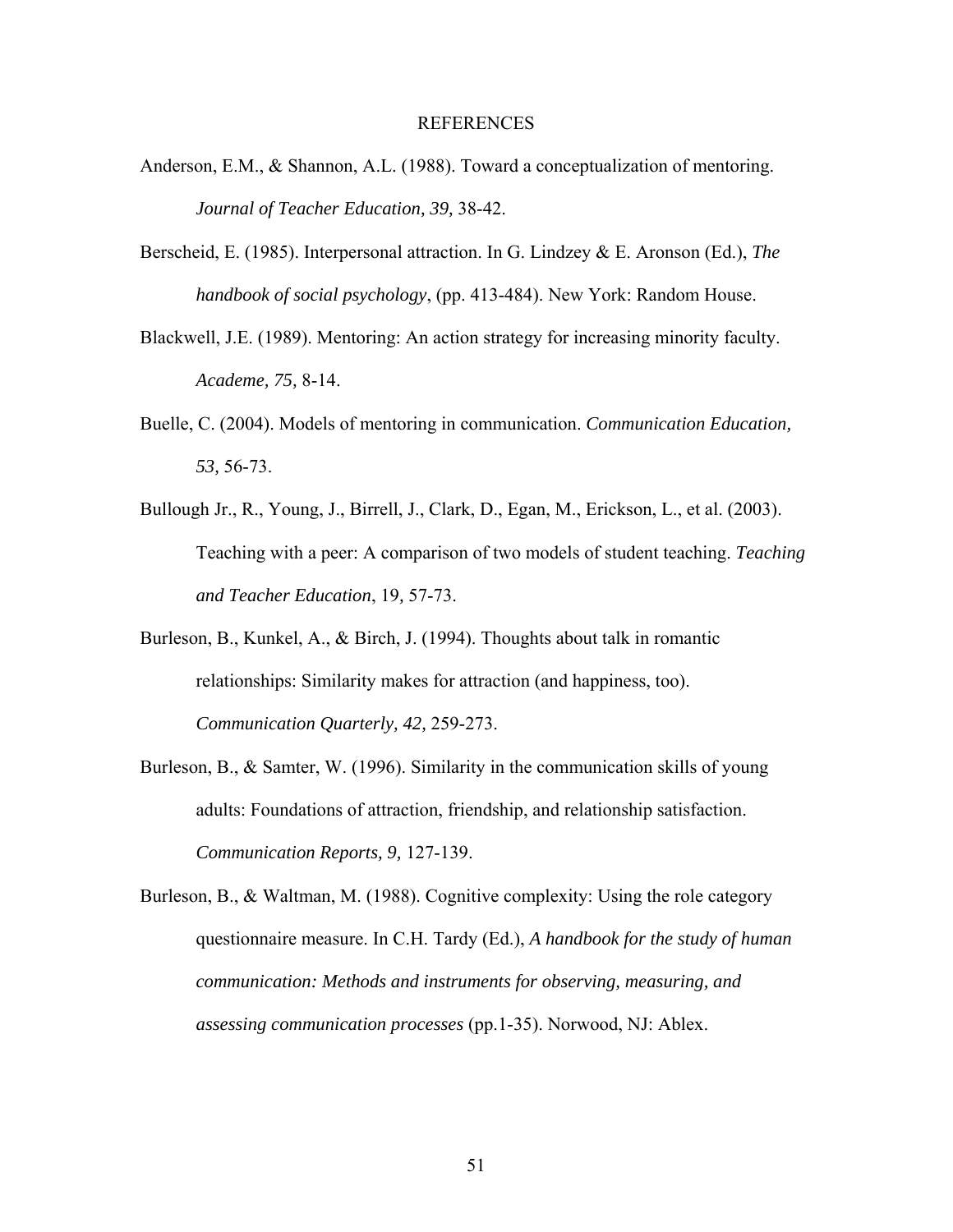- Buss, D. (1989). Sex differences in human mate preferences: Evolutionary hypotheses tested in 37 cultures. *Behavioral and Brain Sciences, 12*, 1-49.
- Byrne, D., Clore, G., & Smeaton, G. (1986). The attraction hypothesis: Do similar attitudes affect anything? Journal *of Personality and Social Psychology, 51,* 1167- 1170.
- Byrne, D., Gouaux, C., Griffitt, W., Lamberth, J., Murakawa, N., Prasad, M., et al. (1971). The ubiquitous relationship: Attitude similarity and attraction. *Human Relations, 24,* 201-207.
- Byrne, D., & Nelson, D. (1965). Attraction as a linear function of proportion of positive reinforcements. *Journal of Personality and Social Psychology, 1*, 659-663.
- Casciaro, T., & Sousa-Lobo, M. (2005). Competent jerks, lovable fools, and the formation of social networks. *Harvard Business Review, 83,* 92-99.
- Cash, T., & Derlega, V. (1978). The matching hypothesis: Physical attractiveness among same-sexed friends. *Personality and Social Psychology Bulletin, 4,* 240-243.
- Chen, F., & Kenrick, D. (2002). Repulsion or attraction? Group membership and assumed attitude similarity. *Journal of Personality and Social Psychology, 83*, 111-125.
- Chao, G., Walz, P., & Gardner, P. (1992). Formal and informal mentorships: A comparison on mentoring functions and contrast with nonmentored counterparts. *Personnel Psychology, 45,* 619-636.
- Dion, K., Berscheid, E., & Walster, E. (1972). What is beautiful is good. *Journal of Personality and Social Psychology, 24,* 285-290.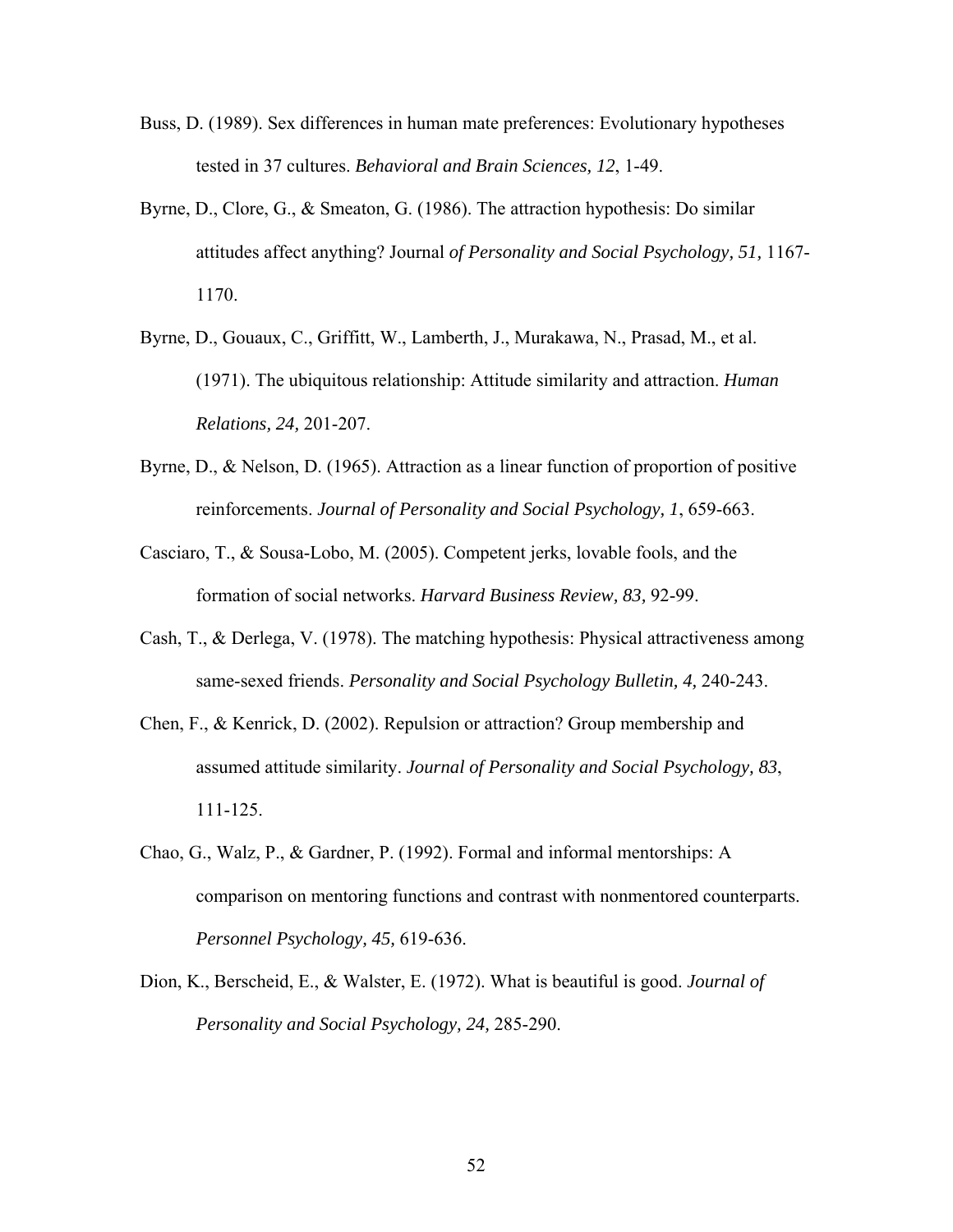- Dreher, G., & Ash, R. (1990). A comparative study of mentoring among men and women in managerial, professional, and technical positions. *Journal of Applied Psychology, 75,* 539-546.
- Duran, R., & Kelly, L. (1988). The influence of communicative competence and perceived task, social, and physical attraction. *Communication Quarterly, 36,* 41- 49.
- Dweck, D. (1981). Social-cognitive processes in children's friendships. In S.R. Asher & J.M. Gottman (Eds.), *The development of children's friendships* (pp.322-333). Cambridge, NY: Cambridge University Press.
- Eby, L.T., McManus, S., Simon, S.A., & Russell, J.E.A. (2000). An examination of negative mentoring experiences from the protégé's perspective. *Journal of Vocational Behavior, 57,* 1-21.
- Fagenson, E.A. (1989). The mentor advantage: Perceived career/job experiences of protégés versus non-protégés. *Journal of Organizational Behavior, 10,* 309-320.
- Feingold, A. (1990). Gender differences in physical attractiveness on romantic attraction: A comparison across five research domains. *Journal of Personality and Social Psychology, 59,* 981-993.
- Fideler, E., & Haselkorn, D. (1999). *Learning the ropes: Urban teacher induction programs and practices in the United States*. Belmont, MA: Recruiting New Teachers

Frazee, V. (1997). Execs teach the intangibles to junior employees. *Workforce, 76,* 19.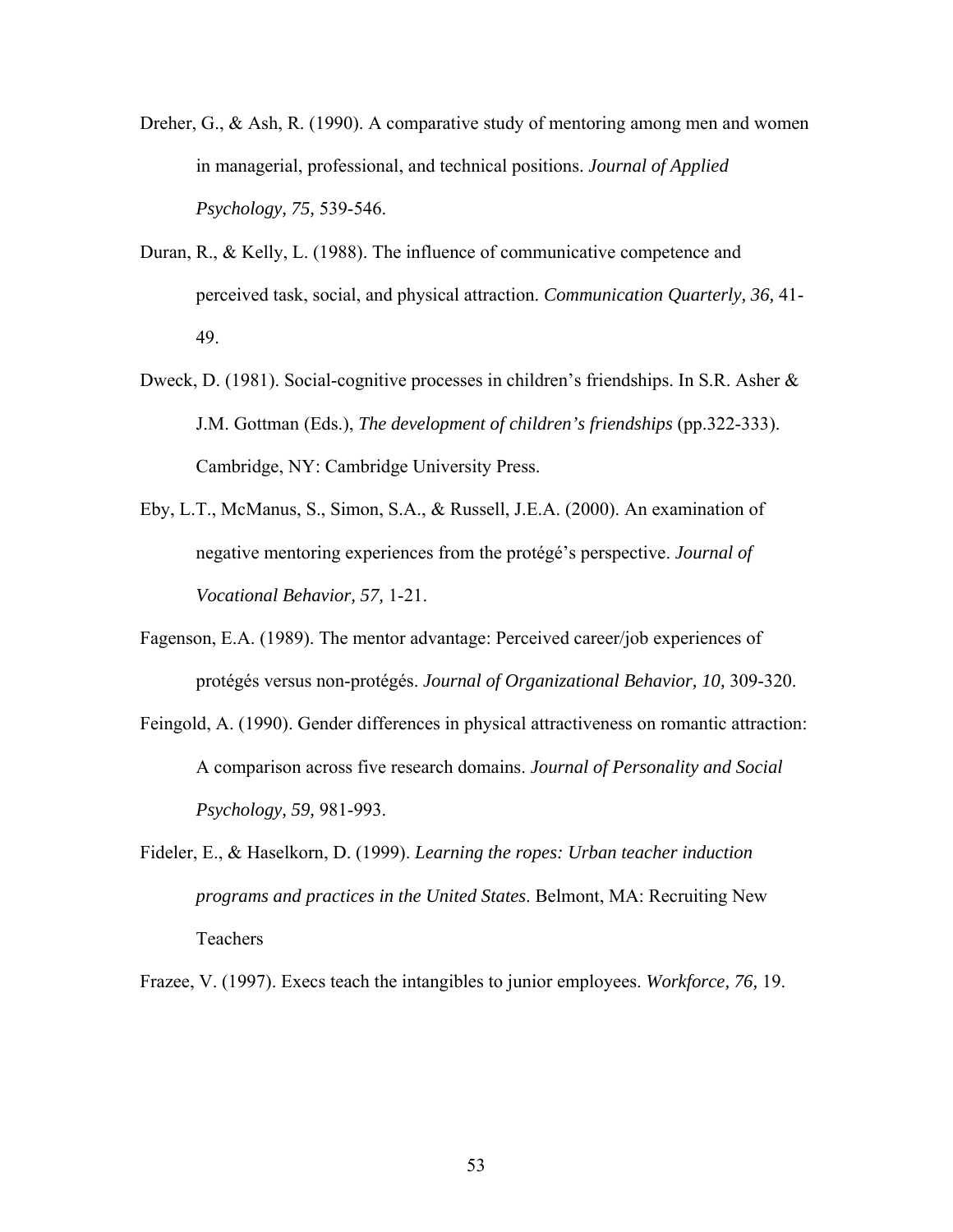- Fugate, G., Jaramillo, P., & Preuhs, R. (2001). Graduate students mentoring graduate students: A model for professional development. *PS: Political Science and Politics, 34,* 132-133
- Garcia, S., Stinson, L., Ickes, W., Bissonnette, V., & Briggs, S. (1991). Shyness and physical attractiveness in mixed-sex dyads. *Journal of Personality and Social Psychology, 61,* 35-49.
- Godshalk,V., & Sosik, J. (2003). Aiming for career success: The role of learning goal orientation in mentoring relationships. *Journal of Vocational Behavior, 63,* 417- 437.
- Golian, L.M., & Galbraith, M.W. (1996). Effective mentoring programs for professional library development. In D.E. Williams & E.D. Garten (Eds.), *Advances in library administration and organization* (pp.95-124). Greenwich, CT: JAI.
- Granovetter, M.S. (1973). The strength of weak ties. *American Journal of Sociology, 78,* 1360-1380.
- Graziano, W., Jensen-Campbell, L., Shebilske, L., & Lundgren, S. (1993). Social influence, sex differences, and judgments of beauty: Putting the interpersonal back in interpersonal attraction. *Journal of Personality and Social Psychology, 65,* 522-531.
- Hardcastle, B. (2001). Spiritual connections: Protégés' reflections on significant mentorships. *Theory into Practice, 27,* 201-208.
- Higgins, M.C., & Kram, K.E. (2001). Reconceptualizing mentoring at work: A developmental network perspective. *Academy of Management Review, 26,* 264- 288.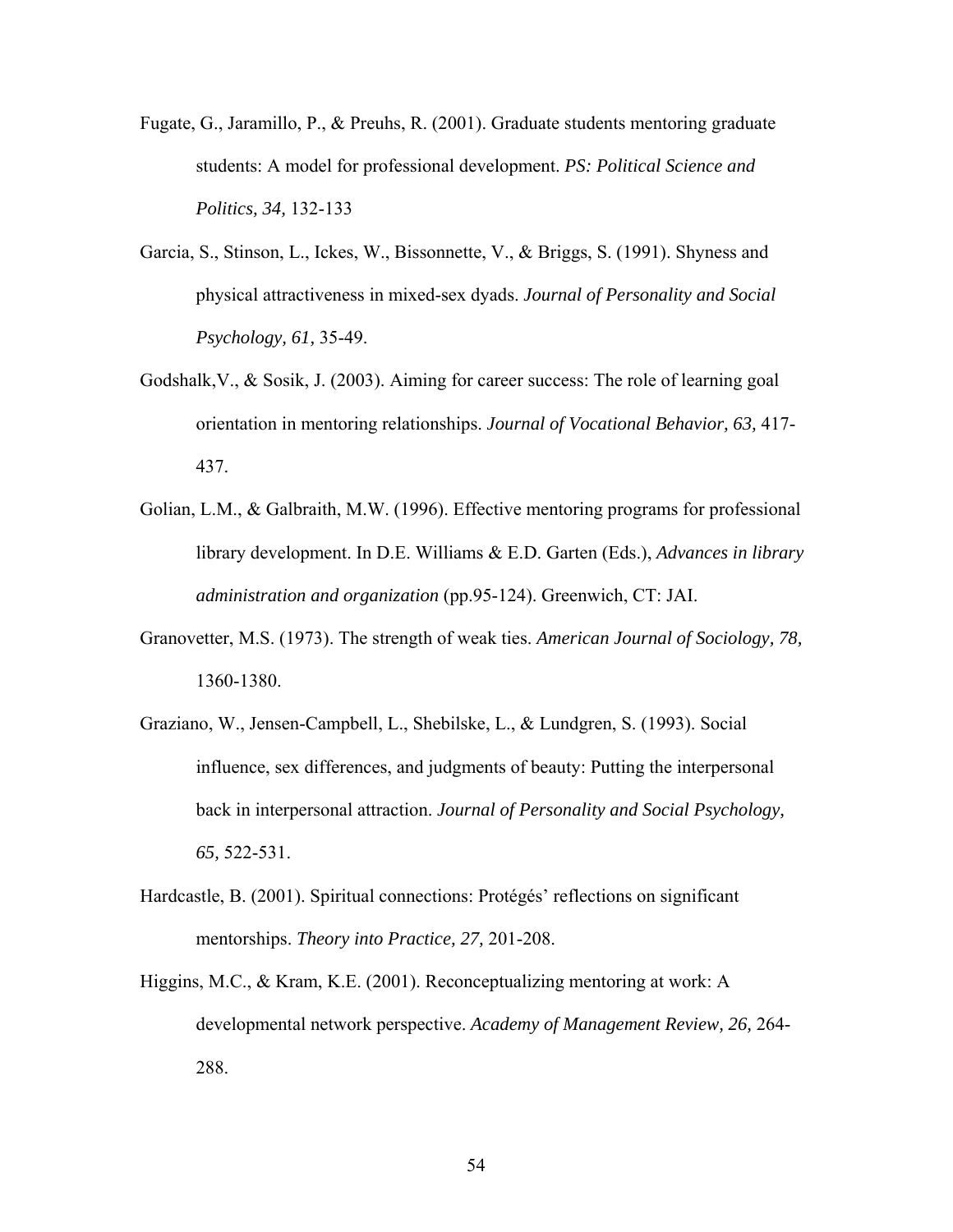- Hinds, P., Carley, K., Krackhardt, D., & Wholey, D. (2000). Choosing work group members: Balancing similarity, competence, and familiarity. *Organizational Behavior and Human Decision Processes, 81,* 226-251.
- Hirschfeld, R., Thomas, C., & Lankau, M. (2006). Achievement and avoidance motivational orientations in the domain of mentoring. *Journal of Vocational Behavior, 68,* 524-537.
- Hogg, M., & Hardie, E. (1991). Social attraction, personal attraction, and selfcategorization: A field study. *Personality and Social Psychology Bulletin, 17,* 175-180.
- Jacobi, M. (1991). Mentoring and undergraduate academic success: A literature review. *Review of Educational Research, 61,* 505-532.
- Jipson, J., & Paley, N. (2000). Because no one gets there alone: Collaboration as comentoring. *Theory into Practice, 39,* 36-42.
- Kajs, L. (2002). Framework for designing a mentoring program for novice teachers. *Mentoring and Tutoring, 10,* 57-69.
- Kalbfleisch, P.J. (2000). Similarity and attraction in business and academic environments: Same and cross-sex mentoring relationships. *Review of Business, 21,* 58-61.
- Kalbfleisch, P.J. (2002). Communicating in mentoring relationships: A theory for enactment. *Communication Theory, 12,* 63-69.
- Kalbfleisch, P.J., & Davies, A.B. (1993). An interpersonal model for participation in mentoring relationships. *Western Journal of Communication, 57,* 399-415.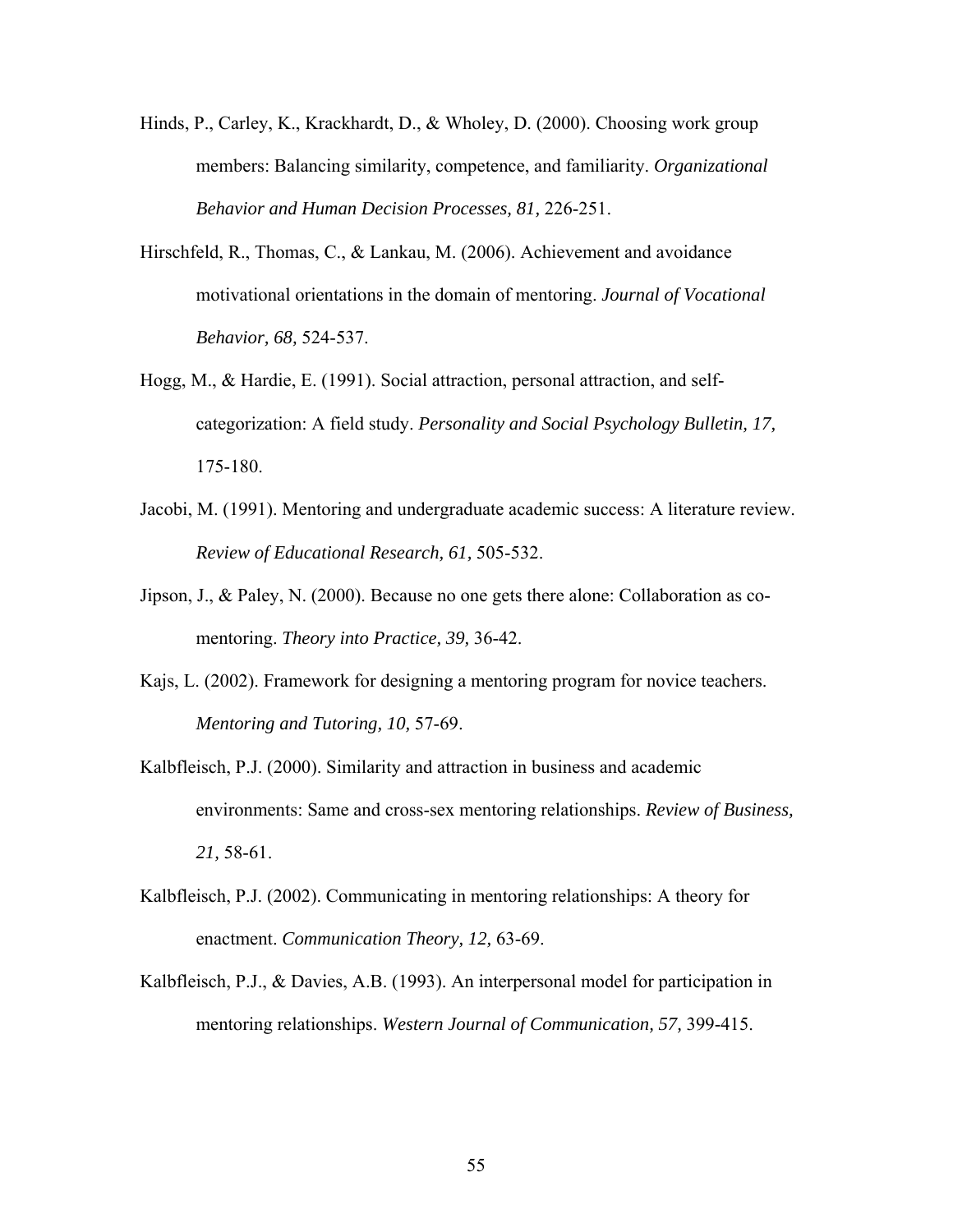- Kalbfleisch, P.J., & Keyton, J. (1995). Power and equality in mentoring relationships. In P.J. Kalbfleisch, & M.J. Cody (Eds.), *Gender, power, and communication in human relationships* (pp.189-212). Hillsdale, NJ: Lawrence Erlbaum.
- Klohnen, E., & Luo, S. (2003). Interpersonal attraction and personality: What is attractive- self similarity, ideal similarity, complementarity, or attachment security? *Journal of Personality and Social Psychology, 85,* 709-722.
- Knouse, S.B. (2001). Virtual mentors: Mentoring on the Internet. *Journal of Employment Counseling, 38,* 162-169.
- Kogler-Hill, S.E., Bahniuk, M.H., Dobos, J., & Rouner, D. (1989). Mentoring and other communication support in the academic setting. *Group and Organization Studies, 14,* 355-368.
- Korthase, K., & Trenholme, I. (1982). Perceived age and perceived physical attractiveness. *Perceptual and Motor Skills, 54,* 1251-1258.
- Kowner, R. (2001). The effects of physical attractiveness comparison on choice of partners. *Journal of Social Psychology, 135,* 153-165.
- Krackhardt, D. (1992). The strength of weak ties: The importance of philos in organizations. In N. Nohria, & R.G. Eccles (Eds.), *Networks and organizations: Structure, form, and action* (pp.216-239). Boston: Harvard Business School Press.
- Kram, K.E. (1983). Phases of the mentor relationship. *Academny of Management Journal, 26,* 608-625.
- Kram, K.E. (1985). *Mentoring at work. Developmental relationships in organizational life*. Glenview, IL: Scott, Foresman.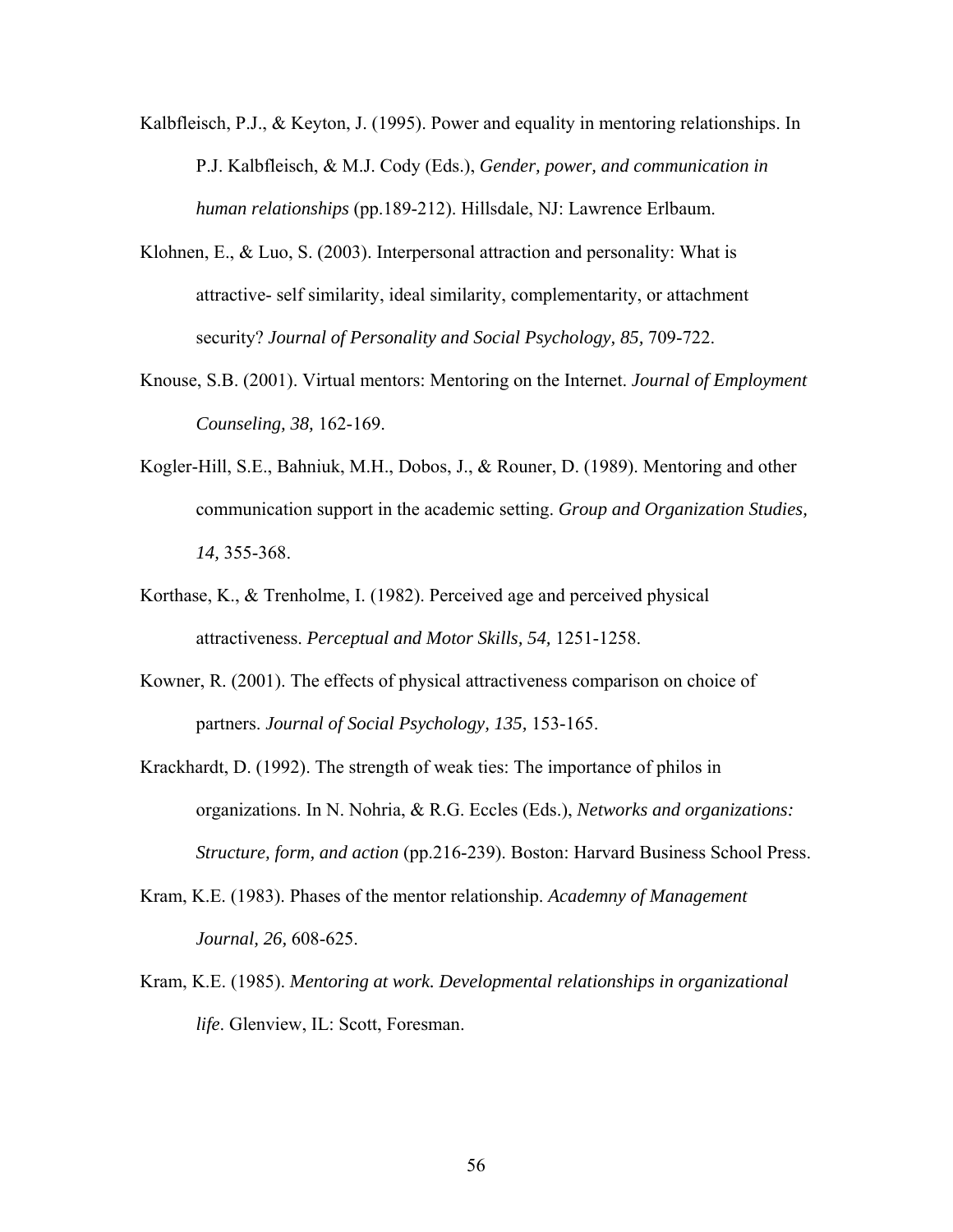- Kram, K.E. (1986). A relational approach to career development. In D.T. Hall (Ed.), *The career is dead-long live the career: A relational approach to careers* (pp.132- 157). San Francisco: Jossey-Bass.
- Kram, K.E., & Isabella, L.A. (1985). Mentoring alternatives: The role of peer relationships in career development. *Academy of Management Journal, 28,* 110- 132.
- Lasley, T.J. (1996). On mentoring: What makes so few so special? *Journal of Teacher Education, 47,* 307-309.
- Lehr, A., & Geher, G. (2006). Differential effects of reciprocity and attitude similarity across long-versus short-term mating contexts. *Journal of Social Psychology, 146,* 423-439.
- Lester, V., & Johnson, C. (1981). The learning dialogue: Mentoring. In J. Fried (Ed.), *Education for student development. New directions for student services*: (pp.49- 56). San Francisco: Jossey-Bass.
- Luna, G., & Cullen, D.L. (1995). *Empowering the faculty: Mentoring redirected and renewed*. ASHE-ERIC Higher Education Report No.3. Washington, DC: The George Washington University.
- Maynard, T. (2000). Learning to teach or learning to manage mentors? Experiences of school-based teacher training. *Mentoring & Tutoring, 8,* 17-30.
- McCroskey, J. C., Larson, C. E., & Knapp, M. L. (1971). *An Introduction to Interpersonal Communication*. Englewood Cliffs, NJ: Prentice-Hall.
- McCroskey, J.C., & McCain, T.A. (1974). The measurement of interpersonal attraction. *Speech Monographs, 41,* 261-266.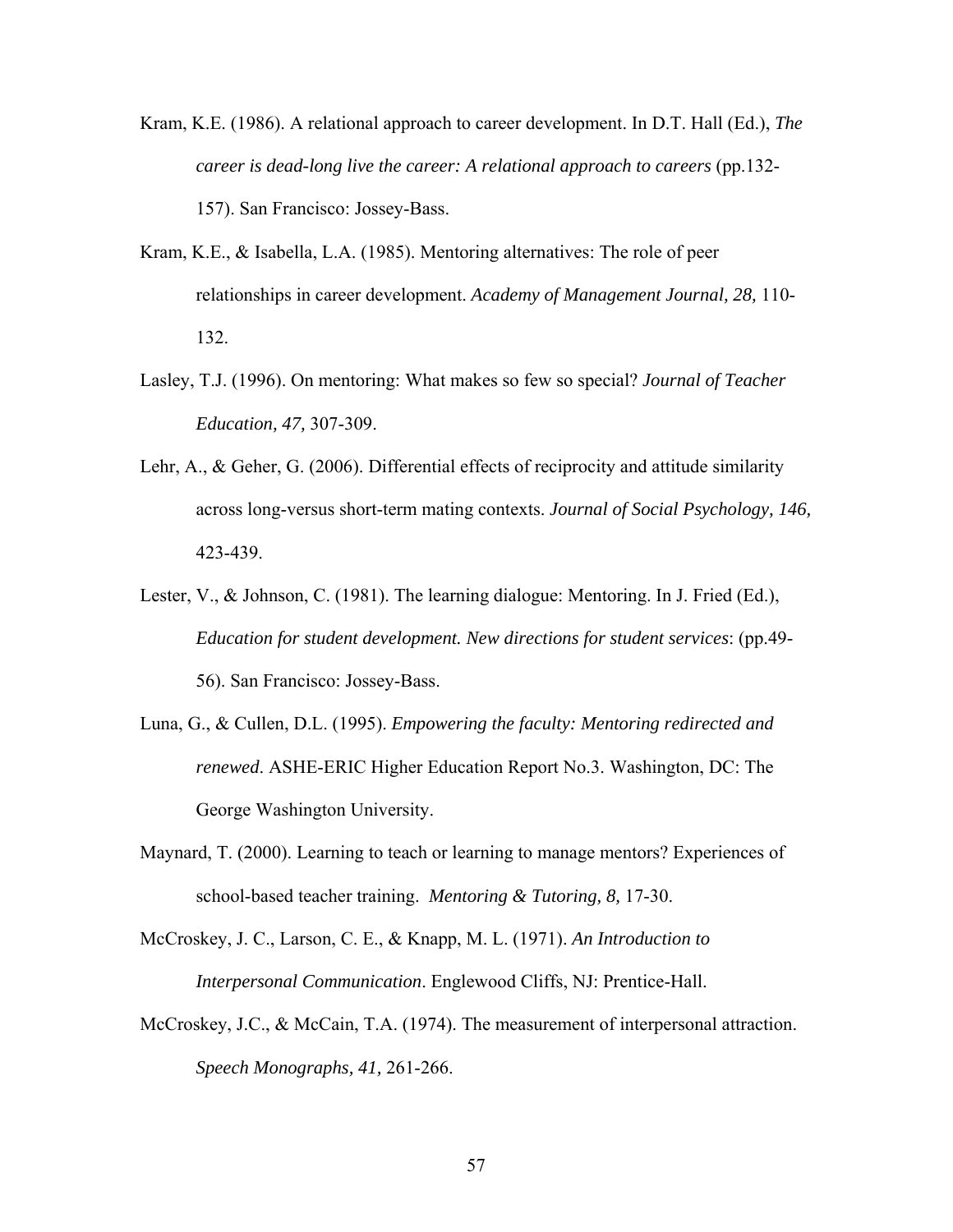- McGarva, A., & Warner, R. (2003). Attraction and social coordination: Mutual entrainment of vocal activity rhythms. *Journal of Psycholinguistic Research, 32,* 335-354.
- McKenna, G. (1990). What's in it for the mentor? Lessons from teacher induction. *Mentoring International, 4,* 2-10.

Monge, P.R., & Contractor, N.S. (2001). Emergence of communication networks. In F.M. Jablin & L.L. Putnam (Eds.), *The new handbook of organizational communication: Advances in theory, research, and methods* (pp.440-502). Thousand Oaks, CA: Sage.

- Moore, K.M., & Amey, M.J. (1988). Some faculty leaders are born women. In M.A.D. Sagaria (Ed.), *Empowering women: Leadership development strategies on campus. New directions for student services*: (pp.39-50). San Francisco: Jossey-Bass.
- Mullen, C. (2000). Constructing co-mentoring partnerships: Walkways we must travel. *Theory into Practice, 39,* 4-11.
- Mullen, C., Cox, M., Boettcher, C., & Adoue, D. (Eds.). (1997). *Breaking the circle of one: Redefining mentorship in the lives and writings of educators*. New York: Peter Lang.

Newcomb, T. (1961).*The acquaintance process*. New York: Holt, Rinehart & Winston.

- Okawa, G.Y. (2002). Diving for pearls: Mentoring as cultural and activist practice among academics of color. *College Composition and Communication, 53,* 507-532.
- O'Neill, D.K., Wagner, R., & Gomez, L.M. (1996). Online mentors: Experimenting in science class. *Educational Leadership, 54,* 39-42.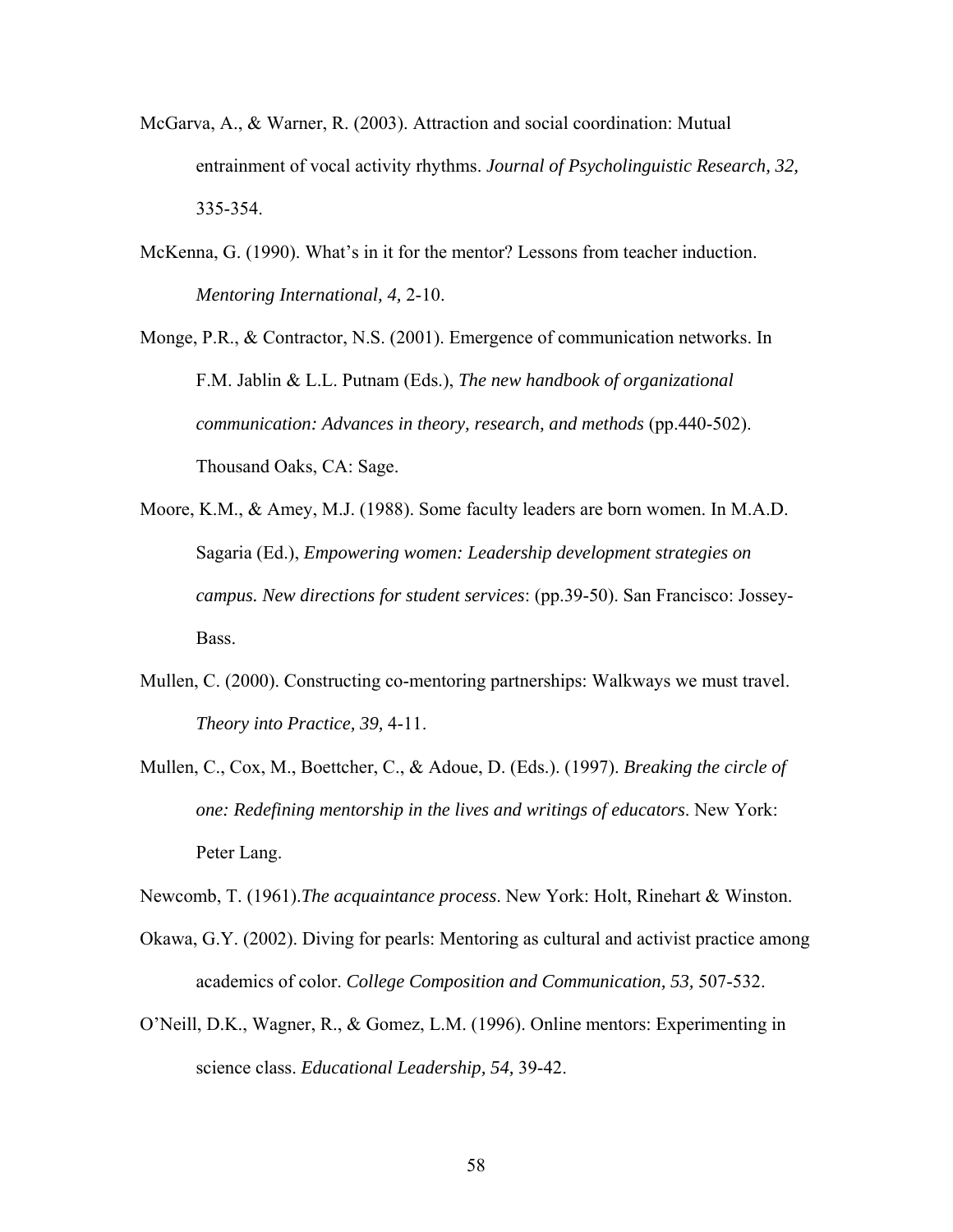Parkay, F. (2001). Reflections of a protégé. *Theory into Practice, 27,* 195-200.

- Portnoy, E. (1993). The impact of body type on perceptions of attractiveness by older individuals. *Communication Reports, 6,* 101-108.
- Ragins, B.R., & Cotton, J. (1998). Mentor functions and outcomes: A comparison of men and women in formal and informal mentoring relationships. *Journal of Applied Psychology, 84,* 529-550.
- Ragins, B.R., Cotton, J.L., & Miller, J.S. (2000). Marginal mentoring: The effects of type of mentor, quality of relationship, and program design on work and career attitudes. *Academy of Management Journal, 43,* 110-132.
- Ragins, B.R., & Scandura, T.A. (1999). Burden or blessing? Expected costs and benefits of being a mentor. *Journal of Organizational Behavior, 20,* 493-509.
- Reis, H., Nezlek, J., & Wheeler, L. (1980). Physical attractiveness in social interaction. *Journal of Personality and Social Psychology, 38,* 604-617.
- Rymer, J. (2002). "Only Connect": Transforming ourselves and our discipline through co-mentoring. *Journal of Business Communication, 39,* 342-363.
- Smith, T., & Ingersoll, R. (2004). What are the effects of induction and mentoring on beginning teacher turnover? *American Educational Research Journal, 41,* 681- 714.
- Stroebe, W., Insko, C., Thompson, V., & Layton, B. (1971). Effects of physical attractiveness, attitude similarity, and sex on various aspects of interpersonal attraction. *Journal of Personality and Social Psychology, 18,* 79-91.
- Sundli, L. (2007). Mentoring- A new mantra for education? *Teaching and Teacher Education*, *23,* 201-214.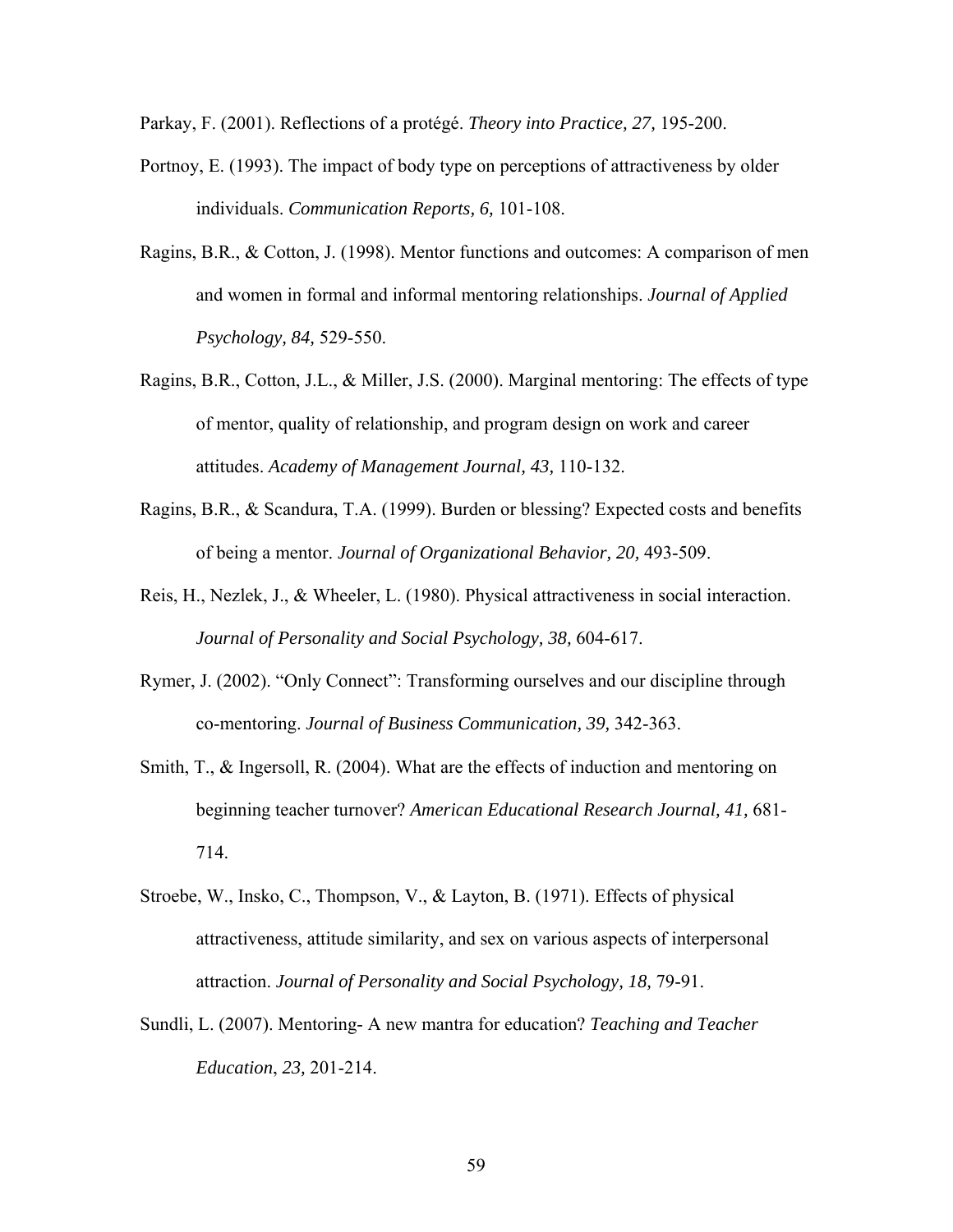- Sutherland, A., & Insko, C. (1973). Attraction and interestingness of anticipated interaction. *Journal of Personality, 41,* 234-243.
- Tan, D.T., & Singh, R. (1995). Attitudes and attraction: A developmental study of the similarity-attraction and dissimilarity-repulsion hypotheses. *Personality and Social Psychology Bulletin, 21,* 975-986.
- Wheeless, L., & Reichel, L. (1990). A reinforcement model of the relationships of supervisor's general communication styles and conflict management styles to task attraction. *Communication Quarterly, 38,* 372-387.
- Wiemann, J. (1977). Explication and test of a model of communicative competence. *Human Communication Research, 3,* 195-213.
- Zimmerman, B., & Paul, D. (2007). Technical communication teachers as mentors in the classroom: Extending an invitation to students. *Technical Communication Quarterly, 16,* 175-200.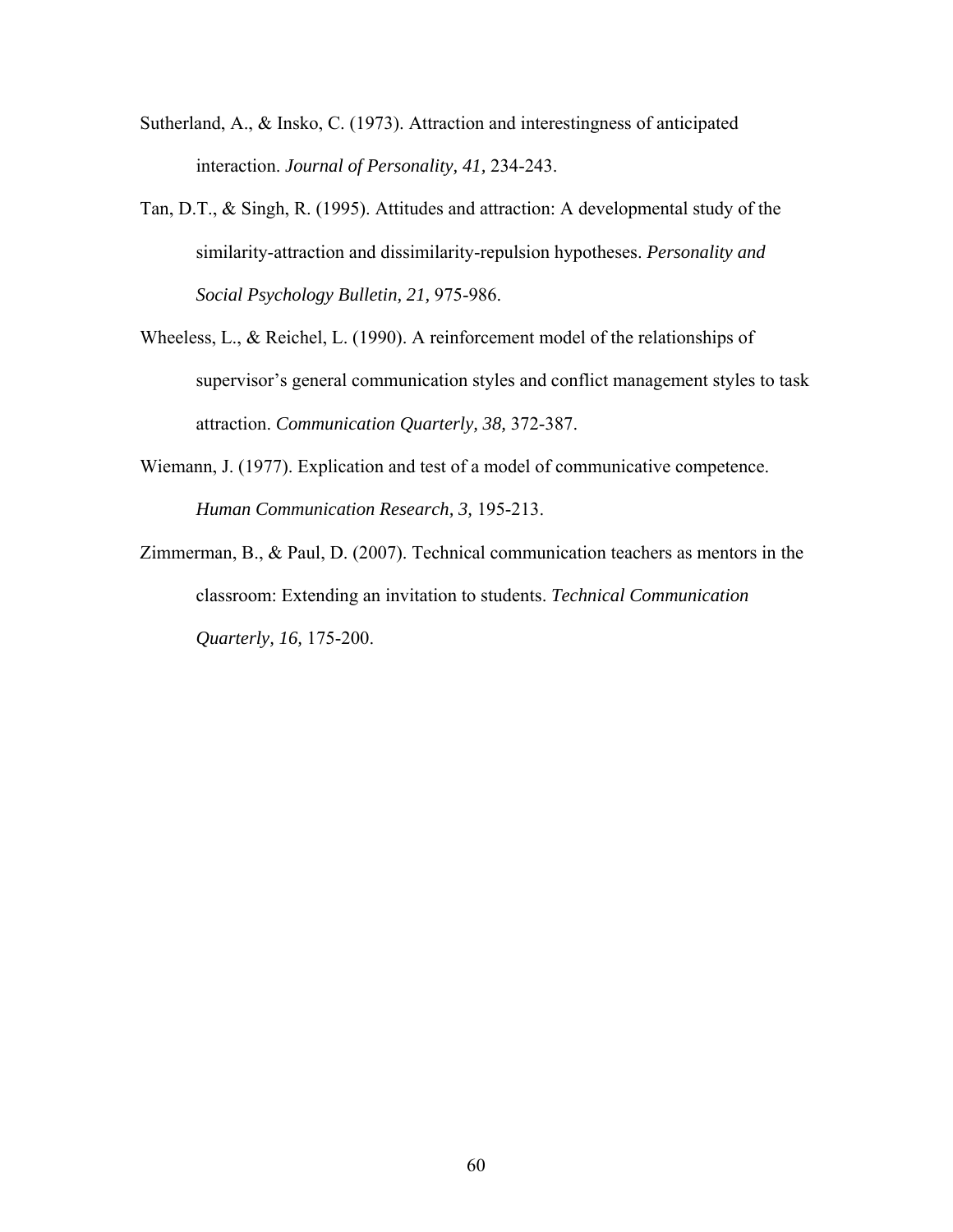# APPENDIX

# *Collaborative Mentoring Survey*

# **Collaborative Mentoring Scale Items and Dimensions**

#### **Mentoring Psychosocial Functions**

#### *Acceptance & Confirmation*

Co-mentor has encouraged me to try new ways of behaving in my college career. \*\* My co-mentor has asked me for suggestions concerning problems she/he has encountered at school. My co-mentor has conveyed feelings of respect for me as an individual.

#### *Role Model*

I try to imitate the work behavior of my co-mentor. I agree with my co-mentor's attitudes and values regarding education. I respect and admire my co-mentor. I will try to be like my co-mentor when I read a similar position in my college career.

#### *Counseling*

My co-mentor has demonstrated good listening skills in our conversations.

My co-mentor has discussed my questions or concerns regarding feelings of competence, commitment to advancement, relationships with peers and professors or work/family conflicts.

My co-mentor has shared personal experiences as an alternative perspective to my problems.

My co-mentor has encouraged me to talk openly about anxiety and fears that detract from my work.

My co-mentor has conveyed empathy for the concerns and feelings I have discussed with him/her.

My co-mentor has kept feelings and doubts I shared with him/her in strict confidence.

#### *Coaching*

Co-mentor suggested specific strategies for achieving your college career goals. Co-mentor shared ideas with you. Co-mentor suggested specific strategies for accomplishing school work objectives. Co-mentor gave you feedback regarding your performance in school.

Co-mentor has shared history of his/her college career with you.

Co-mentor has encouraged you to prepare for advancement.

# *Friendship*

My co-mentor has invited me to join him/her for lunch. My co-mentor has interacted with me socially outside of school.

#### **Mentoring Career-related Functions**

#### *Protection*

My co-mentor has helped me finish assignments/tasks or meet deadlines that otherwise would have been difficult to complete.

#### *Exposure and Visibility*

My co-mentor helped me meet new colleagues or students.

#### *Challenging Assignments*

My co-mentor presented opportunities to learn new skills. My co-mentor provided me with support and feedback regarding my performance as a student.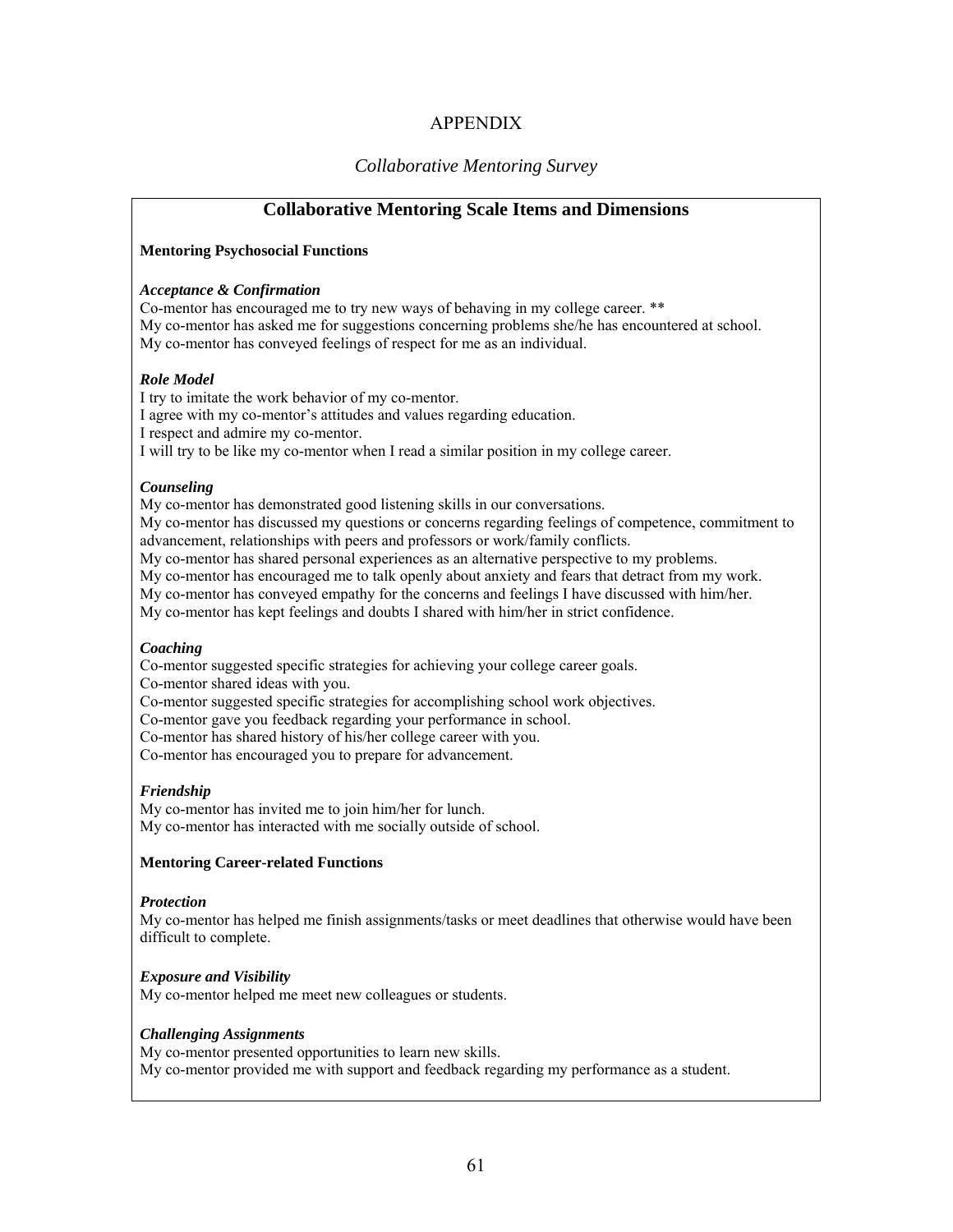# **Attraction Scale Items and Dimensions**

#### **Task Attraction**

If I wanted to get things done, I could probably depend on my co-mentor. My co-mentor would be a poor problem solver.\* I couldn't get anything accomplished with my co-mentor.\* I have confidence in my co-mentor's ability to get the job done. My co-mentor is a typical goof-off when assigned a job to do.\* I would enjoy working on a task with my co-mentor. My co-mentor is lazy when it comes to working on a task.\* My co-mentor would be an asset in any task situation. I would recommend my co-mentor as a work partner. I could rely on my co-mentor to get the job done. My co-mentor takes his/her work seriously. My co-mentor is an unreliable work partner.\* I could not count on my co-mentor to get the job done.\* I could not recommend my co-mentor as a work partner.\*

#### **Social Attraction**

I think my co-mentor could be a friend of mine. I would like to have a friendly chat with my co-mentor. It would be difficult to meet and talk with my co-mentor.\* We could never establish a personal friendship with each other.\* My co-mentor just wouldn't fit into my circle of friends.\* My co-mentor would be pleasant to be with. My co-mentor is sociable with me. I would not like to spend time socializing with my co-mentor. I could become close friends with my co-mentor. My co-mentor is easy to get along with. My co-mentor is unpleasant to be around.\* My co-mentor is not very friendly.\*

#### **Physical Attraction**

I think my co-mentor is handsome/pretty.

My co-mentor is sexy looking.

I don't like the way my co-mentor looks.\*

My co-mentor is ugly.\*

I find my co-mentor attractive physically.

My co-mentor is not good looking.\*

This person looks appealing.

I don't like the way my co-mentor looks.\*

My co-mentor is nice looking.

My co-mentor has an attractive face.

My co-mentor is not physically attractive.\*

My co-mentor is good looking.

\*\*Indicates item removed to increase scale reliability

\*Indicates item was reverse coded